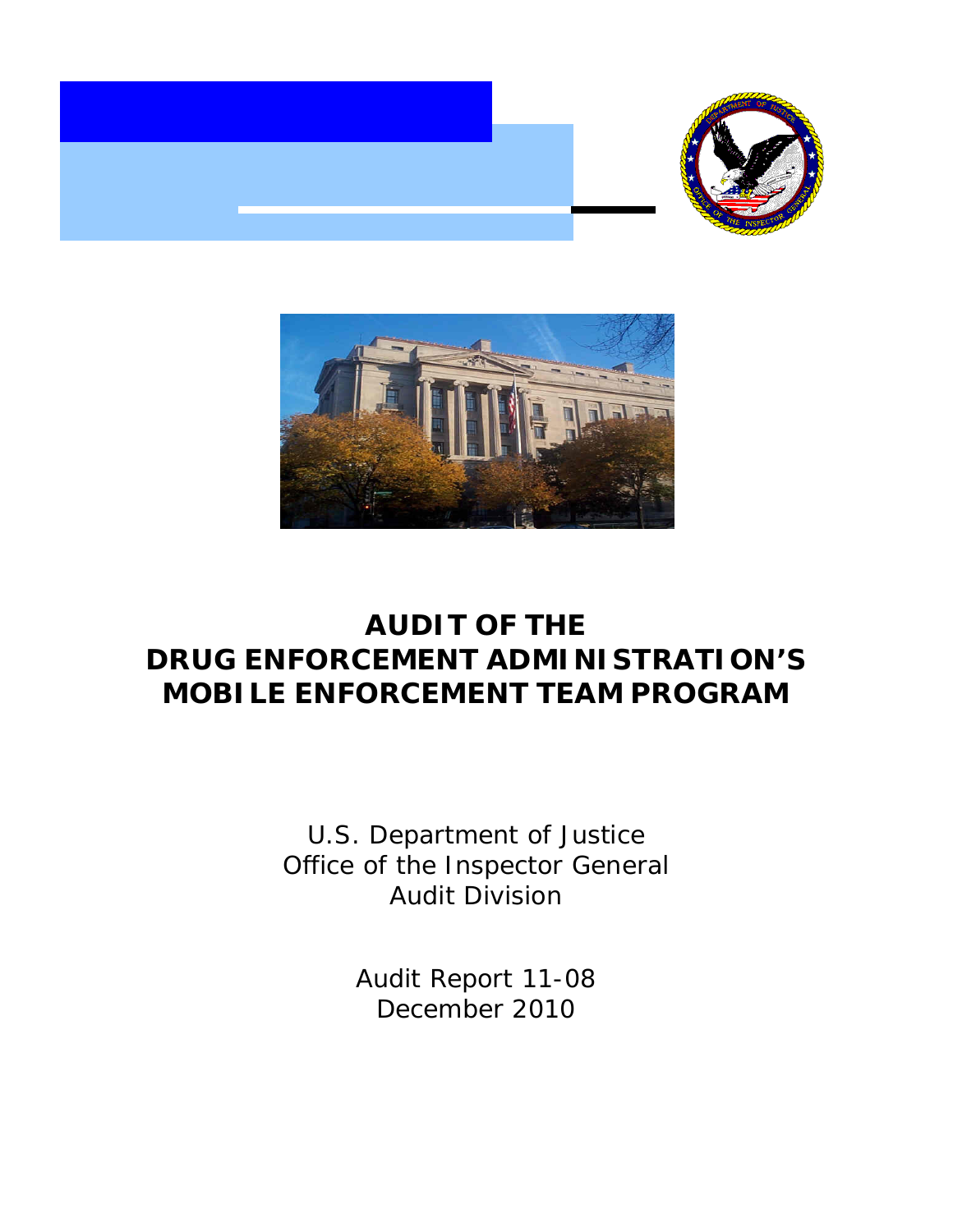# **AUDIT OF THE DRUG ENFORCEMENT ADMINISTRATION'S MOBILE ENFORCEMENT TEAM PROGRAM**

# **EXECUTIVE SUMMARY**

The Drug Enforcement Administration (DEA) established its Mobile Enforcement Team (MET) program in 1995 to combat violent drug-related crime. METs initially were intended to help local law enforcement agencies, particularly in rural areas, confront drug trafficking problems that were beyond their immediate capabilities. For example, local law enforcement agencies can request MET assistance to help conduct drug investigations they cannot handle on their own because of budget limitations or because their own officers are locally known and cannot conduct undercover operations.

The DEA's policy for approving MET deployments states that the program's goals are to reduce drug related violence and disrupt or dismantle the rapidly increasing number of methamphetamine drug traffickers and laboratories. The DEA's policy states that by targeting these organizations, the DEA seeks through its MET program to remove offenders from communities' streets and have a significant impact on drug-related violence and drug availability.

When a MET operation is approved by DEA headquarters, a DEA MET is deployed to the target area to provide law enforcement assistance, which can include various investigative operations. The most common type of assistance provided by a MET is using informants and making undercover purchases of drugs. A MET usually consists of 8 to 10 DEA Special Agents and a supervisor, and it typically lasts 6 to 7 months.

The MET program operated in all 21 domestic DEA field divisions until June 30, 2007, when the administration discontinued the program because of budgetary constraints. Although the President's appropriation request for fiscal year (FY) 2008 did not include funds for the MET program, Congress provided \$20.6 million for the MET program to target methamphetamine trafficking and operations.<sup>1</sup> In May 2008, the DEA set up METs in 10 DEA

<sup>&</sup>lt;sup>1</sup> See the explanatory statements to the FY 2008 Consolidated Appropriations Act, Division B–Commerce, Justice, Science, and Related Agencies and the House Report accompanying the FY 2008 Commerce, Justice, Science, and Related Agencies Appropriations Bill.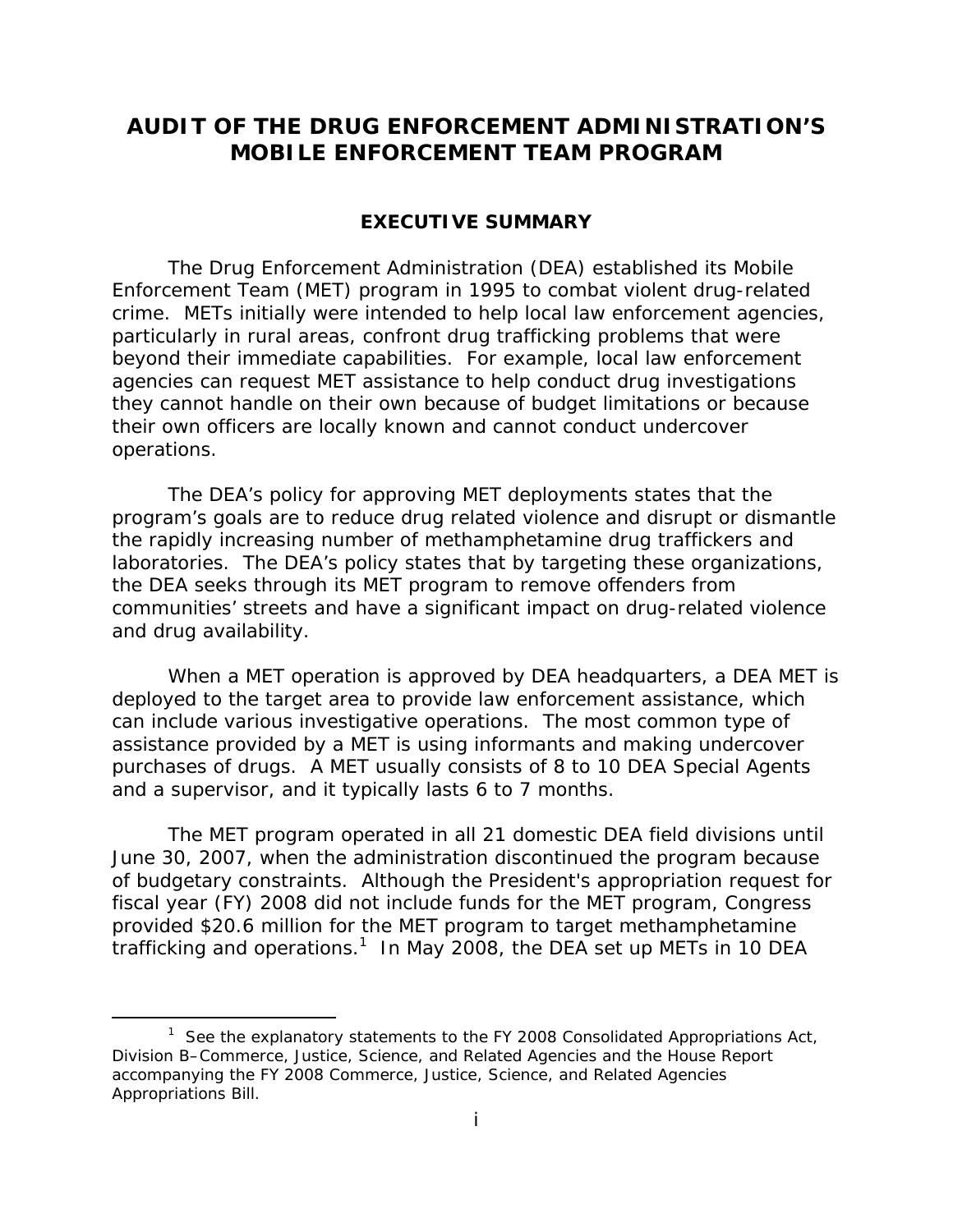field divisions. In FY 2009, Congress appropriated an additional \$10 million for the MET program, and the DEA added METs to four more field divisions. $2$ 

# **OIG Audit Approach**

The objectives of this audit were to examine the design and implementation of the MET program and to evaluate the success of MET enforcement operations.

We performed our audit work at DEA Headquarters in Arlington, Virginia; the Atlanta Division Office; and the St. Louis Division Office. At these locations, we interviewed personnel including Section Chiefs, Staff Coordinators, Special Agents in Charge, Assistant Special Agents in Charge, and Group Supervisors. We also examined MET deployment requests, assessments, and budget documents, as well as arrest, seizure, and MET deployment impact information.

We reviewed all MET deployments from May 2008 through January 2010. We surveyed all DEA divisions with a MET to obtain field management's opinions on the focus of the MET program and information on how they selected MET deployment locations. We also obtained and reviewed additional deployment request letters received and data on results such as arrest and seizure information. Appendix I contains a more detailed description of our audit objectives, scope, and methodology.

#### **Results in Brief**

-

crack cocaine.<sup>3</sup> As described in this report, DEA MET program operations have resulted in arrests, convictions, and seizures of drugs. Since restarting the program in FY 2008, the DEA has focused the majority of its MET deployments in urban communities to address violent gangs primarily trafficking cocaine and

The DEA did not request MET funding for FY 2008, but Congress provided \$20.6 million and indicated that the DEA should use METs to focus on combating methamphetamine and other dangerous drugs. The DEA informed Congress through its FY 2009 budget submission that it would use the FY 2008 funds to continue its efforts against gangs and violence.

<sup>&</sup>lt;sup>2</sup> See Explanatory statements to the FY 2009 Consolidated Omnibus Appropriations Act, Division B, Commerce, Justice, Science, and Related Agencies.

 $3$  MET deployments initiated to focus on other drugs also may result in some methamphetamine seizures and related arrests.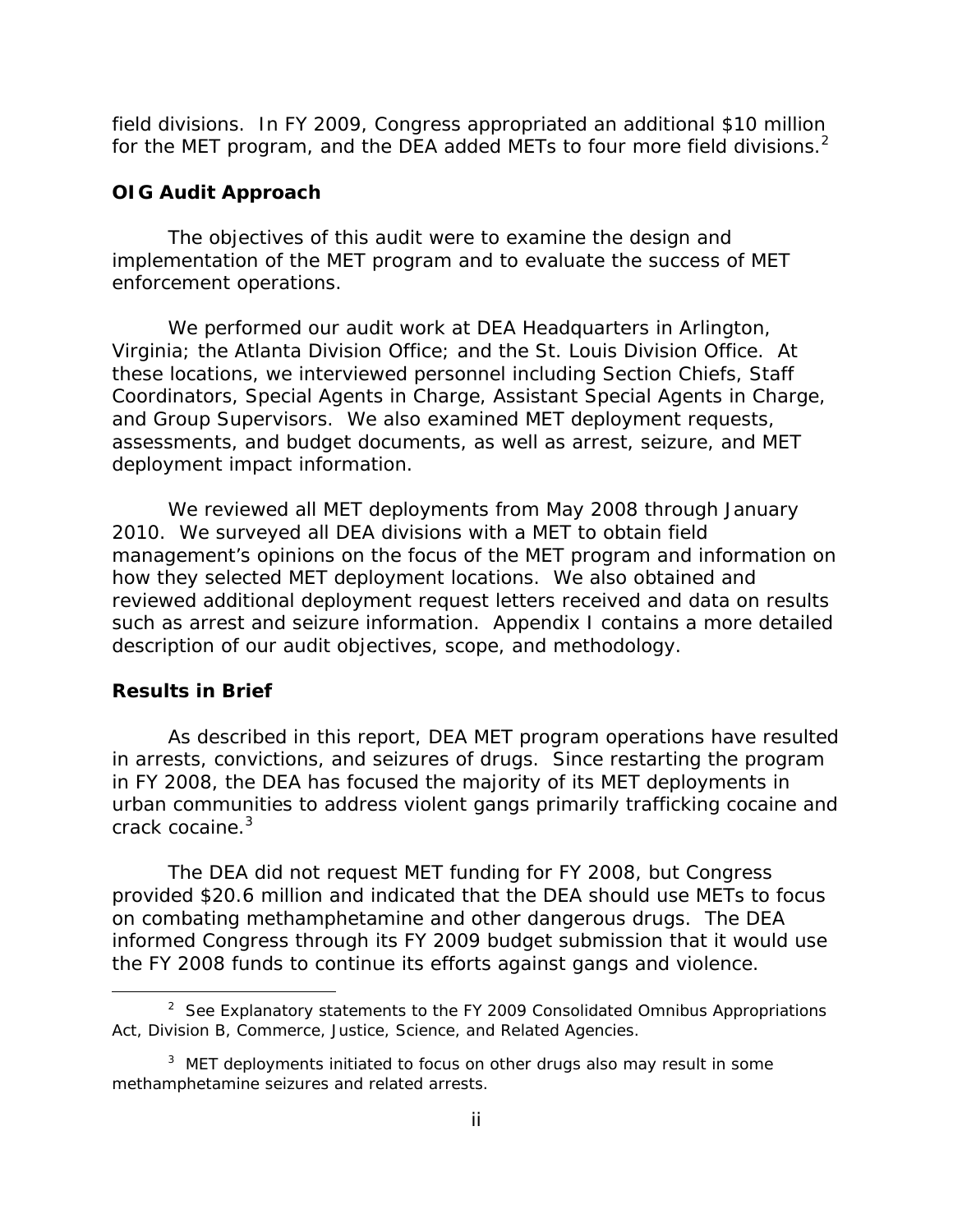In FYs 2009 and 2010, the DEA's budget requests stated that METs would focus on gangs and violence. However, conference report language and explanatory statements issued by Congress for both of those years stated that METs should "include a focus on methamphetamine" and did not refer to the focus on gangs and violence.

At a July 2009 congressional committee hearing a DEA Assistant Administrator testified that the DEA established METs at four DEA divisions in FY 2009 to address methamphetamine trafficking. Yet, our review found that only one operation of the five enforcement operations conducted by the METs referenced in the congressional testimony had methamphetamine as its primary focus. We also determined that from the time the MET program restarted in April 2008 through January 2010, 7 (26 percent) of 27 initiated MET deployments had methamphetamine trafficking as the primary focus of the deployment. DEA officials stated that they believed the MET Program's level of methamphetamine enforcement operations is sufficient to meet Congress' intent for the program.

We also determined that with the FY 2008 funding to restart the program, DEA headquarters and field managers decided they could have more METs if the teams operated in metropolitan areas near division offices where MET operations did not require overnight travel. DEA officials told us that they based this decision on a desire to place METs in as many divisions as possible to focus on the known gang problem rather than an approach that considered other options for using METs. Therefore, despite its name, the Mobile Enforcement Teams were not mobile. Rather, they were being operated primarily in metropolitan areas near DEA offices. Consequently, rural law enforcement agencies did not have the benefit of using MET resources to address either methamphetamine or violent gang problems within their jurisdictions.

We also assessed the impact of MET program operations. Since the MET program restarted in 2008, METs made 1,570 arrests, seized almost 1.6 tons of drugs, and disrupted or dismantled 150 drug trafficking organizations.<sup>4</sup> DEA field divisions generally reported that after MET deployments ended, the target locations experienced decreases in drug sales and violent crime, and that community reaction and involvement was positive. However, DEA Post-Deployment reports showed that some types of violent crimes increased in the 6-month period after a deployment ended.

<sup>&</sup>lt;sup>4</sup> Audit results are for the period May 1, 2008, through January 31, 2010. Details of the drugs and property that were seized are shown in Exhibits 2 and 3.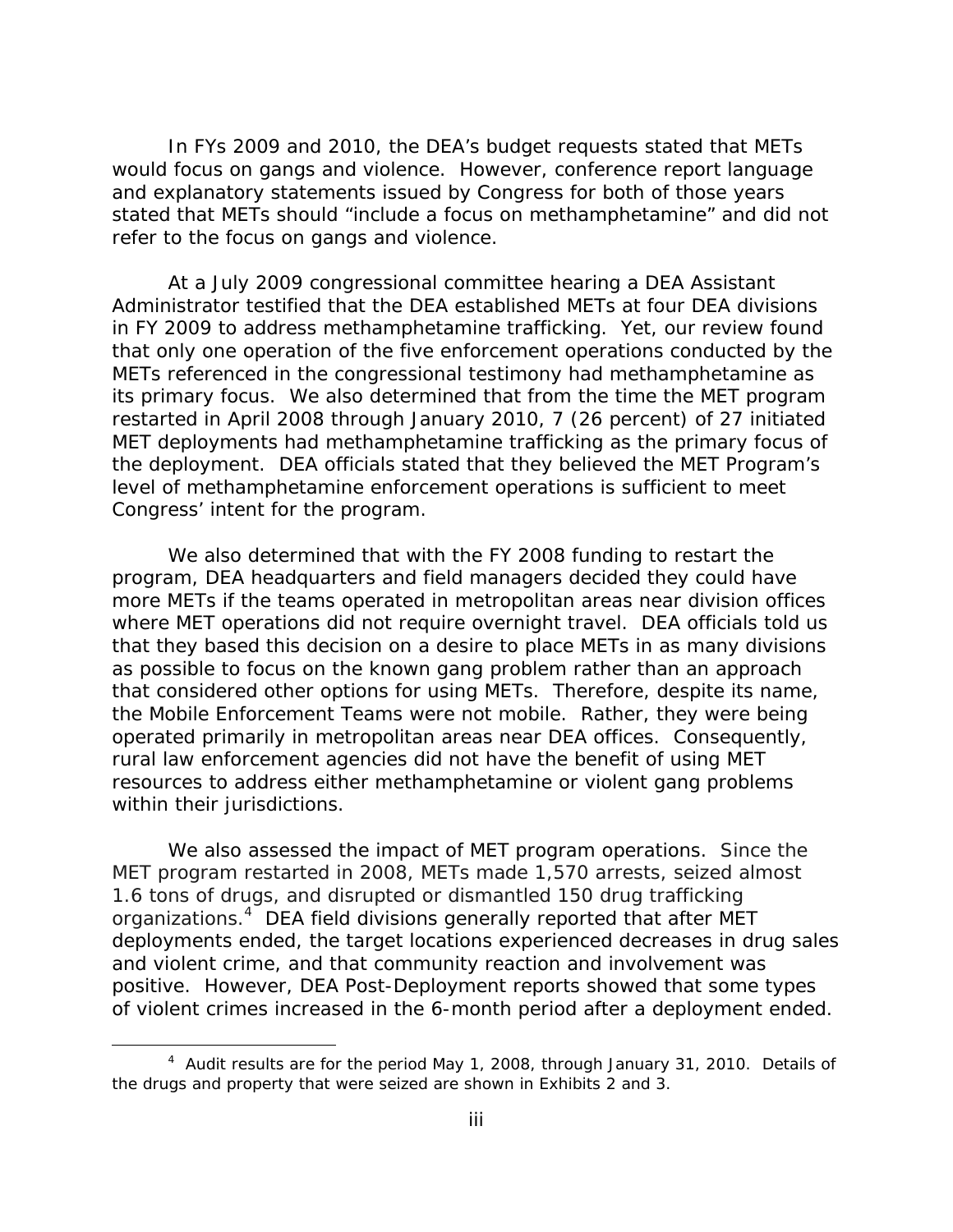The DEA measures the performance of MET operations by tracking arrests, seizures, and outcomes such as changes in crime rates, drug availability, and the effect METs had on drug trafficking organizations. The MET Program Handbook states that METs should assess each operation to determine whether it had a lasting effect on the target area. Our review found some post-deployment assessments were not completed or were completed late, which made it difficult to assess what effect the MET operation may have had on crime rates.

Overall, we believe the DEA should consider whether to use more MET resources to combat methamphetamine trafficking and whether METs should be more mobile. The DEA should also update the MET program handbook so that it accurately reflects the focus of the current MET program, and provide relevant guidance to its field divisions. Further, we believe that the DEA should better evaluate the results of each MET operation and use that information to make decisions about how to best use the MET Program's limited resources.

In our report, we make six recommendations to improve the DEA MET program. The remaining sections of this Executive Summary summarize in more detail our audit findings.

# **The DEA Informed Congress That It Used MET Program Funds Primarily to Combat Violent Gangs, Although Congressional Directives and DEA Policy Emphasize Methamphetamine Enforcement**

## *MET Program Focus*

 $\overline{a}$ 

production, trafficking, and abuse.<sup>5</sup> The congressional conference report for the FY 2006 appropriations directed the DEA to focus the MET program on combating methamphetamine

In July 2007, the MET program was halted because of budget constraints, and the President's FY 2008 Congressional Budget Submission did not request funding for the DEA's MET program. However, Congress appropriated \$20.6 million for the MET program in FY 2008. In an explanatory statement to the appropriations act, Congress stated that the

<sup>&</sup>lt;sup>5</sup> Conference Report, *Making Appropriations for Science, the Departments of State, Justice, and Commerce and Related Agencies for the Fiscal Year Ended September 30, 2006, and for Other Purposes* (H.R. 2862), 2007, H. Rept. 109-272.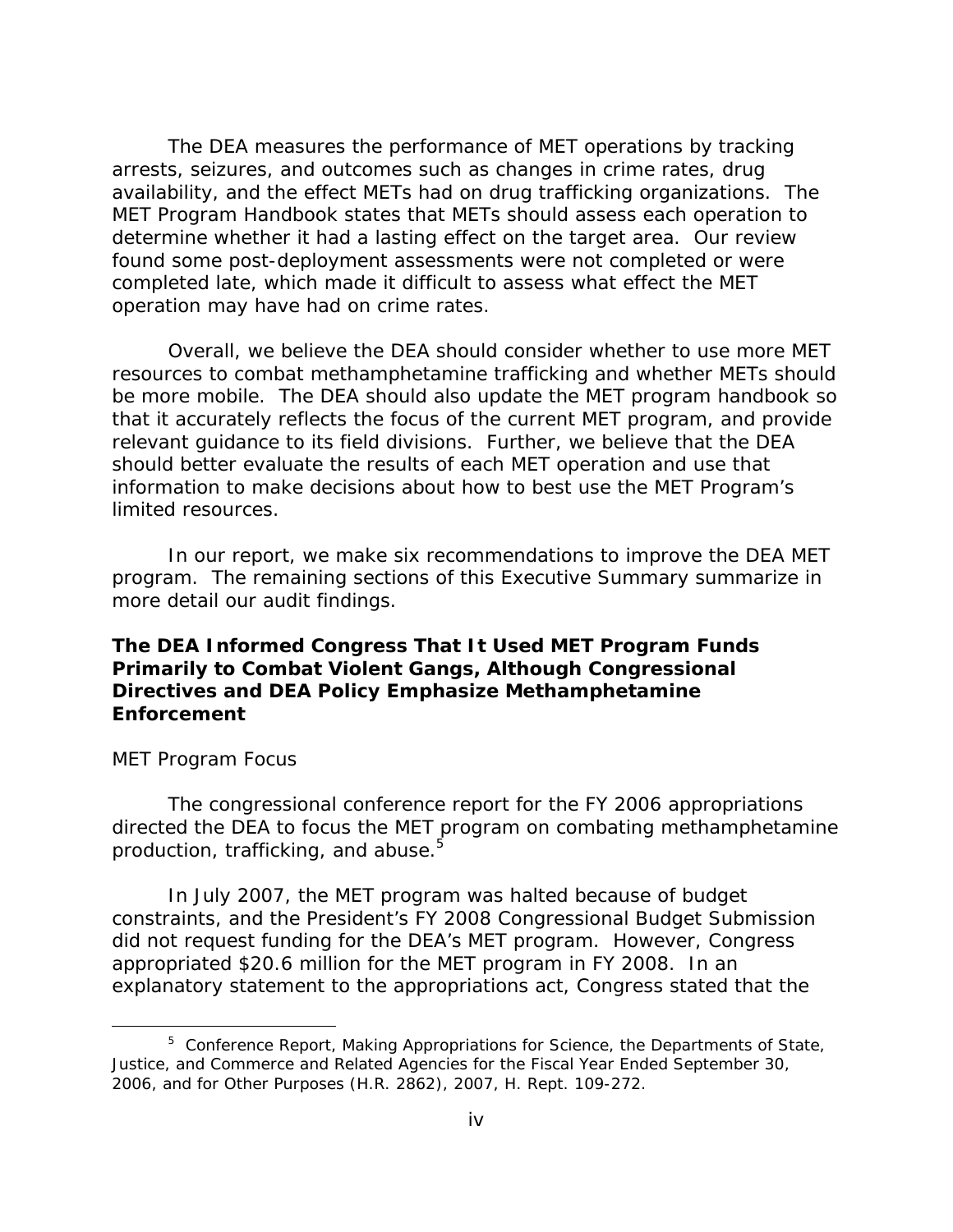appropriation would permit the DEA to assist state and local law enforcement agencies in their fight against methamphetamine and other dangerous drugs.<sup>6</sup> Consequently, DEA officials told us that METs could also be used for enforcement operations other than methamphetamines.

MET should continue to include a focus on methamphetamine enforcement."<sup>7</sup> When Congress provided \$30.6 million for the MET program in FY 2009, the explanatory statements to the FY 2009 Appropriations Act stated: "The bill provided an increase of \$10 million to allow DEA to begin rebuilding the MET program, both through the establishment of additional METs and increasing the funds available for existing teams. The activities of In addition, a conference report for FY 2010 appropriations discussed a budget increase from \$30.6 million to \$36.4 million for METs to "include a focus on methamphetamine enforcement."8 Although the language in the conference report states that METs should "include a focus on methamphetamines" this does not preclude the DEA from using METs to address other drug issues.

In July 2009 the DEA's Assistant Administrator for Intelligence testified before the U.S. House of Representatives Committee on Homeland Security on the DEA's efforts to combat Mexican drug cartels and associated violence.<sup>9</sup> The DEA official told the committee that the DEA was forming four additional METs to target Mexican methamphetamine trafficking operations. However, we found that only one of the five enforcement operations conducted by those four METs had methamphetamine as its

<sup>&</sup>lt;sup>6</sup> U.S. House Committee Print on Consolidated Appropriations Act 2008 (H.R. 2764; Public Law 110-1510, *Division B – Commerce, Justice, Science, and Related Agencies Appropriations Act, 2008*, page 256.

<sup>&</sup>lt;sup>7</sup> U.S. House Committee Print on Omnibus Appropriations Act 2009 (H.R. 1105; Public Law 111-8), *Division B – Commerce, Justice, Science, and Related Agencies Appropriations Act, 2009*, page 273.

<sup>8</sup> Conference Report, *Departments of Transportation and Housing and Urban Development, and Related Agencies Appropriations Act, 2010* (H.R. 3288). The report stated "The activities of METs should continue to include a focus on methamphetamine enforcement." However, unless specifically referenced in the statute they accompany, conference reports, committee reports, and explanatory statements do not have the force of law and, therefore, are not legally binding on an executive branch agency.

 <sup>9</sup>*Statement of Deputy Assistant Director for Field Operations, BATFE; and Assistant Investigations,"* July 16, 2009. v *Administrator for Intelligence, DEA, Before the Subcommittee on Border, Maritime, and Global Counterterrorism Committee on Homeland Security, U.S. House of Representatives Concerning "Combating Border Violence: The Role of Interagency Coordination in*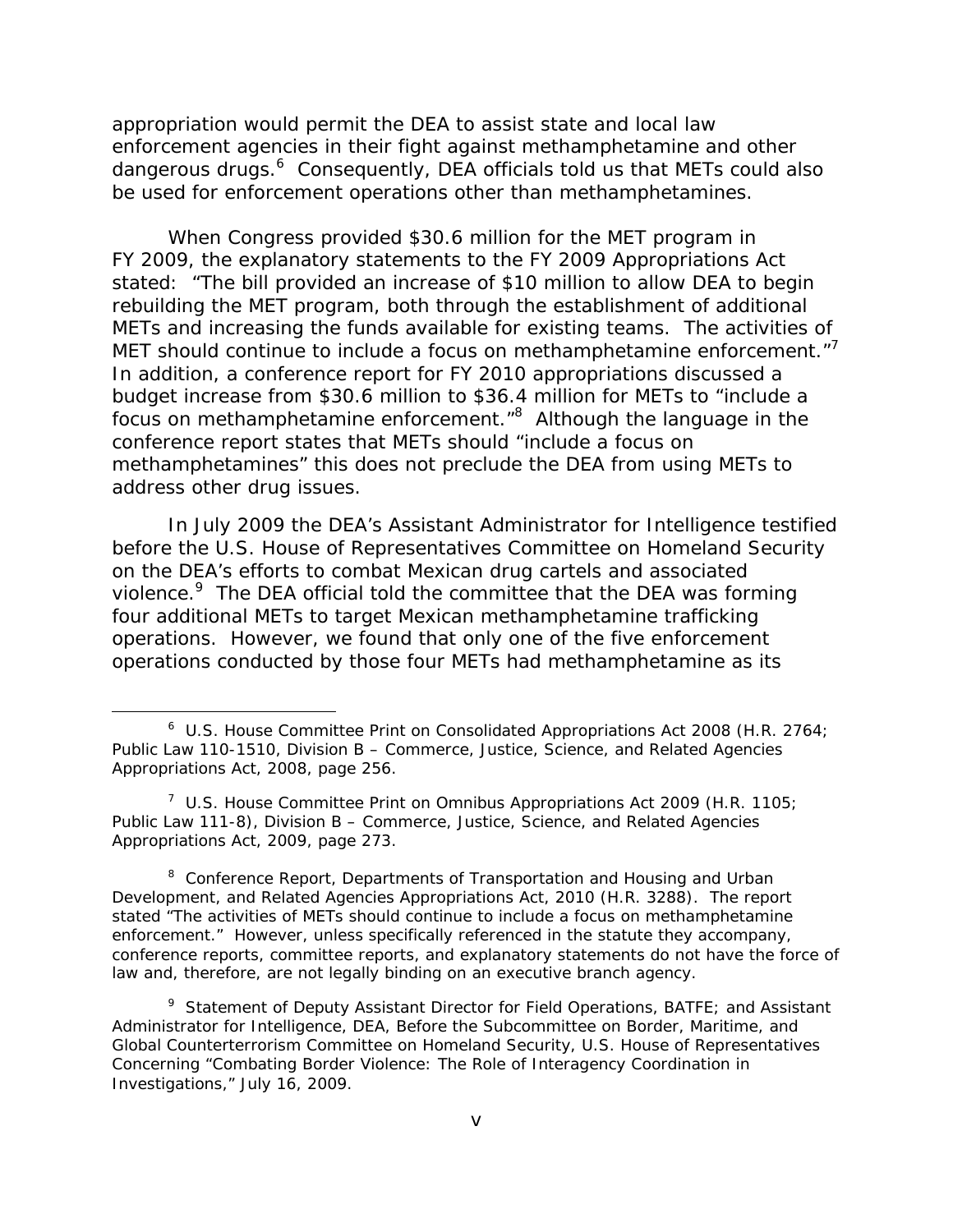primary focus. The Assistant Administrator did not describe the focus of the other 10 existing METs.

We also sought to identify other DEA documents and statements pertaining to the DEA's planned use for MET appropriations. We found that in March 2009 the DEA's Chief Financial Officer (CFO) issued a memorandum to DEA executives, field managers, agents, and administrative officers pertaining to the FY 2009 appropriation. The CFO's memorandum stated that \$10 million of the appropriation was to add additional METs to continue to include a focus on methamphetamine enforcement. Additionally, current MET program policy states that METs should give priority to methamphetamine enforcement operations. Therefore, while the DEA told us in connection with our review that it believes Congress was informed that the primary focus of its METs is on gang-related violence and drugtrafficking, MET program policy and certain DEA statements, both to Congress and to DEA employees, did not describe the focus of the program in this way. We believe the DEA should update its program policy to reflect the current focus of the MET program.

# *MET Deployment Focus*

 $\overline{a}$ 

In FY 2008, Congress provided \$20.6 million to restart the MET program. DEA officials decided that these limited funds would not be used for travel costs. As a result, the DEA deployed METs in metropolitan areas, close to the DEA offices.<sup>10</sup> We found that DEA headquarters officials and the 14 field manager we interviewed view the restarted MET program as one that focuses on violent gangs involved in drug trafficking. Because methamphetamine is not trafficked in the inner city as extensively as are drugs such as crack cocaine, methamphetamine was not the primary focus of the restarted MET Program.

We also found that since the restart of the MET program in FY 2008, 7 (26 percent) of 27 initiated deployments focused primarily on methamphetamine trafficking. DEA officials told us that they believe this level of methamphetamine enforcement is sufficient to meet Congress' intent for the MET program.

However, because the DEA focused primarily on violent gangs within commuting distance of the DEA office, METs had limited mobility.

 $10$  An April 2008 teletype to DEA field offices stated that METs may still engage in deployments requiring overnight travel, but DEA headquarters would not provide MET funding for those costs.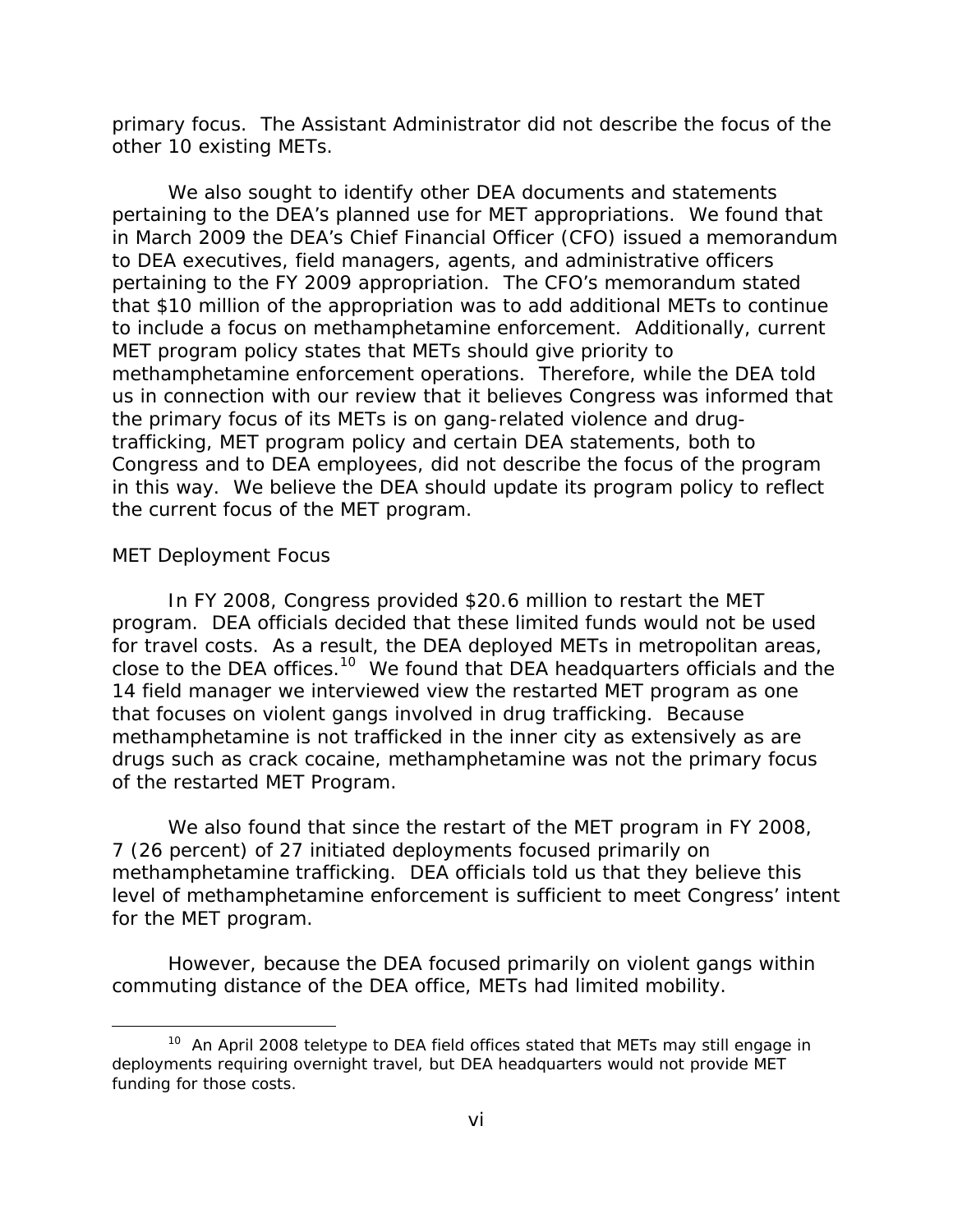Consequently, rural law enforcement agencies did not have the benefit of using MET resources to address either methamphetamine or gangs trafficking other types of drugs.

Moreover, as discussed earlier, MET program policy states that field mangers should prioritize MET deployments that focus on methamphetamine. When we raised this program policy statement with DEA officials, they told us the policy needed to be updated to reflect that gangs and violence is the current focus of the MET program.

#### *MET Deployment Locations*

 $\overline{a}$ 

As noted above, when the MET program restarted in FY 2008 without authorizing travel funds, decisions about where to deploy METs were based on proximity to the division office. As a result, METs were essentially not mobile. We determined that for FY 2008, the target area for MET operations was an average of 10.8 miles from the division office address.

deployment.<sup>11</sup> For FYs 2009 and 2010, the DEA did authorize the use of MET funds for travel expenses. However, for those years only 4 of 16 deployments were more than 50 miles from the division office. None of the deployments were to a rural area where methamphetamine was the focus of the

In restarting the MET program, the DEA chose to maximize the number of divisions that could operate a MET over allowing the METs mobility to travel to locations away from the division office. The DEA placed METs in as many divisions as possible to focus on the violent crime in the local metropolitan areas. We recognize that these deployments addressed significant law enforcement needs, but the METs were not mobile, as envisioned in the program's design and did not target needs throughout the divisions' geographic jurisdictions, many of which covered large geographic areas.

Exhibit 1 shows the location of the division offices that re-established a MET since FY 2008. Flags with a dot represent the field divisions that initiated at least one deployment where methamphetamine was the primary focus of the deployment.

 $11$  In February 2009, one division received a request to deploy to a rural location 62 miles from the division office, but denied it because travel funds were not authorized for METs until March 2009.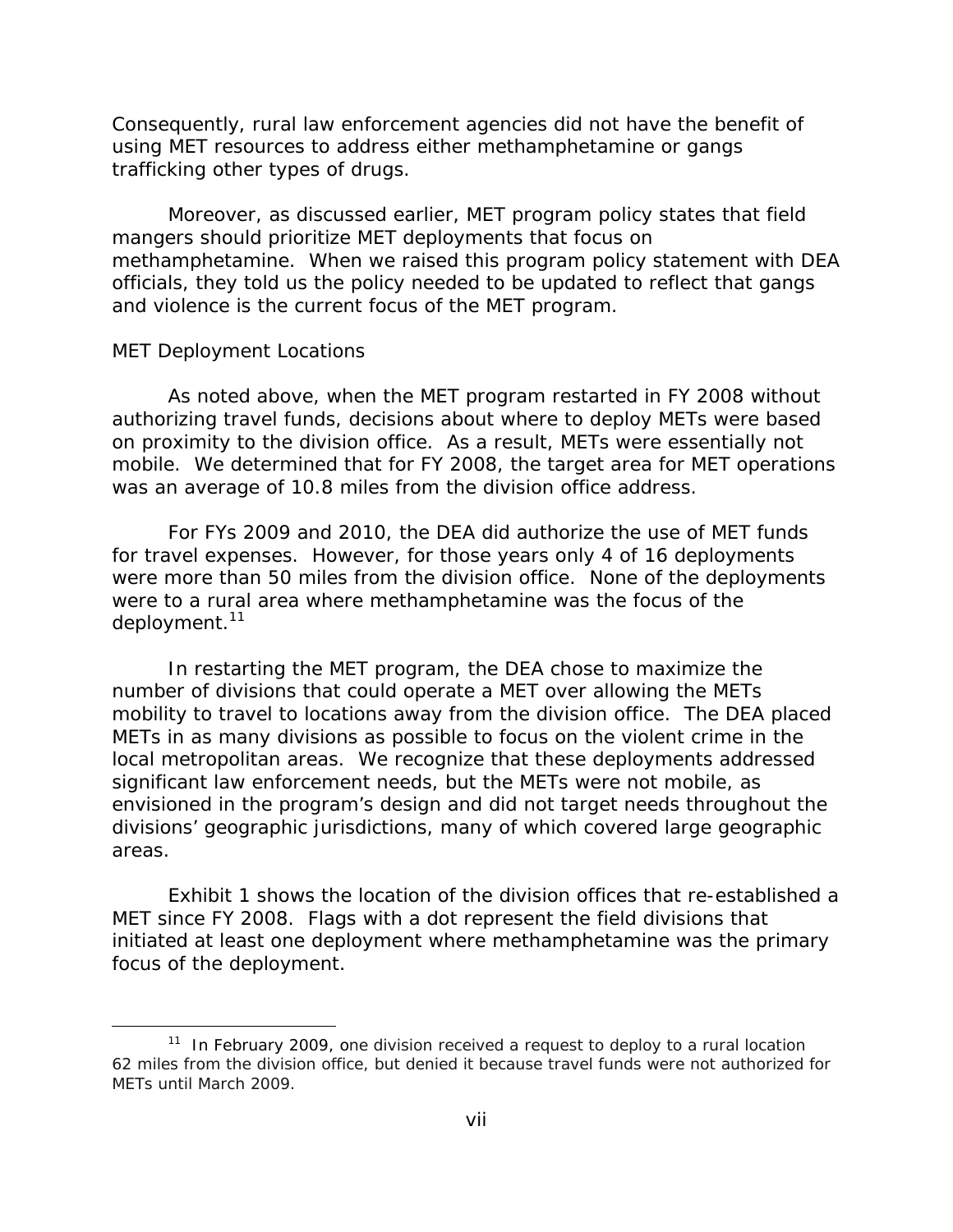

Source: DEA website

# *Deployment Selection Process*

A MET deployment typically begins with a request from a local law enforcement executive or a DEA manager who has jurisdiction for the target area. To assess the need to deploy a MET, the DEA Special Agent in Charge (SAC) evaluates the drug problem and the capabilities of the local law enforcement agency to address the problem. If a deployment is warranted, the SAC approves the initial assessment and forwards that to the DEA Operations Division for review and approval.

However, we found the DEA did not have a standardized process to identify local law enforcement agencies most in need of MET program assistance. We also found that the basis for selecting deployments varied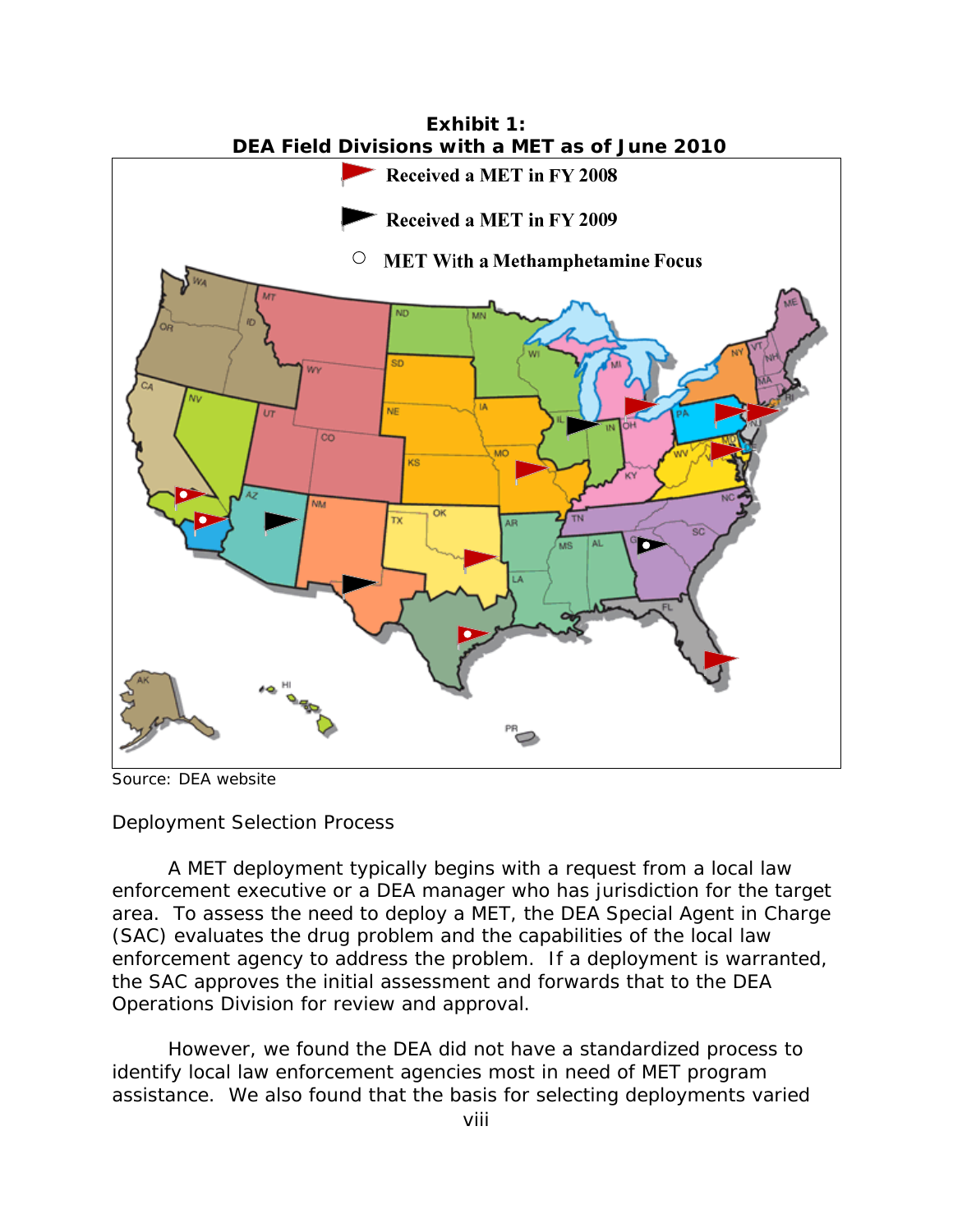between divisions. We concluded that the Chicago and Phoenix Division offices provided MET assistance to those local law enforcement agencies that provided better-defined targets. The Miami Division based deployment decisions on DEA agents' personal knowledge about the problem area. The Miami Division also conducted a MET operation within commuting distance of the division office because some of its MET agents had to be near their home office due to other work obligations. The Los Angeles Division chose one of its deployment locations because Division managers believed that the location provided a good training exercise for new MET agents.

We also found that DEA headquarters had little input into the selection of deployment locations. The Office of Global Enforcement, Regional and Local Impact Section at DEA headquarters, is the program management office for the MET program. Field division managers first select a deployment location and then provide the Regional and Local Impact Section a copy of the request for deployment and their assessment of the request. However, a field division does not provide the Section with details such as other requests the field division receives, the field division's assessment of each request, an explanation of the factors weighed in selecting between other requests, or detailed support for the deployment selected. The Regional and Local Impact Section staff only reviews the documents submitted for completeness and then recommends approval of the deployment.

The Regional and Local Impact Section staff told us that they do not question the deployment decisions of the SACs. This was consistent with the findings of our review, which determined that since the program restarted in 2008 the Section staff recommended approval for every one of the 27 deployment requests it received from field divisions. We concluded that the Regional and Local Impact Section has very limited involvement in the selection process.

We believe the DEA could increase the value of MET deployments through enhancing the involvement of the Regional and Local Impact Section in the deployment selection process. The Section could develop and issue guidance on selecting deployments objectively according to need, obtain from the field divisions complete documentation for all of the deployment requests, and review planned deployments more critically.

# *MET Outreach*

We assessed how the DEA promotes the MET program to law enforcement agencies, including those in rural areas. Two DEA field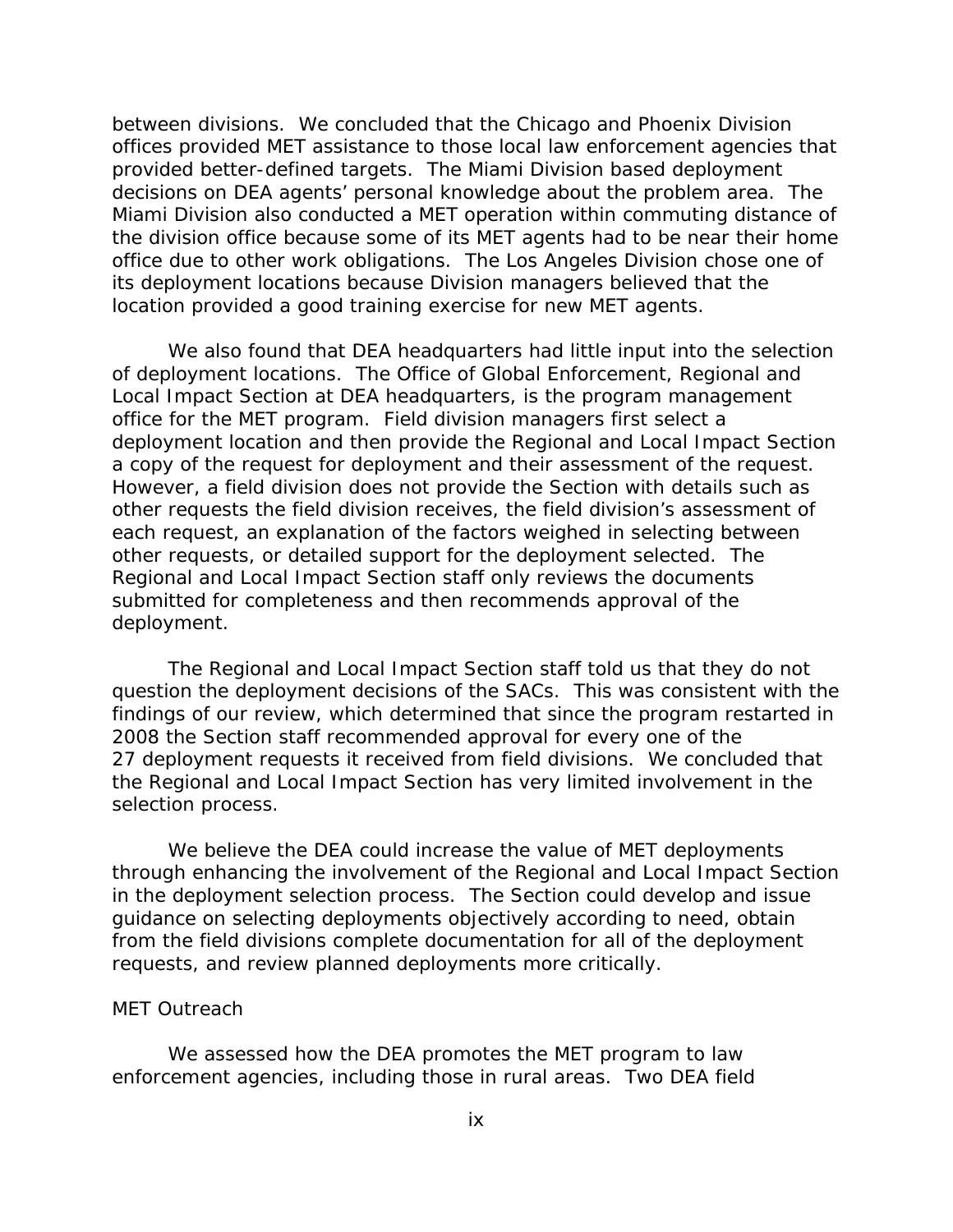divisions sent letters and information packets to local law enforcement agencies with instructions for requesting MET assistance. In the other 12 divisions with a restarted MET, DEA managers told us they met or communicated with local law enforcement agencies.

We found that requests for MET assistance have declined slightly since the MET program restarted in 2008. We could not determine the reasons for the decline, but we believe that the DEA could increase the number of requests by increasing its outreach efforts to state and local law enforcement agencies.

#### **The DEA's Assessment of the Success of MET Deployments**

# *The DEA's System for Evaluating MET Operations*

The DEA's MET program handbook states that the goal of the MET program is to reduce violence associated with drug trafficking, disrupt or dismantle drug trafficking organizations, and reduce the availability of drugs. The DEA's policy in its program handbook for approving MET deployments states that DEA Special Agents in Charge should give priority to requests for MET assistance where methamphetamine enforcement is the primary focus of the request.

The DEA tracks arrests, seizures, and numbers of drug trafficking organizations that were disrupted or dismantled. The DEA also conducts pre- and post-deployment assessments of crime statistics within the target area of the deployment. However, the DEA did not always conduct a complete and timely assessment of each MET operation.

## *Results of MET Operations*

We examined the DEA's various reports on MET deployments since the program restarted. Since FY 2008, METs have dismantled 58 drug trafficking organizations and disrupted 92 others.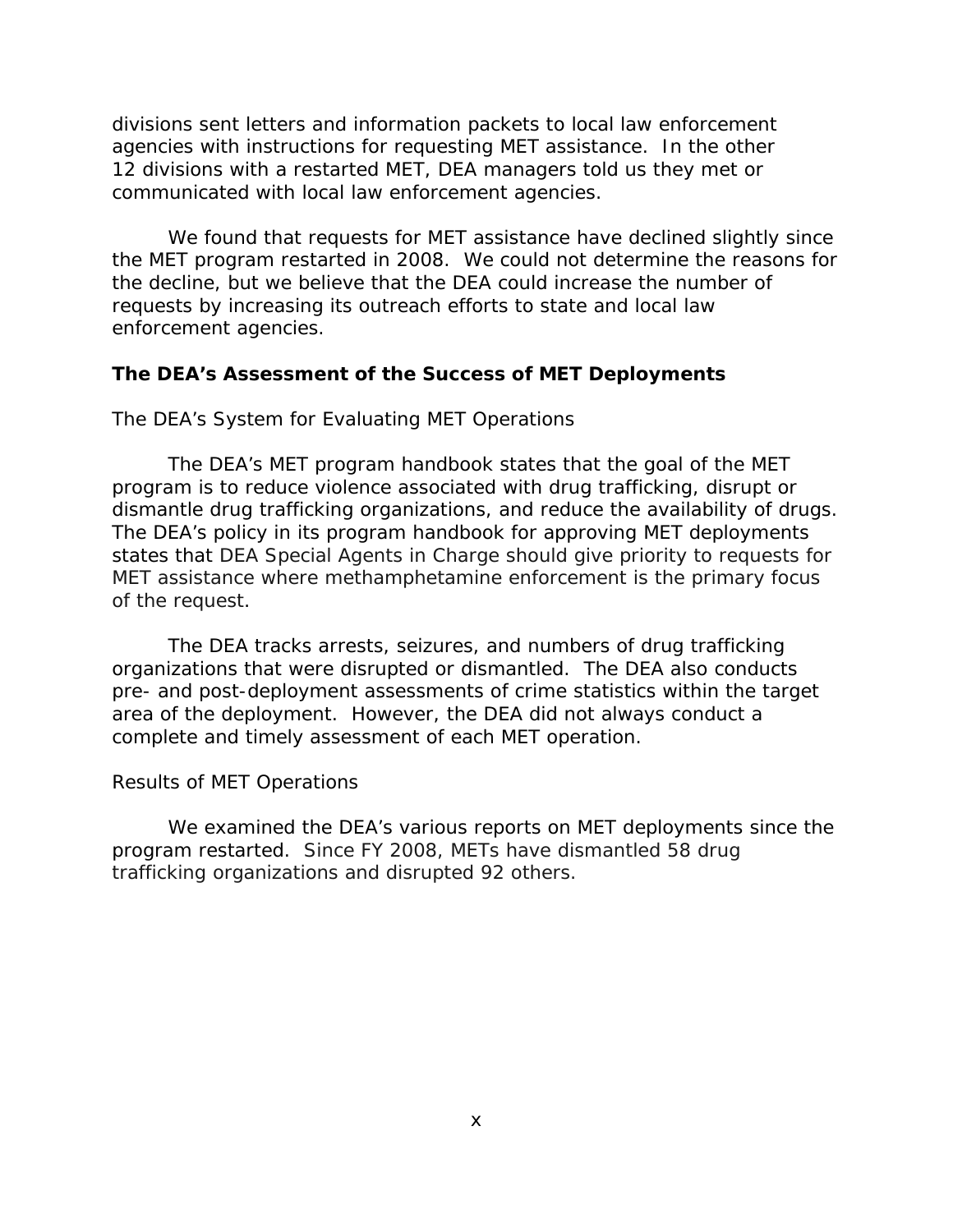340 convictions. The outcome for 1,230 arrests was still pending.<sup>12</sup> Moreover, from May 2008 through January 2010, during 27 deployments METs made 1,570 arrests, which resulted in

In addition to making arrests, the 27 MET deployments resulted in drug and non-drug seizures shown in Exhibits 2 and 3.

# **Exhibit 2: Grams of Drugs Seized During MET Operations May 2008 through January 2010**

| Cocaine   | Crack     | Heroin    | Marijuana    | Metham-<br>phetamine |
|-----------|-----------|-----------|--------------|----------------------|
| 49,961.31 | 18,959.00 | 11,388.50 | 1,474,042.00 | 32,028.60            |
| ------    |           |           |              |                      |

Source: DEA Divisions with a MET

# **Exhibit 3: Non-Drug Property Seized During MET Operations May 2008 through January 2010**

|                  | Property  | <b>Vehicles</b> |             |                 |
|------------------|-----------|-----------------|-------------|-----------------|
| Cash             |           | <b>Number</b>   | Value       | <b>Firearms</b> |
| \$1,764,698      | \$554,290 | 85              | \$1,729,049 | 297             |
| DEADLILL JUL AFT |           |                 |             |                 |

Source: DEA Divisions with a MET

# *Post-Deployment Reporting*

 $\overline{a}$ 

According to the MET program handbook, METs should assess and document the results of each completed MET deployment in a Six-Month Post-Deployment report. Between FY 2008 and January 2010, the DEA completed nine MET deployments. We determined that for these nine deployments, two Post-Deployment reports were submitted timely, and six were submitted from 15 to 121 days late. As of July 7, 2010, one other

 number of its arrests are resulting in pre-trial dismissals by prosecutors. We believe that tracking dismissals and the reasons for the dismissal could provide information that will help  $12$  The DEA uses a statistical form for tracking arrests, guilty pleas, convictions, acquittals, and dismissals. The DEA told us it only reports the number of arrests for each deployment because of the delays that can occur between arrests and the final outcome of those arrests, including dismissals. The DEA should ensure it completes the statistical form for each arrest and uses that information to improve its operations. Unless the DEA tracks dismissals, it cannot accurately gauge significant trends such as whether an unusually high the DEA improve its operations.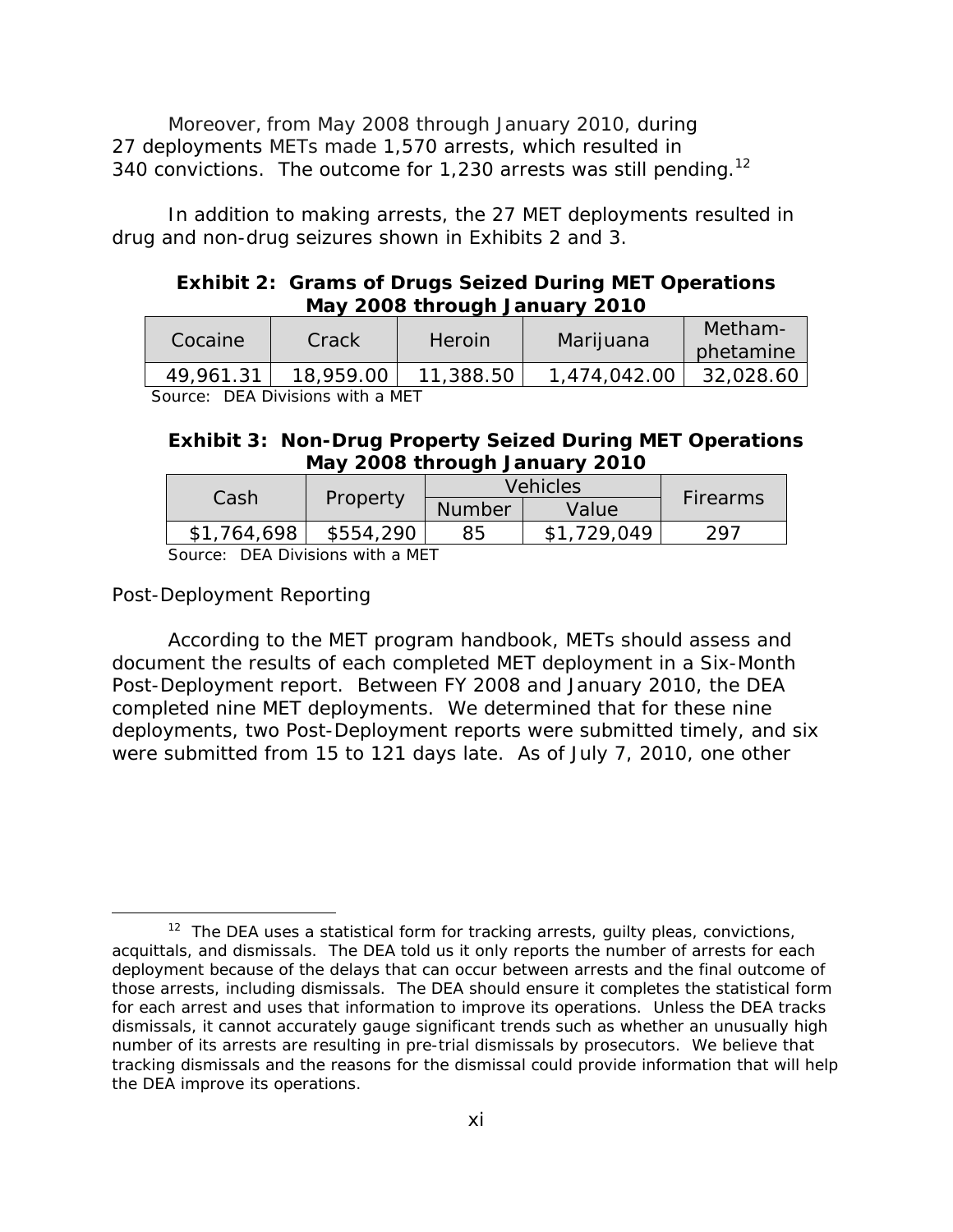report was 327 days late.<sup>13</sup> Four of the late reports were not submitted until we requested them from the DEA. Further, four divisions have opened multiple investigative cases in different geographic target areas under a single MET deployment, but they did not always complete a post-assessment for each target area. The DEA should ensure METs timely complete an assessment when operations in each target area have ended, so that the DEA can assess whether the operation had a lasting impact on each target area.

We also found that for some post-deployment assessments, METs used pre- and post-deployment crime statistics for a geographic area that is much larger than the target area. Consequently, contrary to the implication of these post-deployment assessments, changes in crime rates in large geographic areas may not be attributable to MET operations. We believe that the DEA should base pre- and post-assessments on crime statistics for the defined target area.

Each Six-Month Post-Deployment Report also contained a section explaining how the local community reacted to the MET deployment and what the local community was doing to reduce crime. In general, in these reports the local communities had positive comments about MET operations, but the reports provided little information about community involvement.

According to the MET handbook, each report should include the local law enforcement agency's assessment of the deployment. However, for six of eight assessments we reviewed, the field division provided its own assessment rather than that of the local law enforcement agency. Two divisions prepared nearly identical assessments for two different deployments within each division, indicating that one assessment had been copied from the prior assessment.

Post-Deployment reports are a valuable tool for the DEA to use in examining the success and failures of MET deployments. We believe that it is important that reports be completed in a thorough, accurate, and timely manner to assist the DEA in indentifying best practices and determining areas requiring improvement.

<sup>&</sup>lt;sup>13</sup> The DEA has no policy for how quickly the Six-Month Post-Deployment Report should be submitted after the 6-month post-deployment period has ended. We considered the report to be timely if it was submitted within 7 months after the deployment ended. The report that has not been submitted was 327 days past due for a MET deployment initiated by the New Jersey Division. That deployment ended January 16, 2009, and the post-deployment assessment report was therefore due August 14, 2009, according to our definition of timeliness.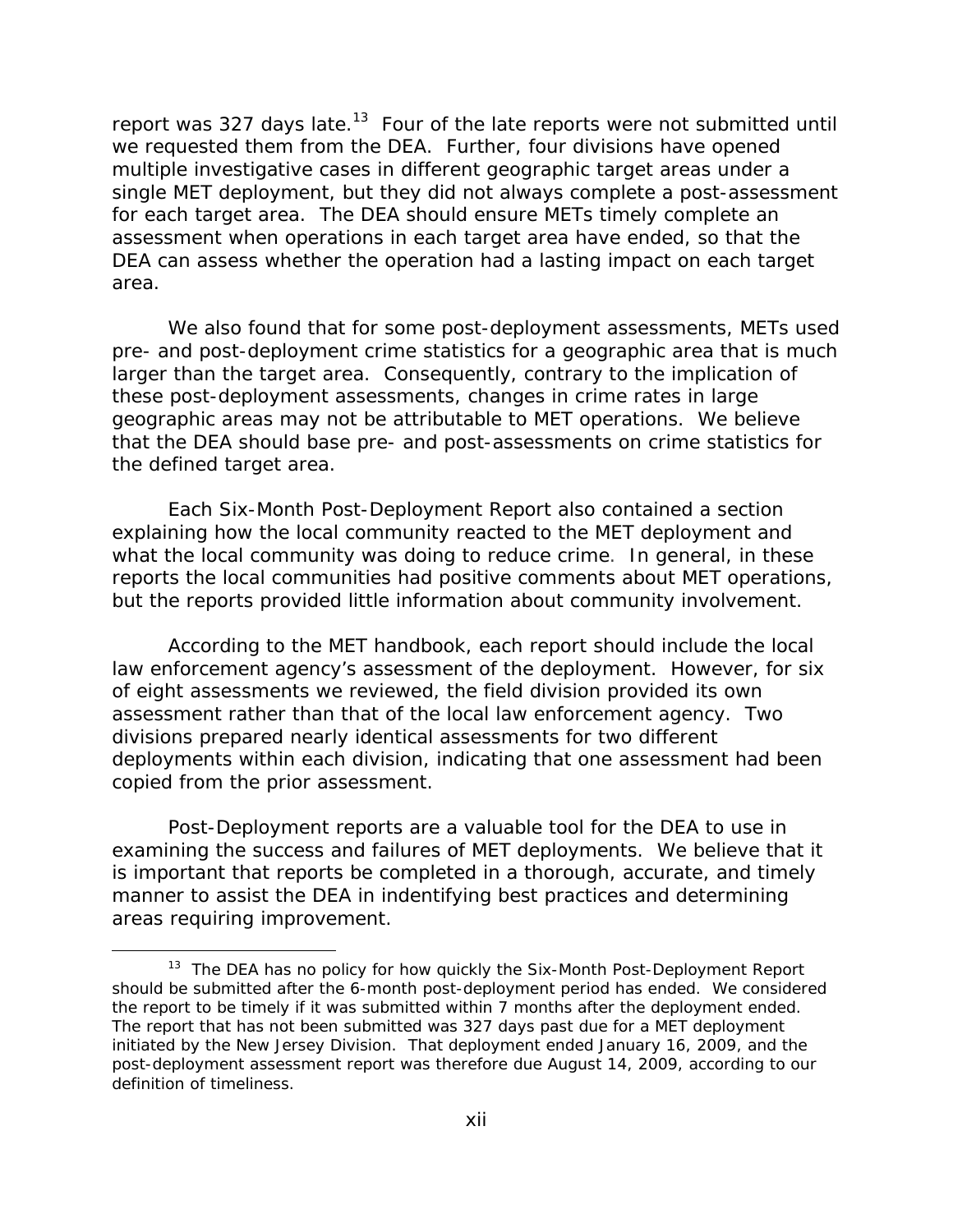## **Conclusion and Recommendations**

DEA MET program operations have resulted in arrests, convictions, and seizures of drugs and other property that led to disruptions and dismantlements of drug trafficking organizations. Congress provided the DEA MET funding for FY 2008 and stated that METs should focus on "methamphetamine and other dangerous drugs." When Congress provided the DEA MET funding for FYs 2009 and 2010, it wanted DEA MET operations to "include a focus on methamphetamine trafficking and operations." However, the DEA informed Congress in it budget submissions and answers to questions from budget hearings that it planned to use METs to address violent gangs trafficking various types of drugs. We determined that from April 2008 through January 2010, 7 (26 percent) of 27 initiated MET deployments focused primarily on methamphetamine enforcement. DEA officials told us they believe this level of methamphetamine enforcement operations is sufficient to meet Congress' intent for the program. Yet, DEA officials agreed that its MET program policy, which states that methamphetamine is the program's main focus, should be updated to reflect the DEA's current view that METs should focus primarily on violent gangs.

We also found that, despite its name, the DEA's "Mobile Enforcement Teams" were not mobile because they operated primarily in metropolitan areas to combat gangs trafficking various types of drugs. Consequently, local law enforcement agencies in rural areas did not have the benefit of using METs to address either methamphetamine or gang problems within their jurisdictions.

In this report, we make six recommendations to help improve the DEA's MET program, including that the DEA consider whether it should use more MET resources to combat methamphetamine production and trafficking, update the MET program handbook to reflect the current focus of the program, and provide relevant guidance to its field divisions. We also recommend that the DEA make improvements pertaining to outreach efforts, its process for reviewing and selecting from competing requests for MET assistance, and its procedures for reporting and evaluating the results of MET operations.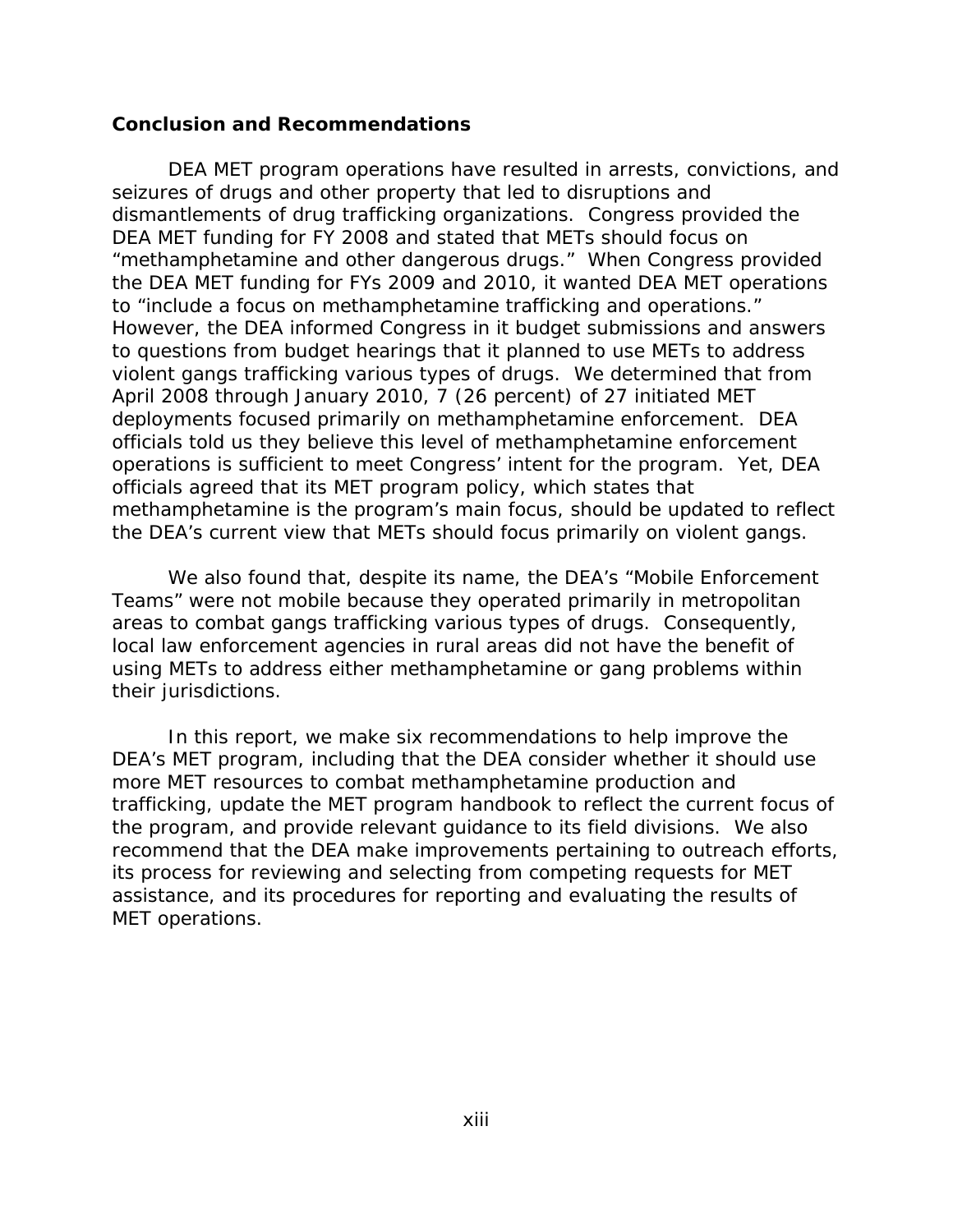# **TABLE OF CONTENTS**

| Ι. | THE DEA INFORMED CONGRESS THAT IT USED MET PROGRAM<br>FUNDS PRIMARILY TO COMBAT VIOLENT GANGS, ALTHOUGH<br>CONGRESSIONAL DIRECTIVES AND DEA POLICY EMPHASIZE |    |
|----|--------------------------------------------------------------------------------------------------------------------------------------------------------------|----|
|    | Congressional Interest in Methamphetamine Enforcement and                                                                                                    |    |
|    |                                                                                                                                                              |    |
|    |                                                                                                                                                              |    |
|    |                                                                                                                                                              |    |
|    |                                                                                                                                                              |    |
|    |                                                                                                                                                              |    |
|    | <b>II. THE DEA's ASSESSMENT OF THE SUCCESS OF MET</b>                                                                                                        |    |
|    |                                                                                                                                                              | 27 |
|    |                                                                                                                                                              |    |
|    |                                                                                                                                                              |    |
|    | Six-Month Post-Deployment Assessment Reports 33                                                                                                              |    |
|    |                                                                                                                                                              |    |
|    |                                                                                                                                                              |    |
|    |                                                                                                                                                              |    |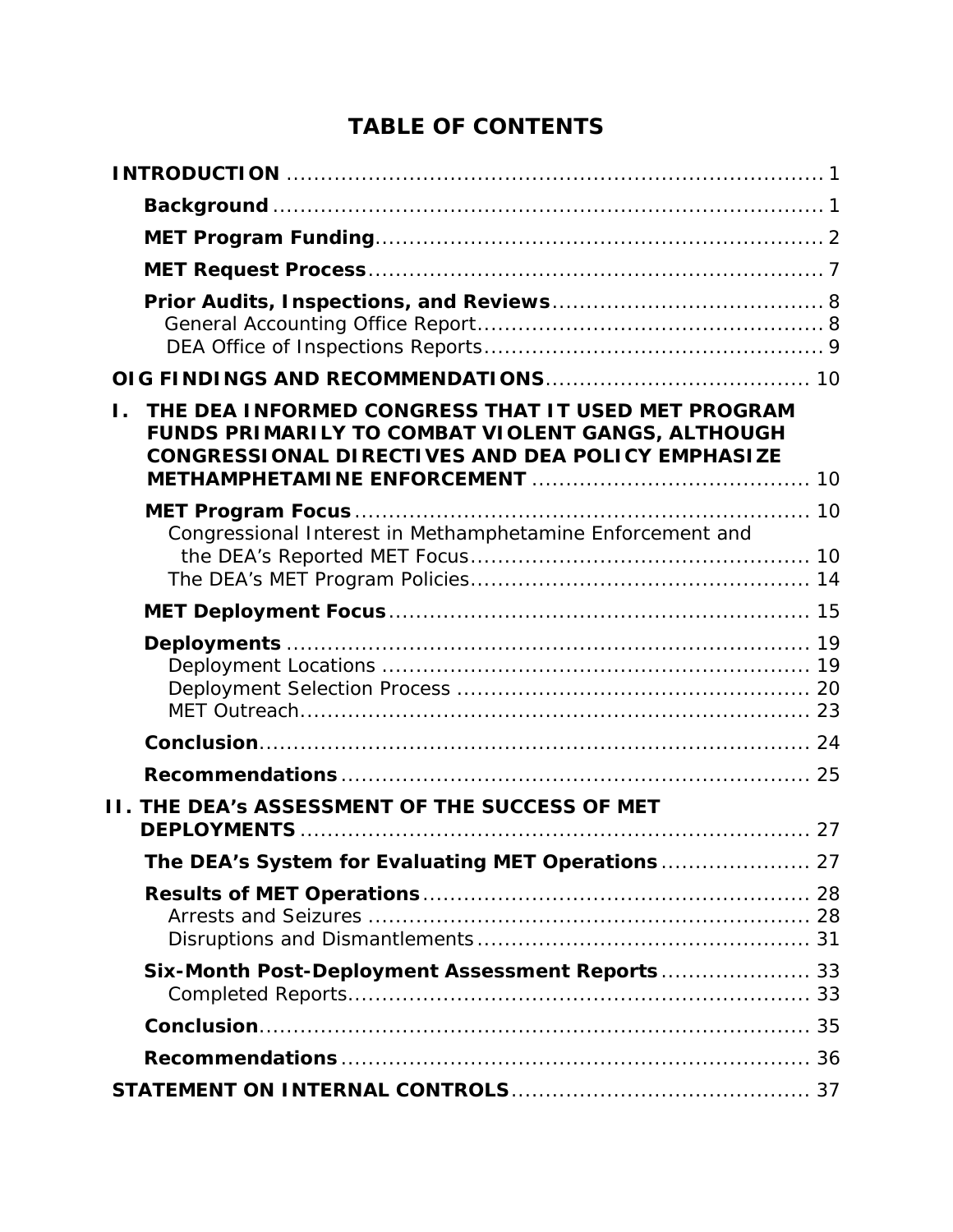| <b>STATEMENT ON COMPLIANCE WITH LAWS AND REGULATIONS  38</b>                          |  |
|---------------------------------------------------------------------------------------|--|
| APPENDIX I: OBJECTIVES, SCOPE, AND METHODOLOGY 39                                     |  |
| APPENDIX II: DETAILS OF SIX-MONTH POST-DEPLOYMENT                                     |  |
| <b>APPENDIX III: STABILITY OF THE TARGET AREA GRAPHS 45</b>                           |  |
|                                                                                       |  |
| APPENDIX V: THE DEA'S RESPONSE TO THE DRAFT AUDIT                                     |  |
| APPENDIX VI: OIG ANALYSIS AND SUMMARY OF ACTIONS<br>NECESSARY TO CLOSE THE REPORT  56 |  |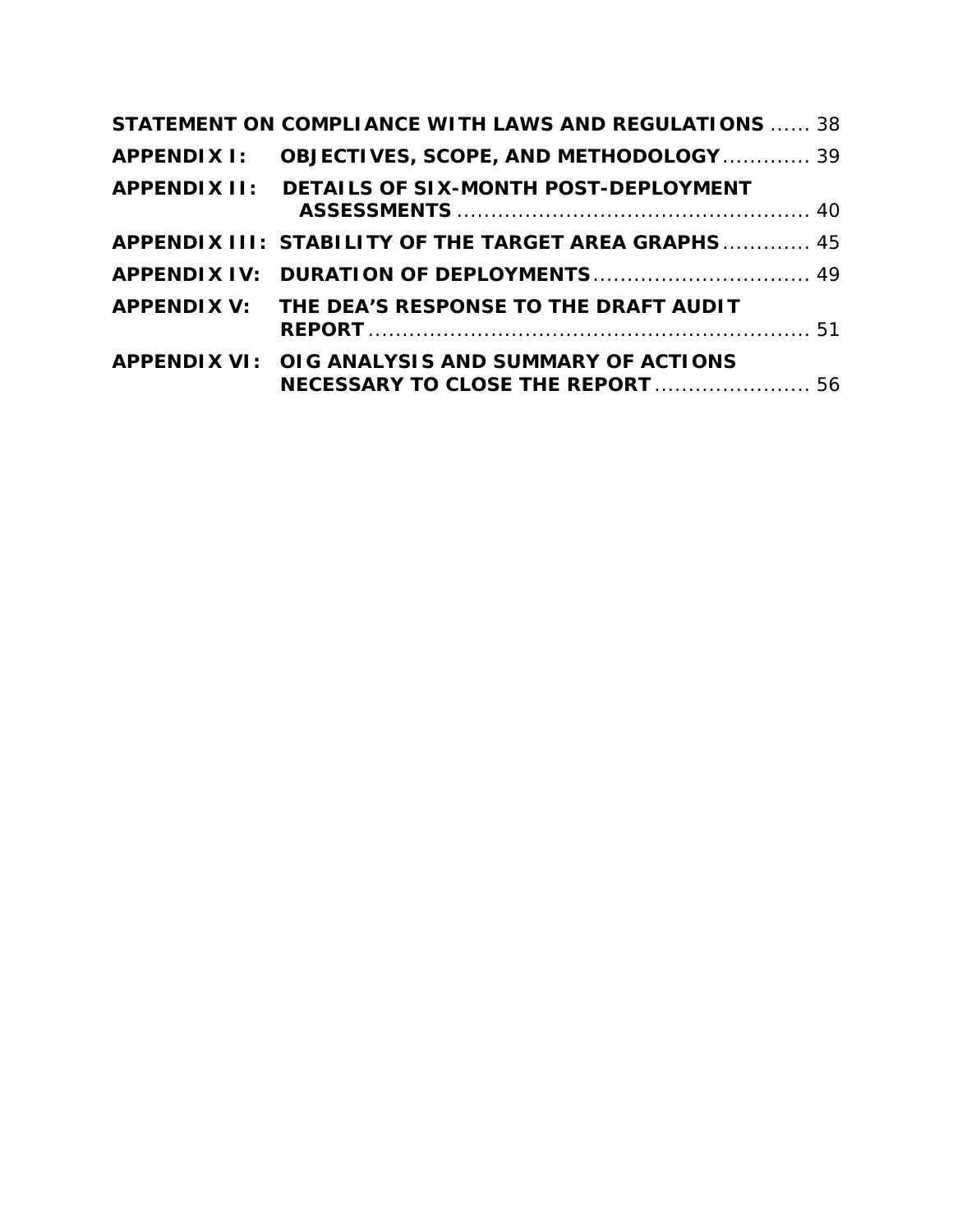# **INTRODUCTION**

# <span id="page-16-0"></span>**Background**

-

The Drug Enforcement Administration (DEA) enforces the controlled substances laws and regulations of the United States and investigates organizations and individuals involved in the growing, manufacture, or distribution of controlled substances.<sup>1</sup> According to the Department's strategic plan for combating illegal drugs and associated violence, the DEA also partners with state and local law enforcement agencies to provide training and carry out enforcement operations. The DEA coordinates with federal, state and local law enforcement officials on mutual drug enforcement efforts when efforts are beyond local or limited federal jurisdictions and resources.

In 1995, the DEA established its Mobile Enforcement Team (MET) program to address violent drug-related crime and help rural local law enforcement agencies confront drug trafficking. METs were placed in DEA field divisions, which often are responsible for a multi-state area. METs can deploy to any location within its field division's jurisdiction when a local law enforcement agency requests MET assistance. For example, a local law enforcement agency can request MET assistance because budget constraints and limited investigative capabilities make it difficult for the agency to conduct a comprehensive investigation of the targeted drug trafficking organization. MET deployments also can be based on a local agency's inability to conduct undercover operations because local drug dealers recognize the local jurisdiction's narcotics officers. The most common type of assistance provided by a MET is using informants and making undercover purchases of drugs.

The DEA's policy for approving MET deployments explains that the goal of the MET program is to reduce drug related violence and disrupt or dismantle the rapidly increasing number of methamphetamine drug traffickers and laboratories. According to the MET program handbook, by targeting these organizations the DEA intends its METs to remove offenders from communities' streets and have a significant impact on drug-related violence and drug availability.

 $1$  A controlled substance is a drug that has been declared by federal or state law to be illegal for sale or use. Some controlled substances may be dispensed under a physician's prescription.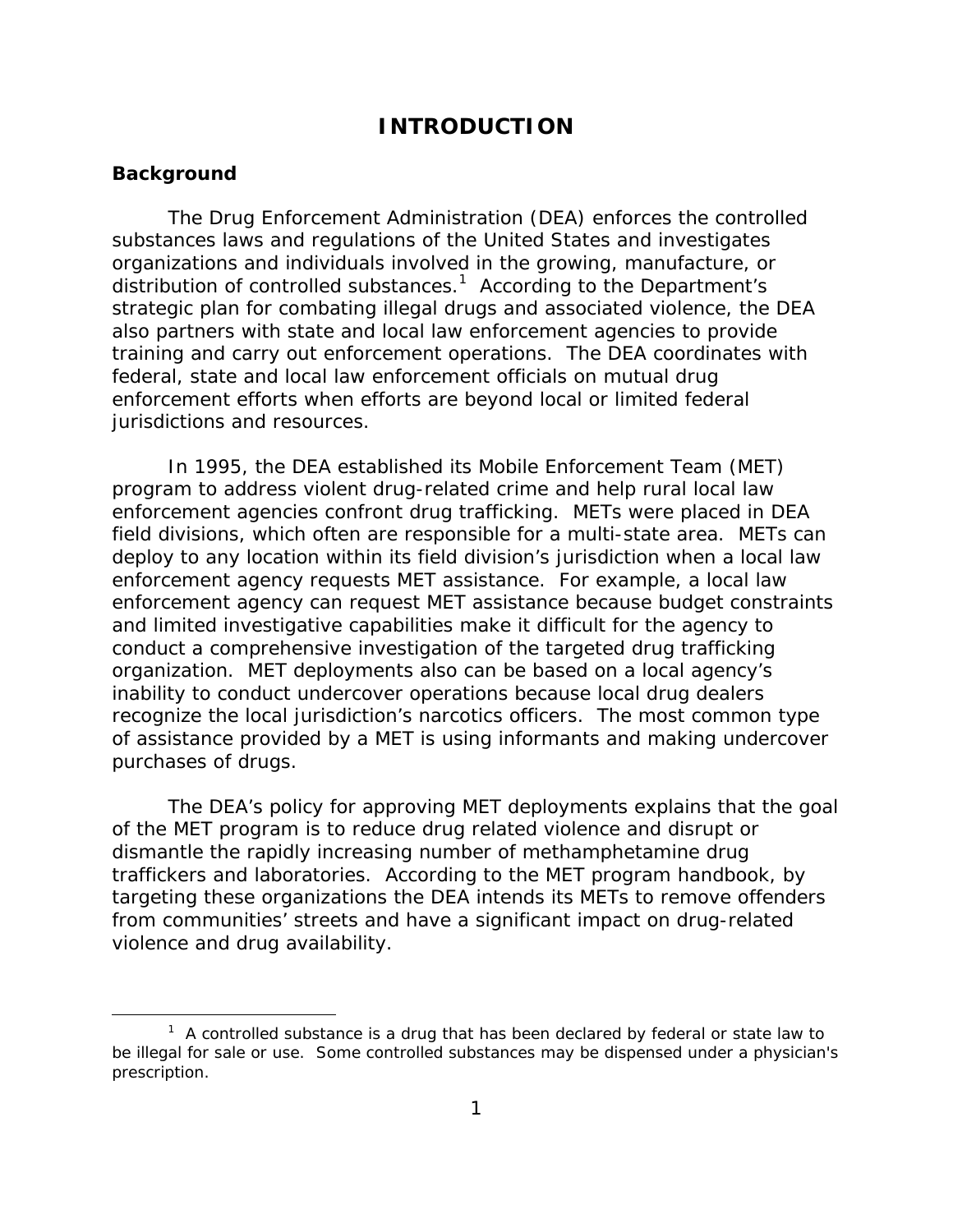#### <span id="page-17-0"></span>**MET Program Funding**

Beginning in 1995 and through June 2007, each of the DEA's 21 field divisions had a MET consisting of approximately 8 to 10 DEA Special Agents and a supervisor.

In March 2005, the DEA updated the MET program handbook to make methamphetamine investigations a priority for the MET program. The policy for approving MET deployments stated that DEA Special Agents in Charge should give priority to requests for MET assistance where methamphetamine enforcement is the primary focus of the request. In fiscal year (FY) 2005, 41 percent of new MET deployments targeted methamphetamine trafficking organizations.

In July 2007, funding for the MET program was reduced because of budget constraints. The DEA's spending plan for its FY 2007 appropriation, which Congress approved, reduced the MET program funding by two-thirds to just over \$20 million, including funding only for the first three quarters of FY 2007. Because the plan did not include funding for the fourth quarter of FY 2007, the DEA determined that all MET deployments had to be completed no later than July 1, 2007.

The President's FY 2008 Congressional Budget Submission did not request funding for the DEA's MET program. As shown in Exhibit 1, between October 1998 and June 2007 MET program staffing peaked in FYs 2000 and 2001, and funding peaked in FY 2004.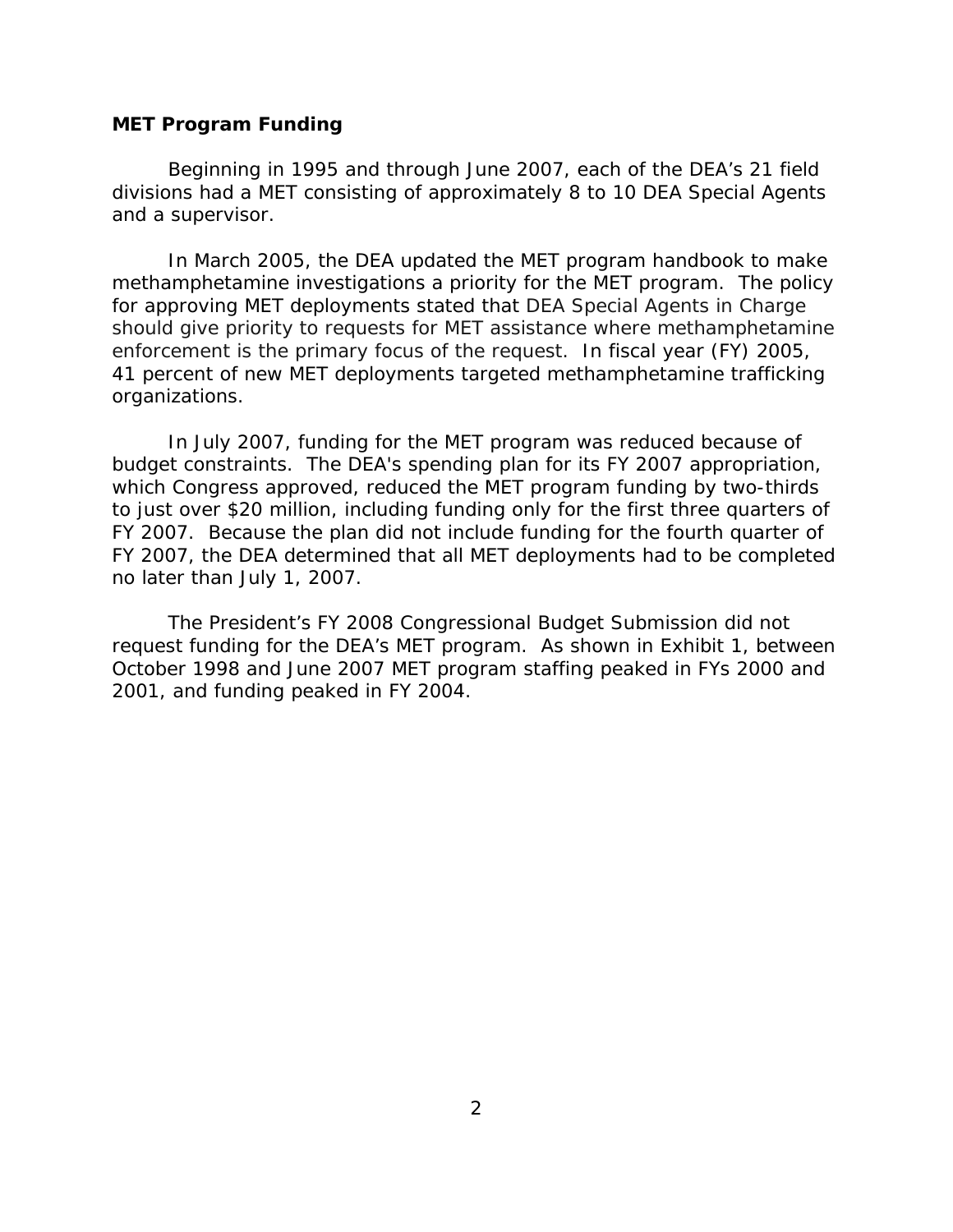| October 1, 1998, through June 30, 2007 |         |                        |               |  |
|----------------------------------------|---------|------------------------|---------------|--|
| Fiscal                                 | Special | Support                | Funding       |  |
| Year                                   | Agents  | Personnel <sup>2</sup> |               |  |
| 1999                                   | 260     | 22                     | \$51,100,000  |  |
| 2000                                   | 272     | 30                     | \$53,900,000  |  |
| 2001                                   | 272     | 30                     | \$56,780,000  |  |
| 2002                                   | 264     | 28                     | \$57,294,000  |  |
| 2003                                   | 228     | 23                     | \$52,049,000  |  |
| 2004                                   | 216     | 23                     | \$59,311,000  |  |
| 2005                                   | 212     | 22                     | \$56,348,000  |  |
| 2006                                   | 212     | 22                     | \$48,517,000  |  |
| $2007^3$                               | 80      | 3                      | \$20,578,000  |  |
| <b>Total</b>                           |         |                        | \$455,877,000 |  |

# **Exhibit 1: Staffing and Funding for METs**

Source: DEA Budget Office

METs should target methamphetamine and other dangerous drugs. $4$ For FY 2008, Congress appropriated \$20.6 million for the MET program, despite the fact that the President's FY 2008 Congressional Budget Submission did not request any funding for the DEA's MET program. The explanatory statements to the FY 2008 Appropriations Act specified that

With this funding enhancement, in May 2008 the DEA re-established a MET in the following 10 DEA field divisions: Dallas, Detroit, Houston, Los Angeles, Miami, New Jersey, Philadelphia, St. Louis, San Diego, and Washington.

<sup>&</sup>lt;sup>2</sup> Support personnel include professional, administrative, technical, and clerical personnel such as program analysts, administrative specialists, budget analysts, and group assistants.

 $3$  The DEA discontinued the MET program July 1, 2007.

reduce further the number of DEA agents and support staff is believed to be ill-advised. <sup>4</sup> U.S. House Committee Print on Consolidated Appropriations Act 2008 (H.R. 2764; Public Law 110-1510, *Division B – Commerce, Justice, Science, and Related Agencies Appropriations Act, 2008*, page 256. The explanatory statements states "Furthermore, the Administration's proposal to eliminate the Mobile Enforcement Teams (MET) program and Therefore, the Administration is directed to use remaining funds above the request to continue this program. This will enable the DEA to retain special agents, allowing DEA to continue assisting state and local law enforcement in their fight against methamphetamine and other dangerous drugs."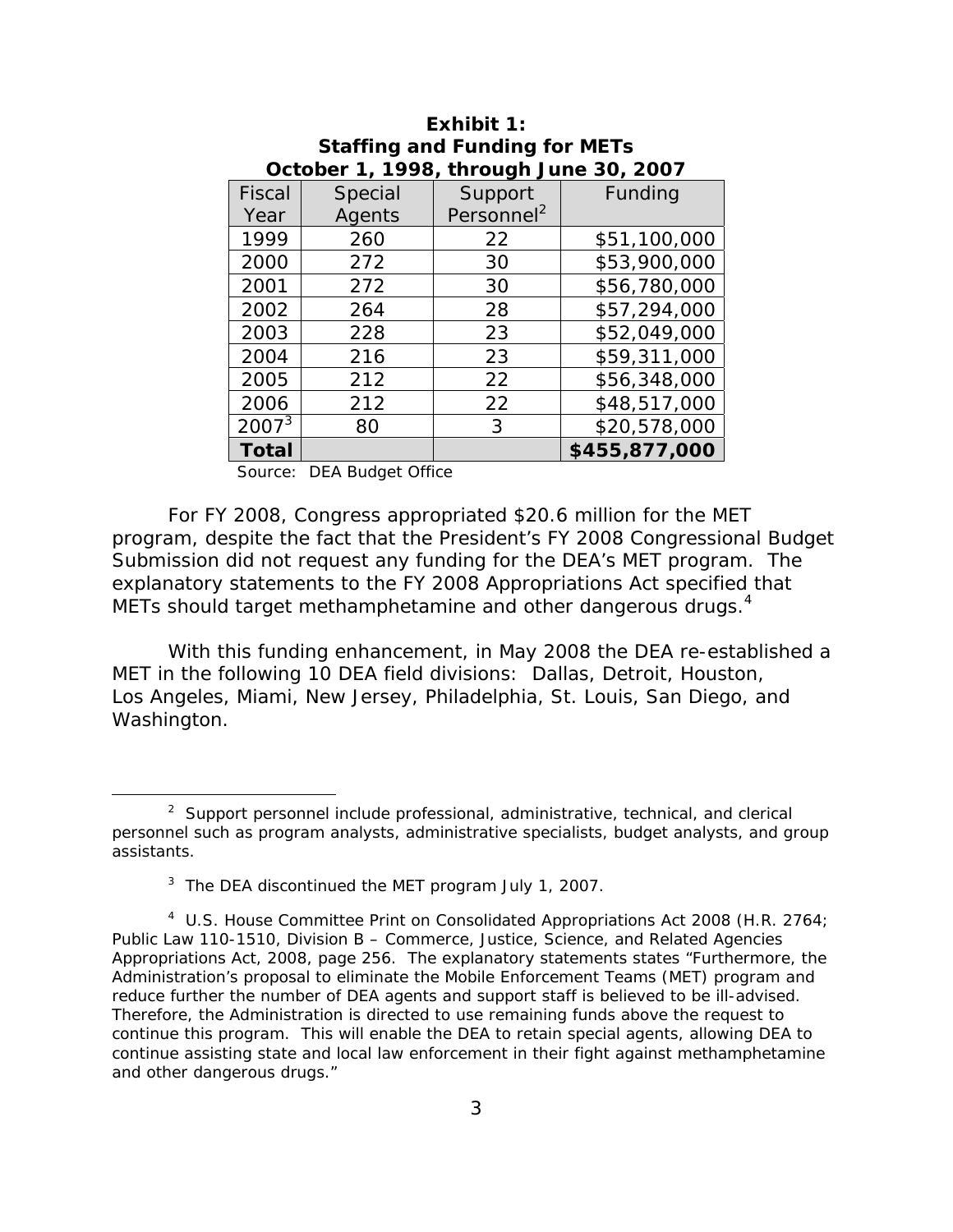Mexican methamphetamine trafficking operations and associated violence.<sup>6</sup> In its FY 2009 budget submission, DEA stated that it planned to use METs to focus on gangs and violence. For FY 2009, Congress appropriated \$30.6 million for the MET program and directed in an explanatory statement that MET operations should "include a focus" on methamphetamine trafficking.<sup>5</sup> With the additional \$10 million beyond what was appropriated in FY 2008, the DEA established a MET at another four field divisions located in Atlanta, Chicago, El Paso, and Phoenix for the purpose of targeting

The DEA also informed Congress through its FY 2010 budget submission that it planned to use METs to focus on gangs and violence. For FY 2010, Congress appropriated \$36.4 million for MET operations and stated in a conference report that with the increased funding from the prior fiscal year, the DEA MET program should continue to "include a focus" on methamphetamine enforcement.<sup>7</sup> With the increased funding, the DEA added two additional METs in FY 2010 (July) at the New Orleans and Caribbean Divisions.

Exhibit 2 shows the DEA field divisions with a MET as of June 2010. Field divisions with a red flag received a MET in FY 2008 and the field divisions with a black flag received a MET in FY 2009. Flags with a dot represent the field divisions that initiated at least one deployment that focused primarily on methamphetamine.

<sup>&</sup>lt;sup>5</sup> The explanatory statements state, "The bill provides an increase of \$10,000,000 to allow DEA to begin rebuilding the MET program, both through the establishment of additional teams and by increasing the funds available for existing teams. The activities of MET should continue to include a focus on methamphetamine enforcement."

<sup>&</sup>lt;sup>6</sup> The Phoenix Division's MET is located in Tucson, Arizona.

 $7$  The conference report states "The activities of MET should continue to include a focus on methamphetamine."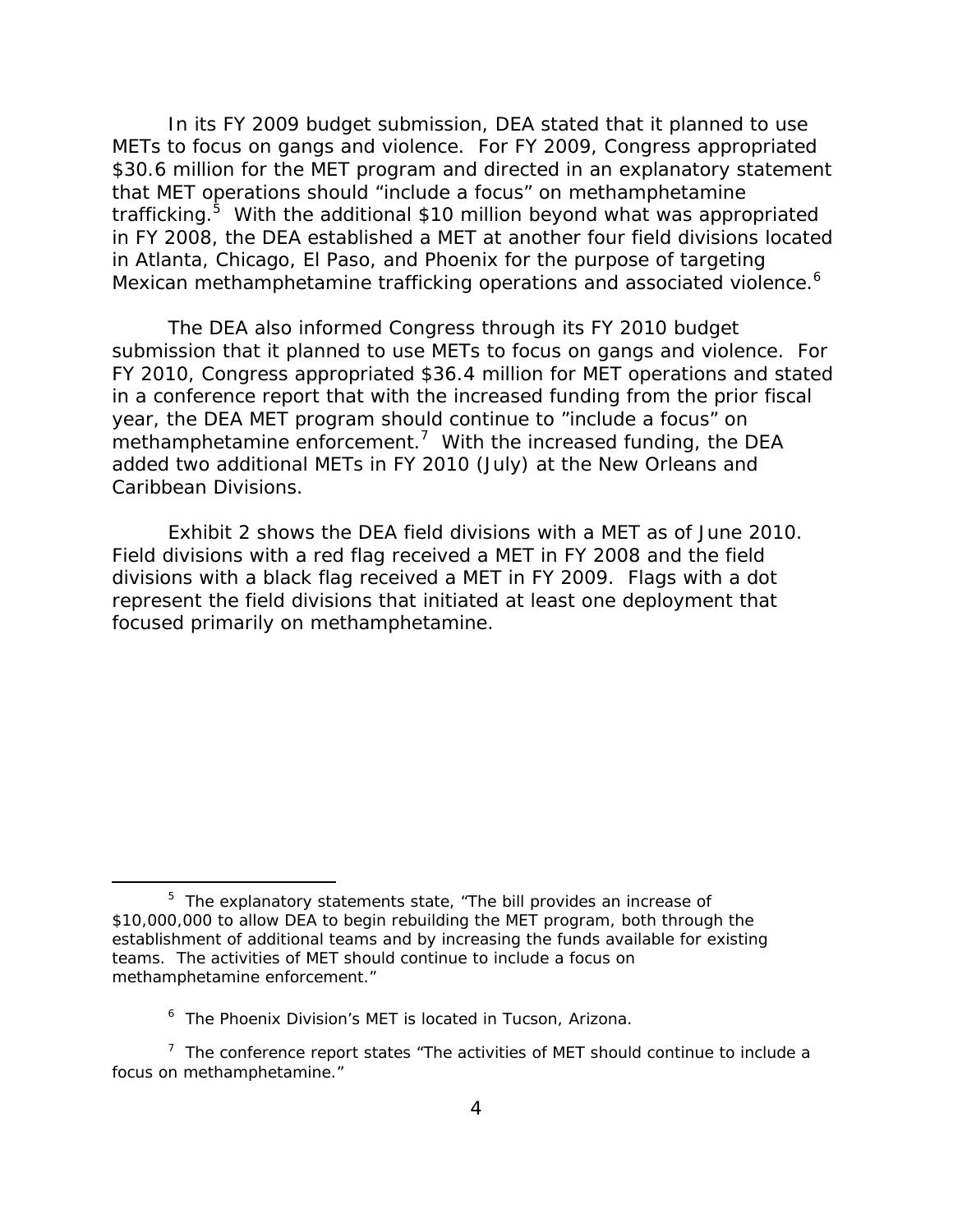

Source: DEA Website

 $\overline{a}$ 

Exhibit 3 shows the number of MET personnel and funding for FYs 2008 through 2010, and the proposed personnel and funding for FY 2011.

<sup>&</sup>lt;sup>8</sup> In July 2010, the DEA established a MET at the New Orleans and Caribbean Divisions.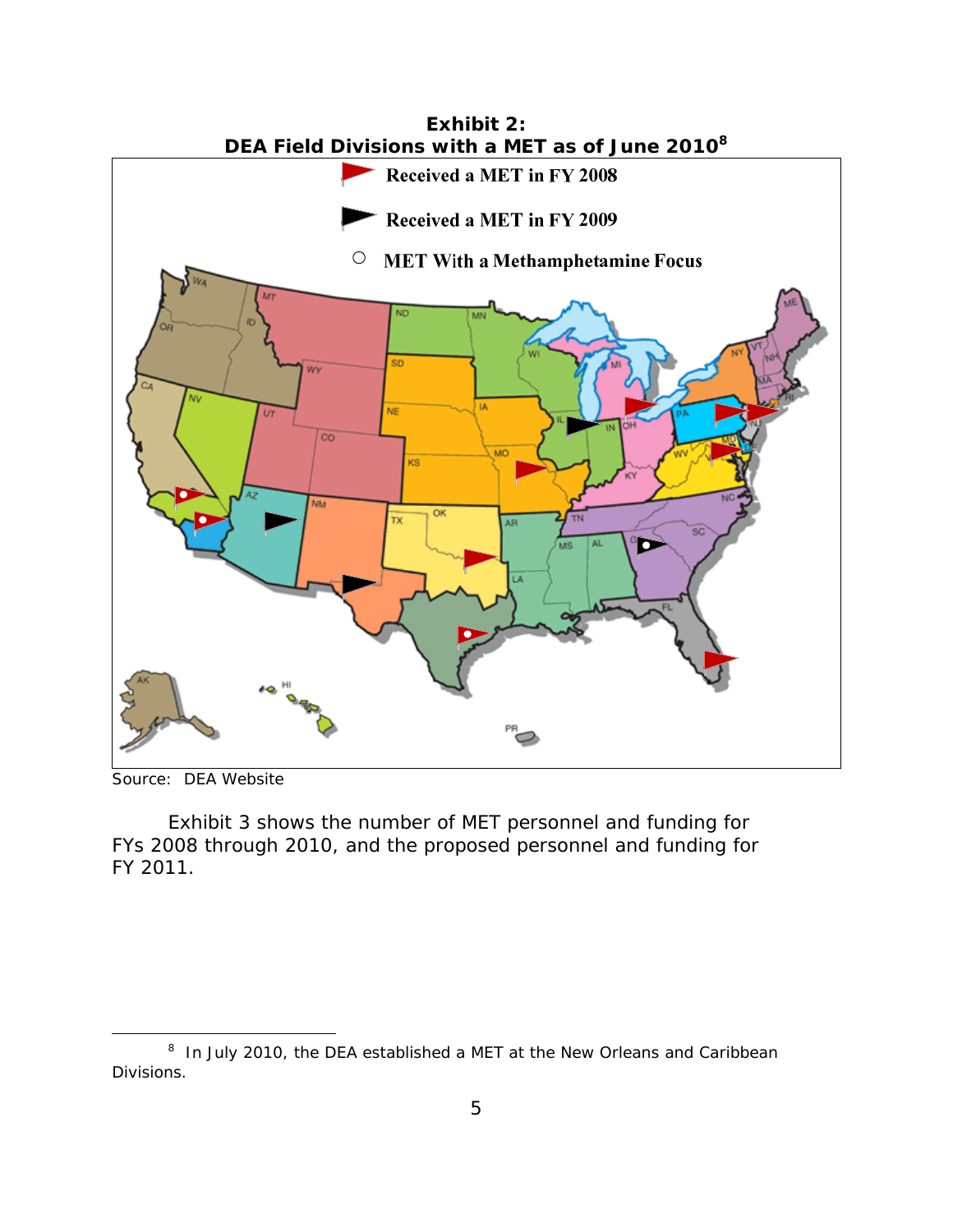| May 1, 2008, through September 30, 2011 |                           |           |               |  |
|-----------------------------------------|---------------------------|-----------|---------------|--|
| <b>Fiscal</b>                           | Special                   | Support   | Funding       |  |
| Year                                    | Agents                    | Personnel |               |  |
| 2008                                    | 80                        | 3         | \$20,578,000  |  |
| 2009                                    | 112                       | 15        | \$30,578,000  |  |
| 2010                                    | 128                       | 17        | \$36,396,000  |  |
| 2011                                    | 128                       | 17        | \$38,046,000  |  |
| <b>Total</b>                            |                           |           | \$125,598,000 |  |
|                                         | Source: DEA Budget Office |           |               |  |

# **Exhibit 3: Personnel and Funding for the MET Program May 1, 2008, through September 30, 2011**

As shown in Exhibit 4, the DEA used most MET funding for pay and benefits for DEA staff. MET infrastructure spending included expenditures for network connections, training, permanent change of stations costs, and supplies.



**Exhibit 4: MET Expenditures for FY 2008 and FY 2009 (Dollars in Millions)9**

Source: DEA Budget Office

<sup>&</sup>lt;sup>9</sup> PE/PI is the purchase of evidence or the purchase of information.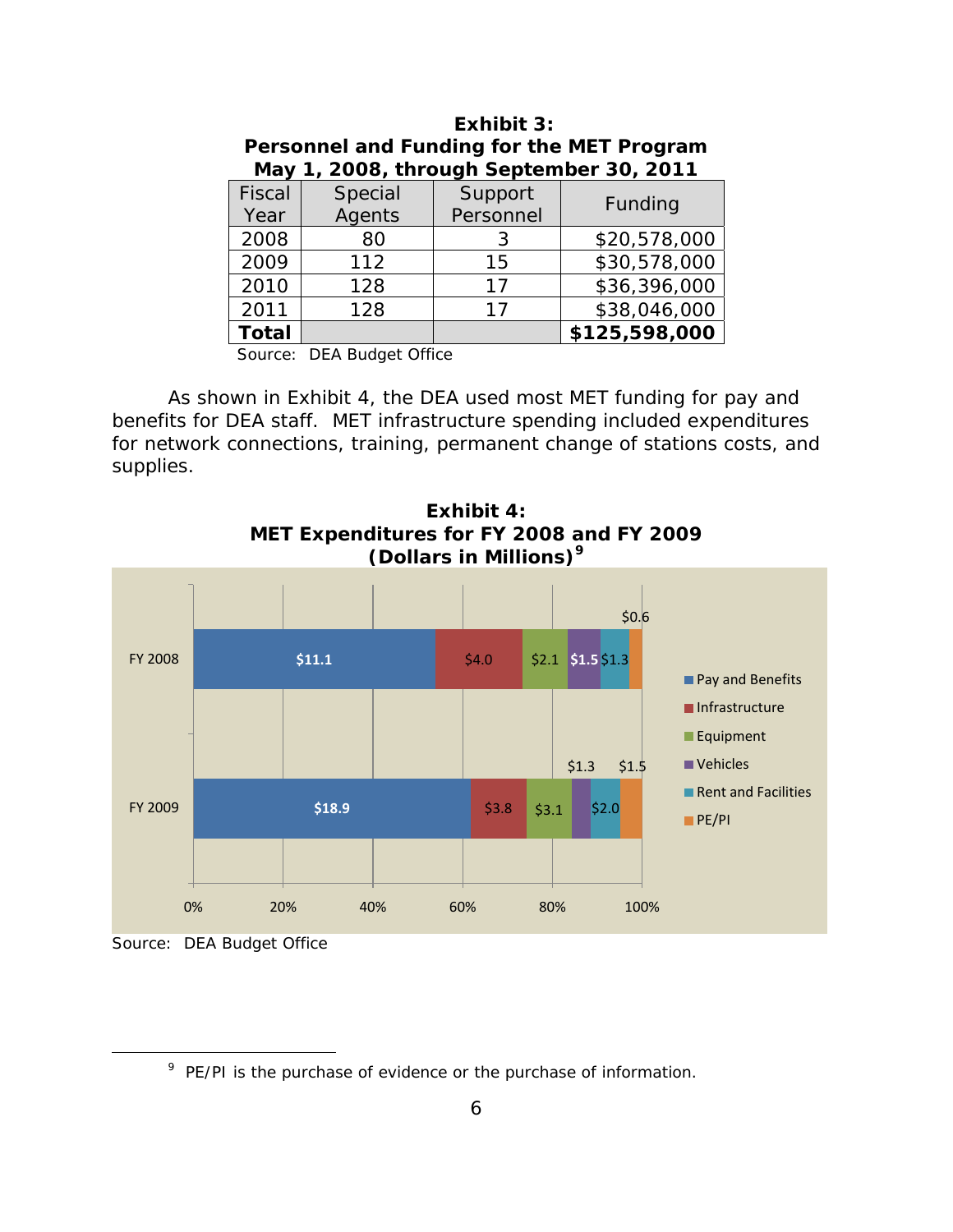#### <span id="page-22-0"></span>**MET Request Process**

 $\overline{a}$ 

The DEA MET Program Handbook contains MET program requirements and guidelines and also includes the requirements for requesting MET assistance. When a local law enforcement agency needs MET assistance, it must submit a request letter to its local DEA field division office. Alternatively, a DEA supervisory official, such as an Assistant Special Agent in Charge or Resident Agent in Charge, with knowledge and jurisdiction over the corresponding geographic area, can request a MET deployment through a memorandum to one's field division Special Agent in Charge. If a DEA official requests MET support, the request should include documented concurrence from the local law enforcement agency's chief executive.

According to the MET Program Handbook, all MET deployment requests should include a pre-deployment assessment that documents the drug and related violence problem and that explains the local law enforcement agency's inability to address the problem. The DEA records the predeployment assessment in the form of a checklist, which incorporates 18 elements designed to evaluate the needs and the abilities of the local law enforcement agency.

The MET Program Handbook provides that DEA Special Agents in Charge, at their discretion, may deploy the MET to support Priority Target Organization investigations within the field division's geographic jurisdiction, with the concurrence of the DEA Office of Global Enforcement's Regional and Local Impact Section.<sup>10</sup> Deployments initiated at a Special Agent in Charge's discretion, absent the request from a local law enforcement executive, must also include the pre-deployment assessment.

The MET Program Handbook states that when assessing the need to deploy a MET to a community, the Special Agent in Charge should evaluate the scope of the drug and related violence problem within a specifically delineated geographic area. The Special Agent in Charge should also communicate with on-site DEA supervisory personnel and assess the capability of the local DEA office and local law enforcement community to address the drug and violence problem. According to the handbook, because DEA's resources are limited, a MET should deploy only when it is

<sup>&</sup>lt;sup>10</sup> Priority Target Organization is a designation that DEA attributes to the most significant international, national, regional, and local drug trafficking and money laundering organizations affecting drug availability. The Office of Global Enforcement Regional and Local Impact Section is the DEA component that monitors the MET Program.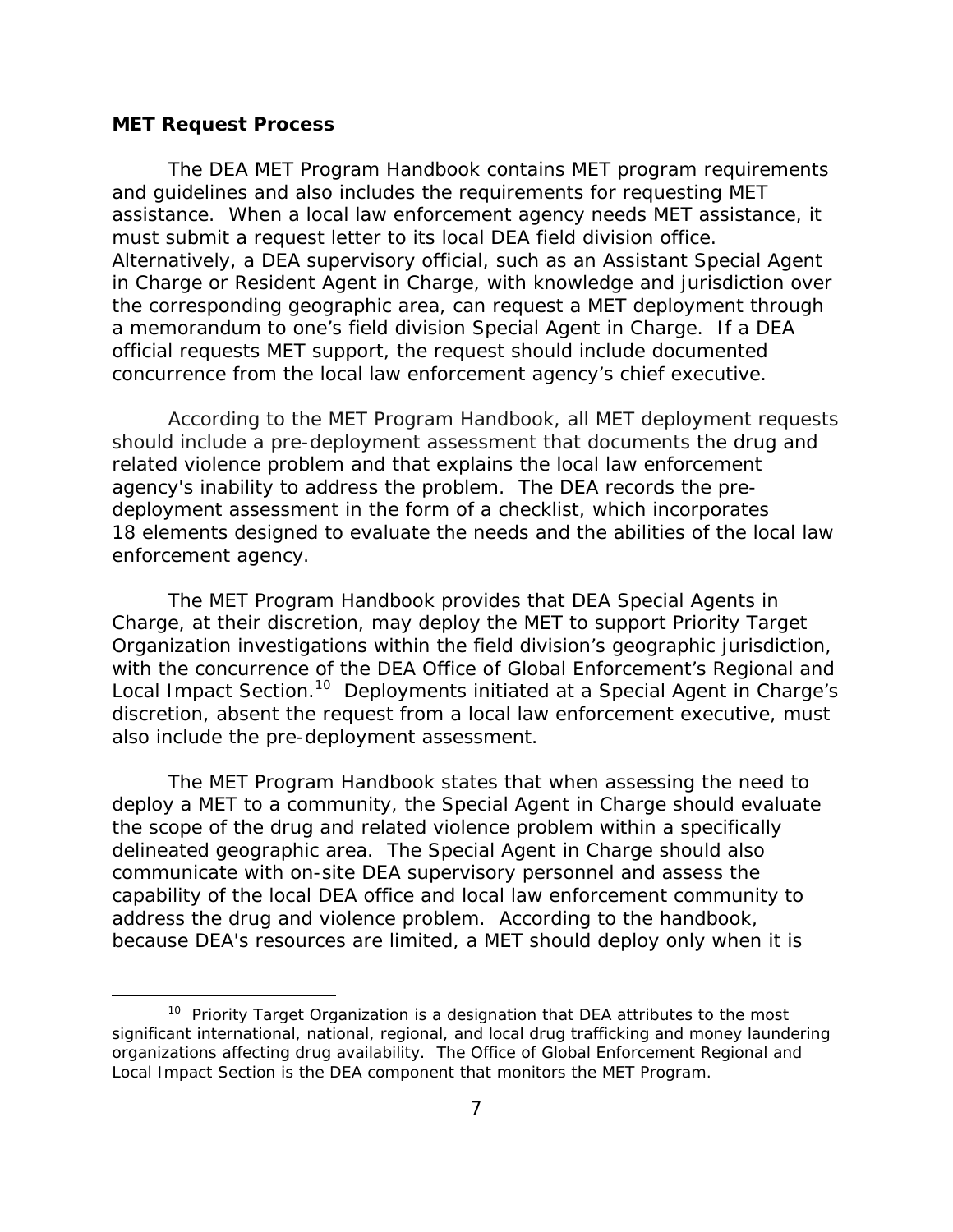<span id="page-23-0"></span>obvious that the problem is beyond the immediate capabilities of both the local DEA office and the local law enforcement community.

The DEA's policy for approving MET deployments also states that the Special Agent in Charge should prioritize all requests for MET deployments where methamphetamine is the primary drug threat. According to the DEA policy, when selecting a deployment that does not target methamphetamine the DEA should focus on the subject community's violent crime rate and the targeted drug trafficking organization's involvement in that violence. Special Agents in Charge should also be sure that the deployment targets meet the criteria of a DEA-designated Priority Target Organization.

# **Prior Audits, Inspections, and Reviews**

#### *General Accounting Office Report*

 $\overline{a}$ 

In July 2001, the U.S. General Accounting Office – now the U.S. Government Accountability Office (GAO) – issued a report on the DEA's Mobile Enforcement Teams.<sup>11</sup> The GAO concluded that since establishing the program in 1995 the DEA had enhanced its management of the program and provided for greater headquarters oversight and monitoring. In implementing the program and carrying out deployments, the field division METs generally complied with some of the pertinent requirements and guidelines that the GAO reviewed. The GAO found that MET deployments focused primarily on street-level drug dealers and were mostly local and regional in scope, which was consistent with the objectives of the program.

However, the GAO found that DEA headquarters files did not contain adequate documentation showing the DEA evaluated the local law enforcement agencies' capabilities. Consequently, the GAO could not determine whether local law enforcement agencies could alone address the problems for which they requested MET assistance.

The DEA collected data on various performance measures to assess the results of individual deployments and the overall program. The DEA reported internally and externally on program results for some of the performance measures. The GAO determined that the measures had problems and limitations related primarily to the inconsistency in data collection.

<sup>11</sup> U.S. General Accounting Office, *DEA'S MOBILE ENFORCEMENT TEAMS, Steps Taken to Enhance Program Management, But More Can Be Done,* GAO-01-482 (July 2001).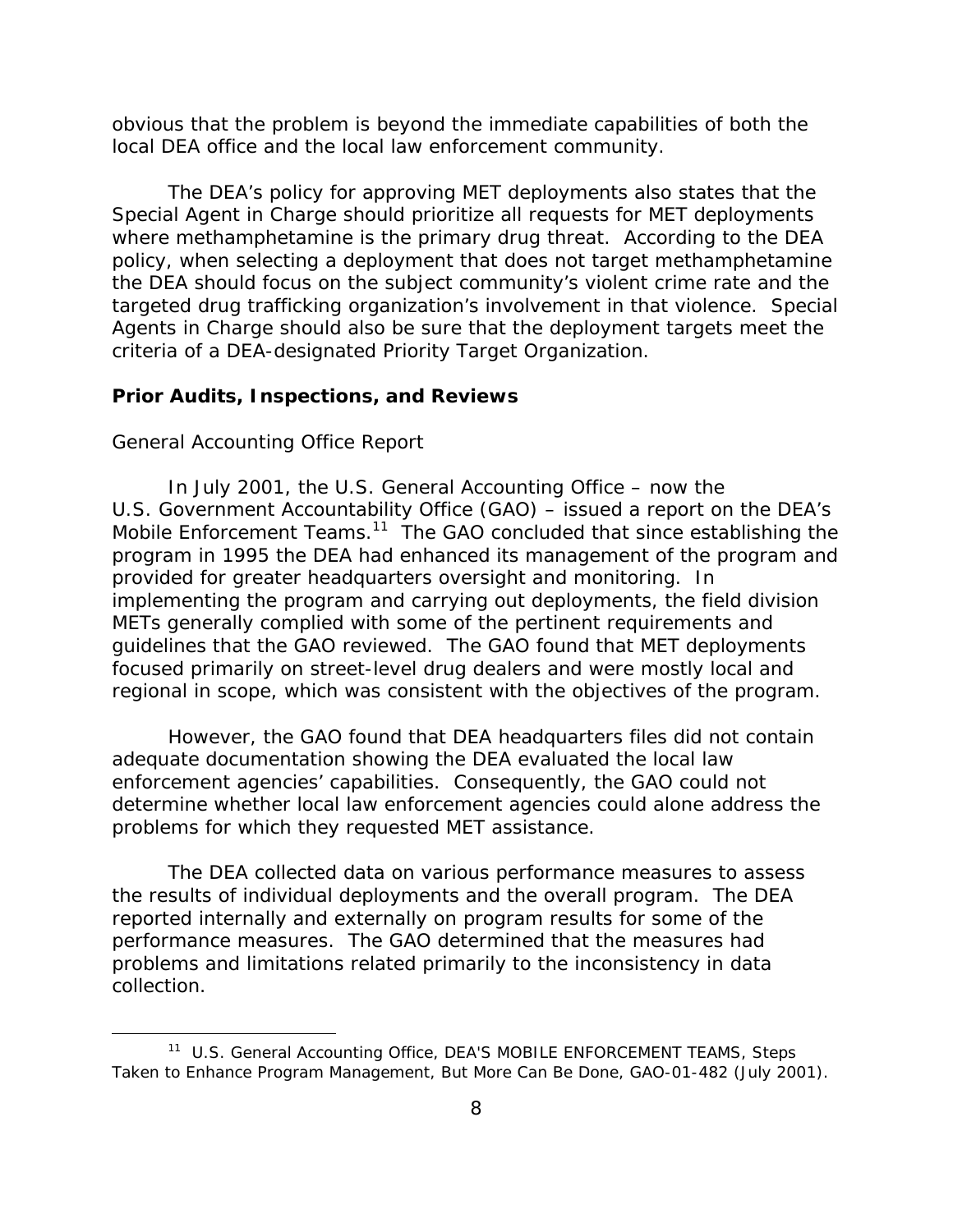<span id="page-24-0"></span>The GAO recommended that the DEA provide clear guidance for METs to use in assessing local law enforcement agencies' capabilities, and ensure that the DEA field divisions document such assessments and provide them to DEA headquarters before MET deployments are approved. The GAO also recommended that the DEA develop data collection methods and a survey instrument to better assess individual MET deployments and the MET program as a whole.

In response to the GAO recommendations, in April 2002 the DEA reported that it had updated its MET program guidelines and included a newly mandated MET Assessment Checklist that would be used to assess local law enforcement capabilities and would be submitted with the request for a MET deployment.

The DEA also reported to the GAO that it tried to implement GAO's recommendation regarding data collection and survey instruments. However, the DEA determined that obtaining information using a survey instrument would be cost prohibitive, and the DEA reported to GAO that its MET program would continue collecting information from law enforcement agencies and measuring performance in essentially the same manner as it had when the GAO performed its review.

#### *DEA Office of Inspections Reports*

The DEA Office of Inspections performs periodic inspections of division offices covering key program areas, including the MET program. DEA inspection reports outline findings and require field divisions to take appropriate corrective actions.

The DEA Office of Inspections provided us with reports pertaining to MET program activities within six field divisions. Two reports covered a period coinciding with the period covered by our audit. Both reports included arrest and seizure data as support for the MET program's effectiveness. The two reports stated that each MET was utilizing its MET resources to support the DEA's mission and enforcement priorities.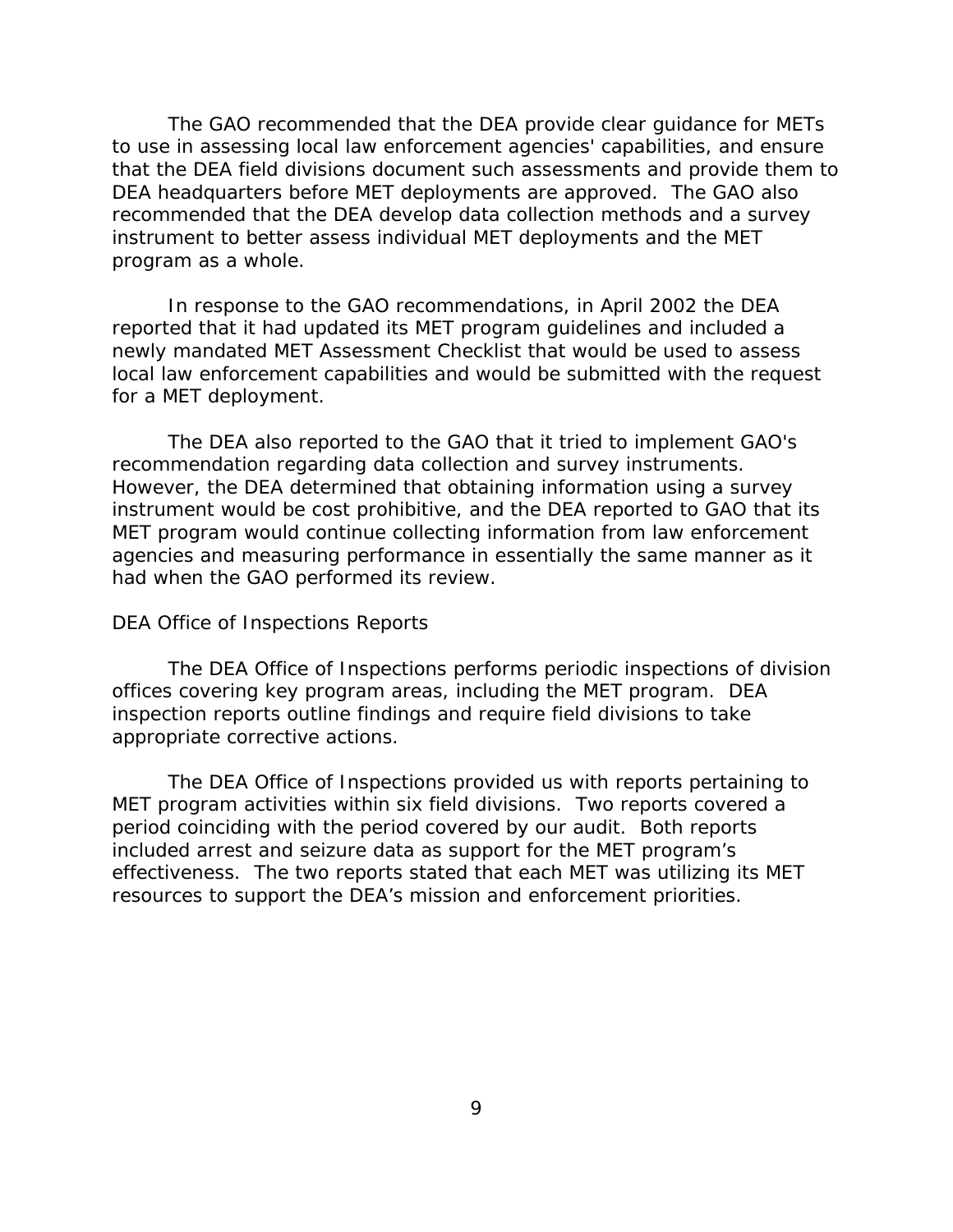# **OIG FINDINGS AND RECOMMENDATIONS**

# <span id="page-25-0"></span>**I. THE DEA INFORMED CONGRESS THAT IT USED MET PROGRAM FUNDS PRIMARILY TO COMBAT VIOLENT GANGS, ALTHOUGH CONGRESSIONAL DIRECTIVES AND DEA POLICY EMPHASIZE METHAMPHETAMINE ENFORCEMENT**

METs should focus primarily on combating violent gangs.<br>We also found that Mobile Enforcement Teams were not For FY 2008, an explanatory statement accompanying the DEA appropriation stated that MET operations should focus on "methamphetamine and other dangerous drugs." With the FYs 2009 and 2010 funding enhancements, congressional documents stated that METs should "include a focus on methamphetamine." However, the DEA informed Congress in annual budget submissions and DEA answers to questions from budget hearings that it planned to use METs to address violent gangs involved in drug trafficking. We found that since the DEA's MET program returned to operation in May 2008, 7 (26 percent) of the 27 initiated deployments focused on methamphetamine trafficking. DEA officials told us they believe this level of methamphetamine enforcement operations is sufficient to meet Congress' intent for the program. However, existing DEA MET program policy states that methamphetamine should be the focus of the program. DEA officials stated that this policy requires updating to reflect the DEA's current view that

mobile because the DEA deployed METs mainly within field divisions' metropolitan areas to combat gangs trafficking mostly cocaine and crack cocaine. Consequently, rural law enforcement agencies did not have the benefit of using MET resources to address either methamphetamine or gang problems within their jurisdictions.

## **MET Program Focus**

*Congressional Interest in Methamphetamine Enforcement and the DEA's Reported MET Focus* 

Prior to the temporary halt of the MET program in July 2007, and since the program restarted in May 2008, Congress had stated that it was funding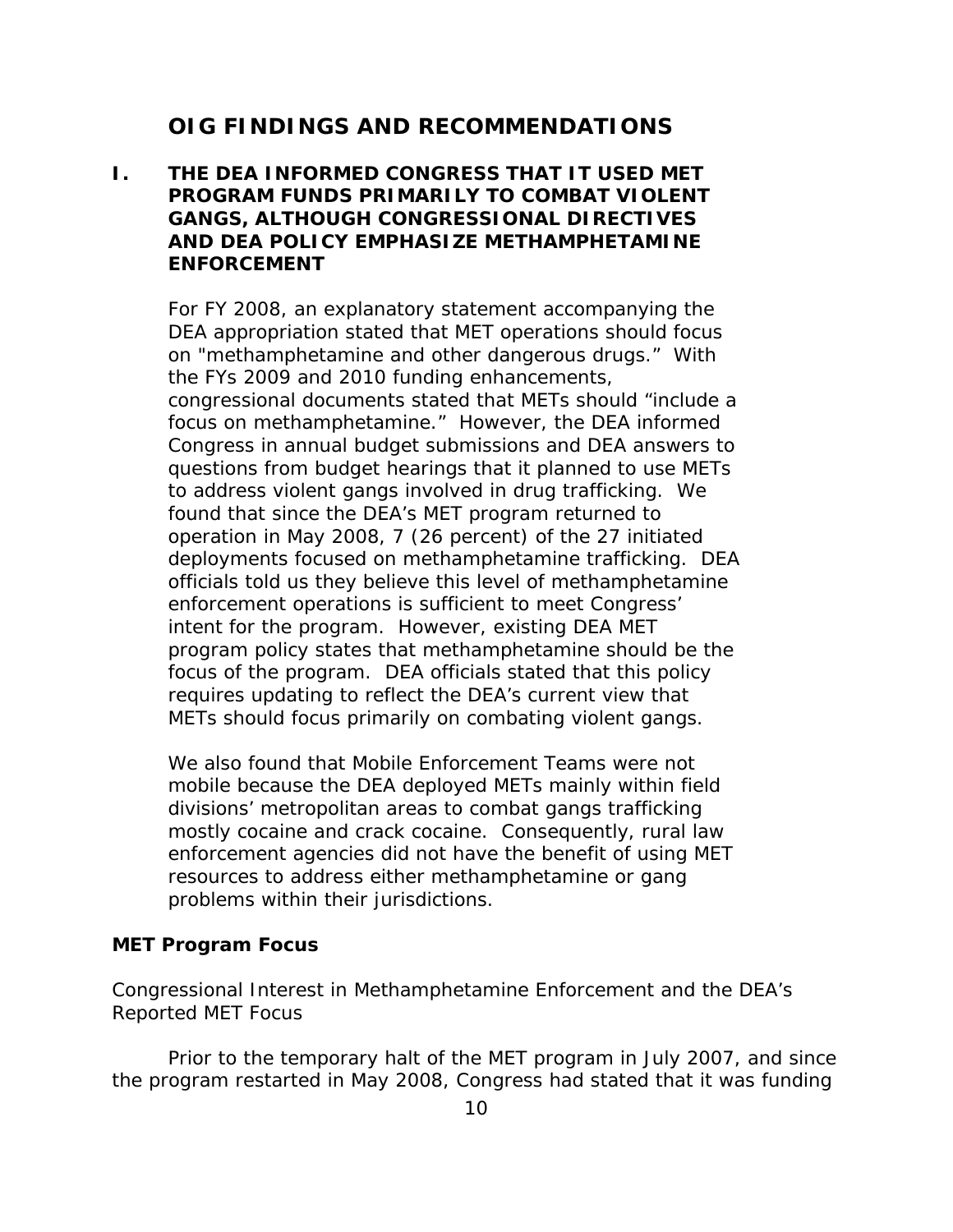the DEA's MET program to focus on methamphetamine. The Conference Report accompanying the Science, State, Justice, Commerce, and related Agencies Appropriations Bill for FY 2006 stated: <sup>12</sup>

The conference agreement does not adopt the Administration's proposal to reduce Mobile Enforcement Teams or to eliminate the Demand Reduction program. The conference agreement funds these programs at their current services level. The conferees direct the DEA to focus these programs on combating methamphetamine production, trafficking and abuse.

## FY 2007 MET Funding - \$20.6 million

The Committee Report accompanying the Science, State, Justice, Commerce, and related Agencies Appropriations Bill for FY 2007 stated:

The recommendation includes \$37,746,000 for the MET program, which is  $$17,168,000$  above the level requested.<sup>13</sup> MET teams are deployed on a temporary basis to assist state and local law enforcement in areas that have been overrun with drug-related violent crime. The Committee is very disappointed that the Administration once again proposed a significant reduction to this program to reduce drug-related violence throughout the country.

On June 30, 2007, the DEA ended the MET program due to budgetary constraints. The sections that follow summarize the annual congressional statements beginning with FY 2008 that pertain to the MET program and information regarding the program provided to Congress by the DEA.

# FY 2008 MET Funding - \$20.6 million

 $\overline{a}$ 

The July 19, 2007, House Report accompanying the FY 2008 Commerce, Justice, Science, and Related Agencies Appropriations Bill discusses the MET program in a section dedicated to methamphetamine trafficking enforcement. The report stated:

<sup>&</sup>lt;sup>12</sup> Unless specifically referenced in the statute, conference reports, committee reports, and explanatory statements do not have the force of law and therefore are not legally binding on an executive branch agency.

 $13$  As explained previously, the DEA MET program budget was cut by two-thirds in FY 2007, and the DEA was only able to fund FY 2007 MET operations for the first three quarters of the fiscal year.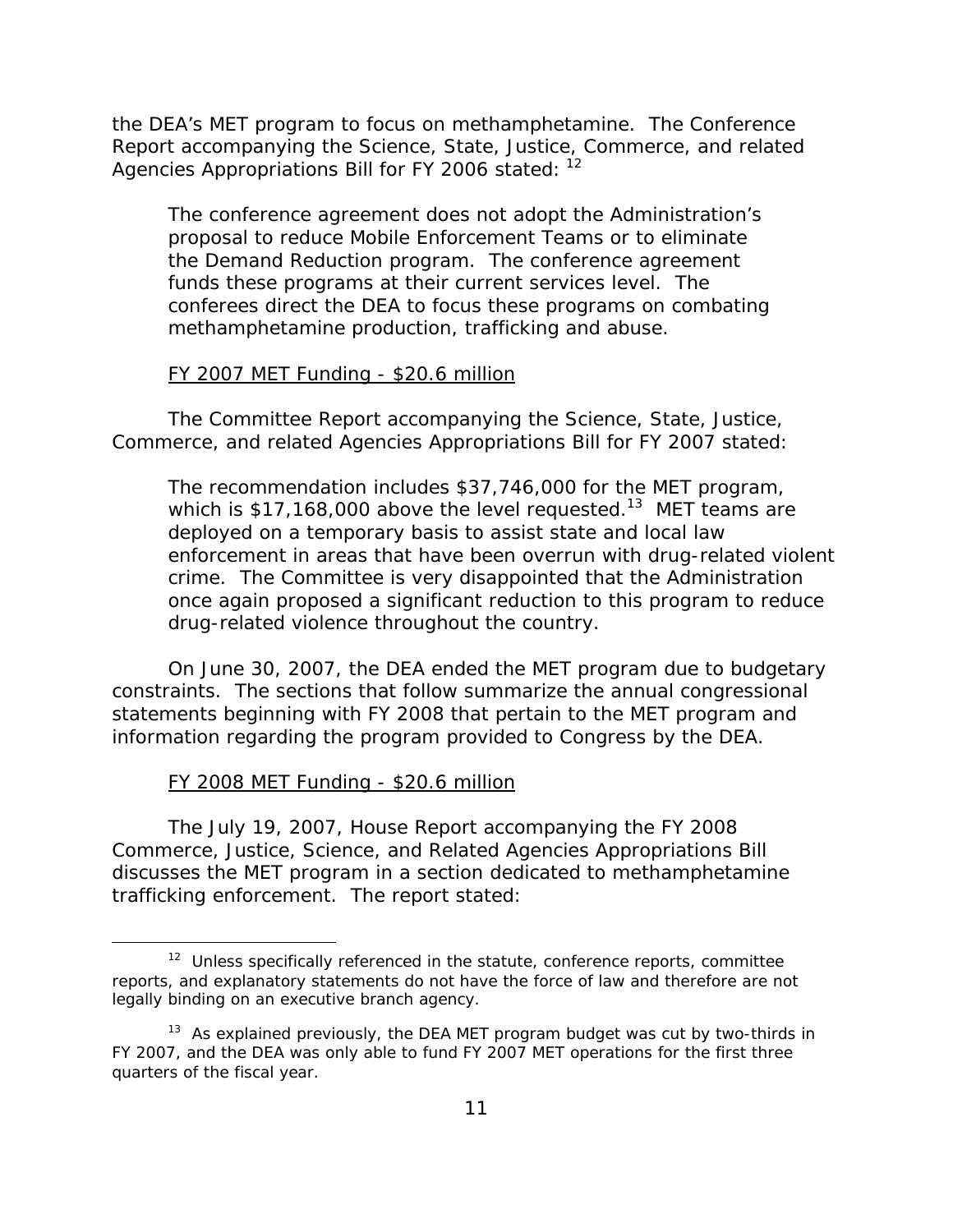Small domestic amateur labs, in home kitchens, motel rooms, or still (sic) produce methamphetamine within the United States. Since March 2005, the DEA Mobile Enforcement Teams (MET) have made methamphetamine investigations a priority. In fiscal year 2005, 41 percent of new MET deployments targeted methamphetamine trafficking organizations. However, the President's request for fiscal year 2008 terminates this program, which bolsters state and local law enforcement. The Committee rejects this proposal, and includes \$20,578,000 for MET teams.

The "Highlights of the Bill" section of the report stated that the DEA is to receive "\$2.082 billion, \$125 million over FY 2007 and \$40 million over the FY 2008 request, including restoring Mobile Enforcement Teams' methamphetamine efforts."

The December 17, 2007, explanatory statements attached to the FY 2008 Consolidated Appropriations Act, Division B-Commerce, Justice, Science, and Related Agencies state:

Furthermore, the Administration's proposal to eliminate the Mobile Enforcement Teams (MET) program and reduce further the number of DEA agents and support staff is believed to be ill-advised, and therefore the Administration is directed to use remaining funds above the request to continue this program. This will enable DEA to retain special agents, allowing DEA to continue assisting State and local law enforcement in their fight against methamphetamine and other dangerous drugs.

problems. DEA officials told us that in their view, the language "and other dangerous drugs" indicates a congressional understanding that the MET program would not focus exclusively or primarily on methamphetamine enforcement. Moreover, as discussed below, in May 2008 the DEA told Congress it would use the FY 2008 appropriation to establish 10 METs to focus on the parts of the country with the greatest violent crime and gang

#### FY 2009 MET Funding - \$30.6 million

In February 2008, the DEA submitted its FY 2009 Congressional Budget, which stated:

In DEA's FY 2008 appropriation, \$20.6 million and 83 positions for the MET program were funded. DEA is evaluating how best to use these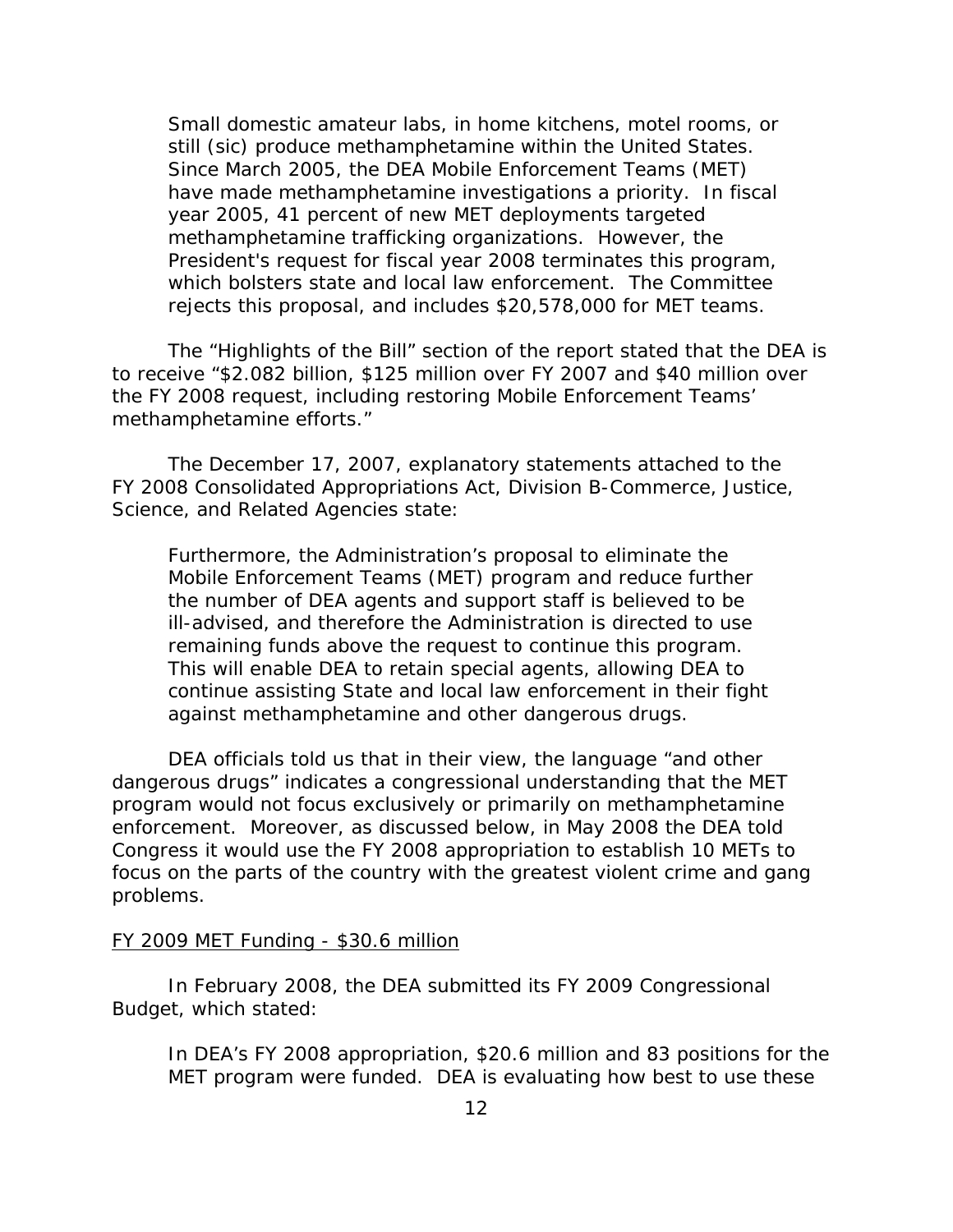resources to address drug trafficking that involves criminal street gangs and violent crime. With this funding and these positions, the DEA will continue the Administration's efforts against gangs and violence.

DEA officials told us that the language in its budget submissions clearly indicated to Congress that the restarted MET program had a primary focus of enforcement operations against gangs and violence.

Following an April 2008 Department of Justice House Appropriations Committee hearing, Congress asked what options the DEA was considering to best use the \$20.6 million appropriated for METs in FY 2008. In May 2008, the DEA responded that it intended to establish 10 teams and focus them in areas of the country with the greatest violent crime and gang problems.

However, the explanatory statements appended to the FY 2009 Consolidated Omnibus Appropriations Act, Division B-Commerce, Justice, Science, and Related Agencies state:

The bill provides an increase of \$10,000,000 to allow DEA to begin rebuilding the MET program, both through the establishment of additional teams and by increasing the funds available for existing teams. The activities of MET should continue to include a focus on methamphetamine enforcement.

DEA officials told us that in their view, the language " to include a focus on methamphetamine enforcement" demonstrated the congressional understanding that MET deployments would focus somewhat on methamphetamine, but would not focus exclusively or primarily in that enforcement area.

# FY 2010 MET Funding - \$35.6 million

In May 2009, the DEA submitted its FY 2010 Congressional Budget request, which stated:

Today, MET teams are deployed on a temporary basis (averaging 6 months per deployment) to assist state, local, and tribal law enforcement in the disruption or dismantlement of violent drug trafficking organizations and gangs.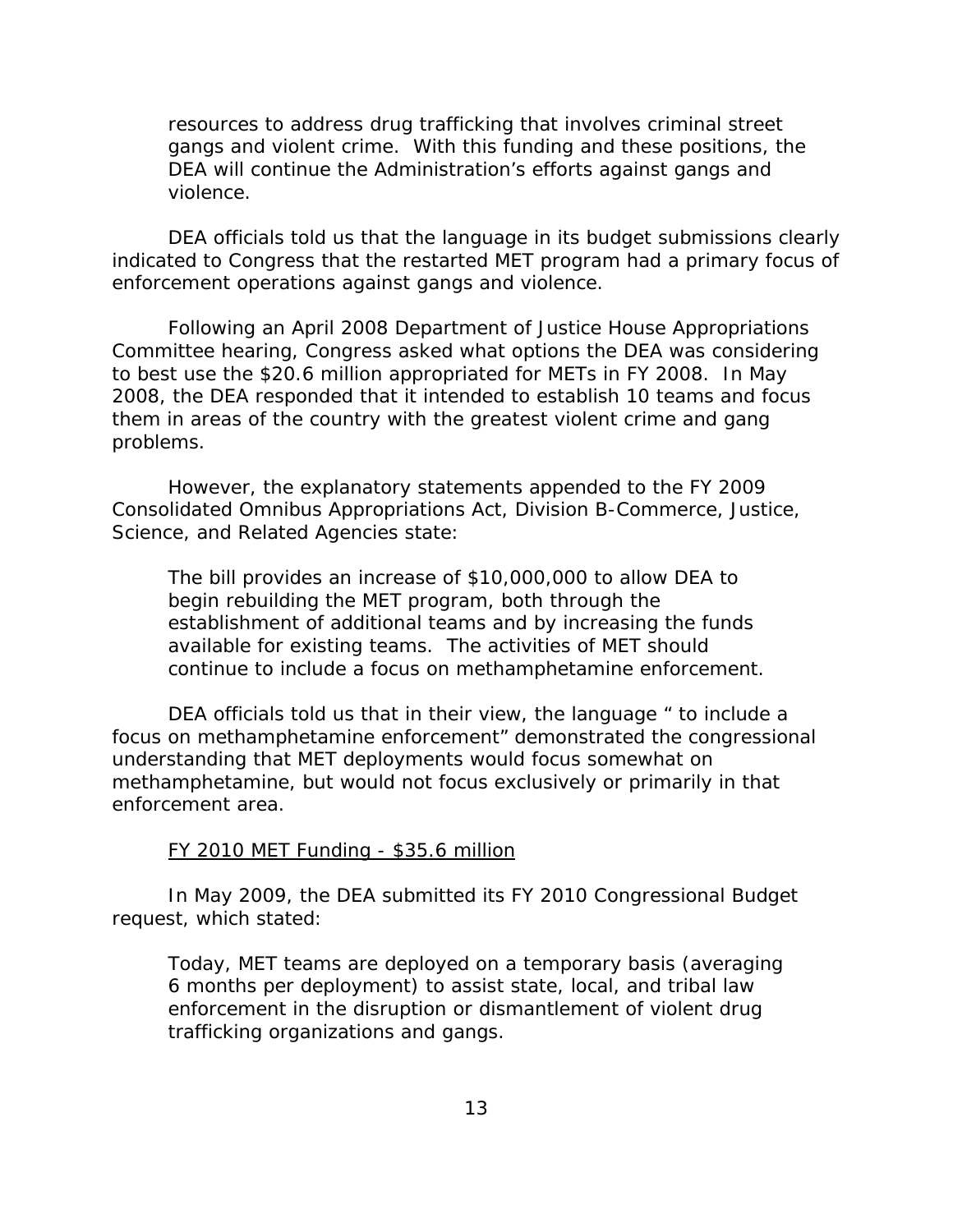<span id="page-29-0"></span>On July 16, 2009, the DEA's Assistant Administrator for Intelligence, and a Deputy Assistant Administrator from the Bureau of Alcohol, Tobacco, Firearms and Explosives, provided a joint statement to the U.S. House of Representatives Committee on Homeland Security, Subcommittee on Border, Maritime, and Global Counterterrorism on interagency coordination concerning border violence. The statement informed the committee that the DEA was adding METs to four additional field divisions specifically to target Mexican methamphetamine trafficking operations and associated violence. However, we determine that as of January 2010, only one of those four divisions (Atlanta) had a deployment that targeted methamphetamine. The statement did not comment on the focus of the other 10 previously re-established METs.

The December 8, 2009 Conference Report accompanying the Commerce, Justice, Science, and Related Agencies Appropriations Bill for FY 2010 states:

The conference agreement includes \$5,000,000 above the request to continue re-establishing Mobile Enforcement Teams (MET) in each domestic field office. The activities of MET should continue to include a focus on methamphetamine enforcement.

DEA officials told us they believe that the language "continue to include a focus on methamphetamine enforcement" again demonstrated the congressional understanding that MET deployments would focus somewhat on methamphetamine, but would not focus exclusively or primarily in that enforcement area.

#### *The DEA's MET Program Policies*

The MET program operates under a written policy developed in 1995 by personnel in the DEA's Office of Domestic Enforcement. The policy states that the goal of the MET program is to:

- reduce violence that is a result of drug trafficking;
- curb the rapidly increasing number of methamphetamine drug trafficking organizations and the operators of clandestine laboratories; and
- disrupt or dismantle drug trafficking organizations, thus reducing the availability of drugs.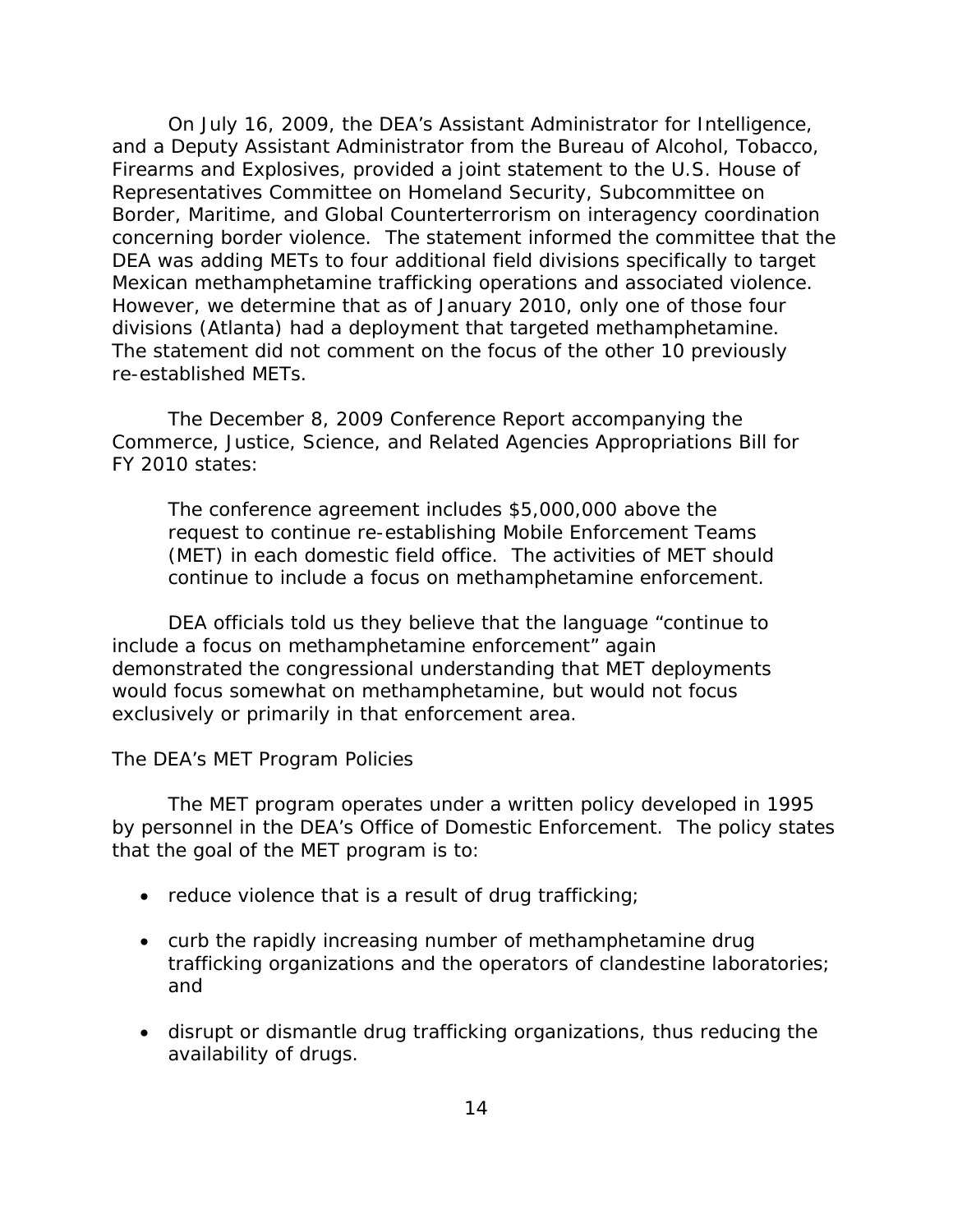<span id="page-30-0"></span>The policy requires Special Agents in Charge to assess the need to deploy a MET to a community, evaluate the scope of the drug and related violence problem within a specifically delineated geographic area, and prioritize all requests for MET deployments where methamphetamine is the primary drug threat.

In 2005, the DEA updated the MET Program Handbook to reflect that Special Agents in Charge should give priority to requests for MET assistance that had methamphetamine as the primary focus of the request.

Our attempts to locate other DEA documents and statements explaining the DEA's planned focus for the MET program identified one internal memorandum pertaining to the DEA's planned use for the FY 2009 appropriation.

On March 31, 2009, the DEA's Chief Financial Officer (CFO) distributed a memorandum to DEA executive managers regarding the FY 2009 Omnibus Appropriations Act. The memorandum explained that the FY 2009 appropriation included funds to add four METs to focus on methamphetamine enforcement. An appendix to the memorandum stated that the enhancement would allow the DEA to begin rebuilding the MET program, both through the establishment of additional teams and by increasing the funds available for existing teams. The appendix also stated that the activities of MET should continue to include a focus on methamphetamine enforcement.

The DEA's CFO told us that the appendix to the March 2009 memorandum, which states that METs "should continue to include a focus on methamphetamine enforcement," makes it clear that the DEA would focus somewhat on methamphetamine, but would not focus exclusively or primarily in that area.

Since the restart of the MET program, the DEA had described it as a program focusing on gangs and violent crime. However, during this time, MET program policy has not changed from its emphasis on methamphetamine. We believe that policy requires updating to clearly reflect the DEA's intended focus for the program.

#### **MET Deployment Focus**

Our review found that in FYs 2005 and 2006, 41 percent and 56 percent of all MET deployments focused on methamphetamine production and trafficking. For FY 2007, before funding for the MET program depleted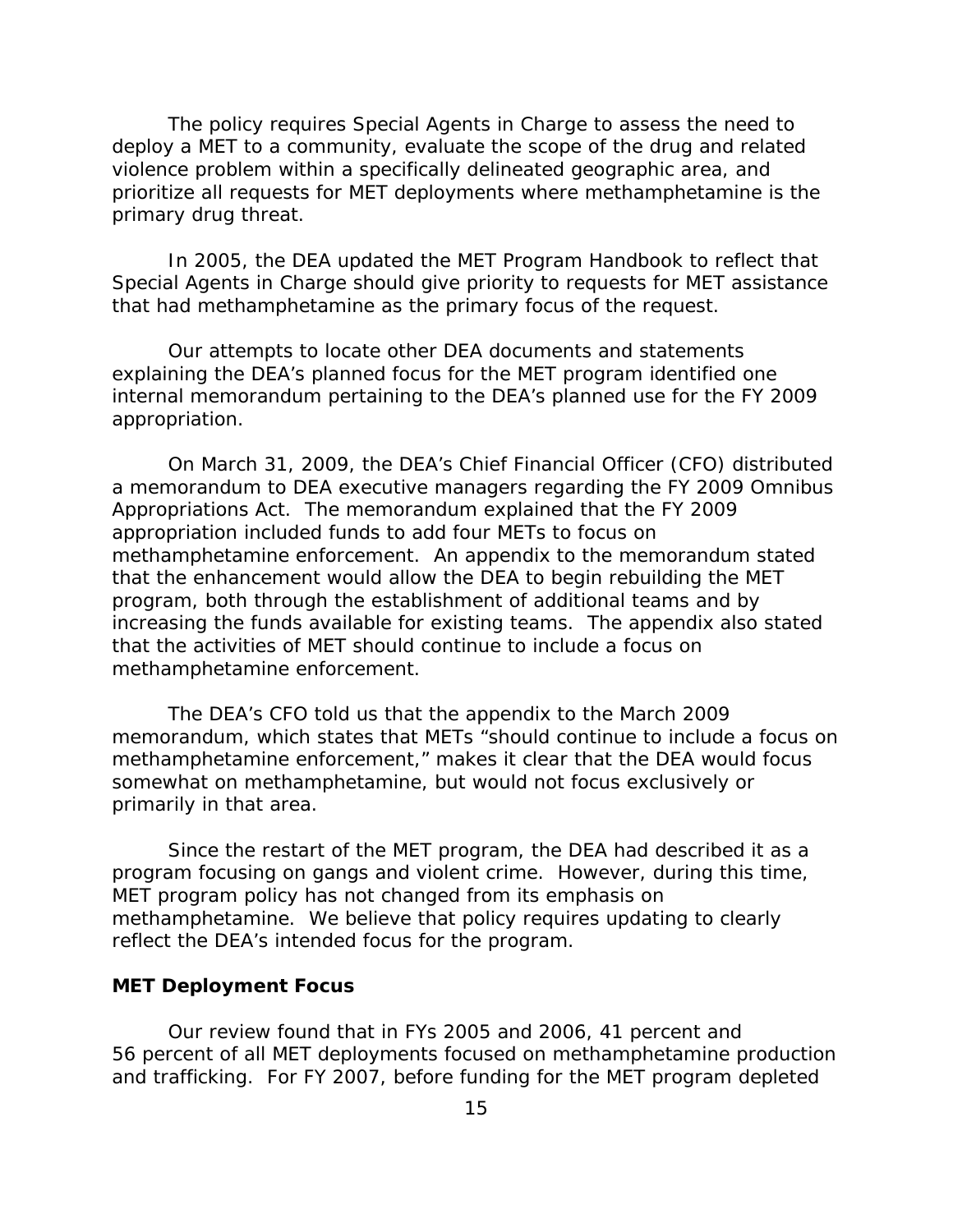methamphetamine. that year, the DEA planned to focus 60 percent of its MET deployments on

However, in April 2008, immediately before the MET program restarted, the DEA headquarters sent a teletype to all DEA Domestic Offices that explained the restart of the MET program and included guidance on a deployment model for anti-gang and violent crime investigations. The teletype stated that the reason for the teletype was to provide guidance for MET and non-MET anti-gang violent crime investigations and that METs should continue to conduct single focus investigations at the request of state, local, and tribal law enforcement agencies.

The Chief of the Regional and Local Impact Section told us that this model aligned with the Attorney General's mandate for gang enforcement. He also told us that the direction in the MET Program Handbook that Special Agents in Charge should give priority to deployment requests focusing on methamphetamine needed to be updated to reflect the new focus as reflected in the April 2008 teletype to the Divisions about the restart of the MET program.

Our audit found that since May 2008, when the DEA restarted the MET program, MET deployments have focused primarily on violent gangs involved in drug trafficking. The violent gangs targeted by MET deployments were mainly in metropolitan areas and focused on cocaine and crack cocaine trafficking.

We reviewed deployment requests and pre-deployment assessments prepared by DEA staff for each of the 27 MET deployments from May 2008 through January 2010. We determined that 7 (26 percent) of the 27 deployments included methamphetamine as a focus, as shown in Exhibit 5.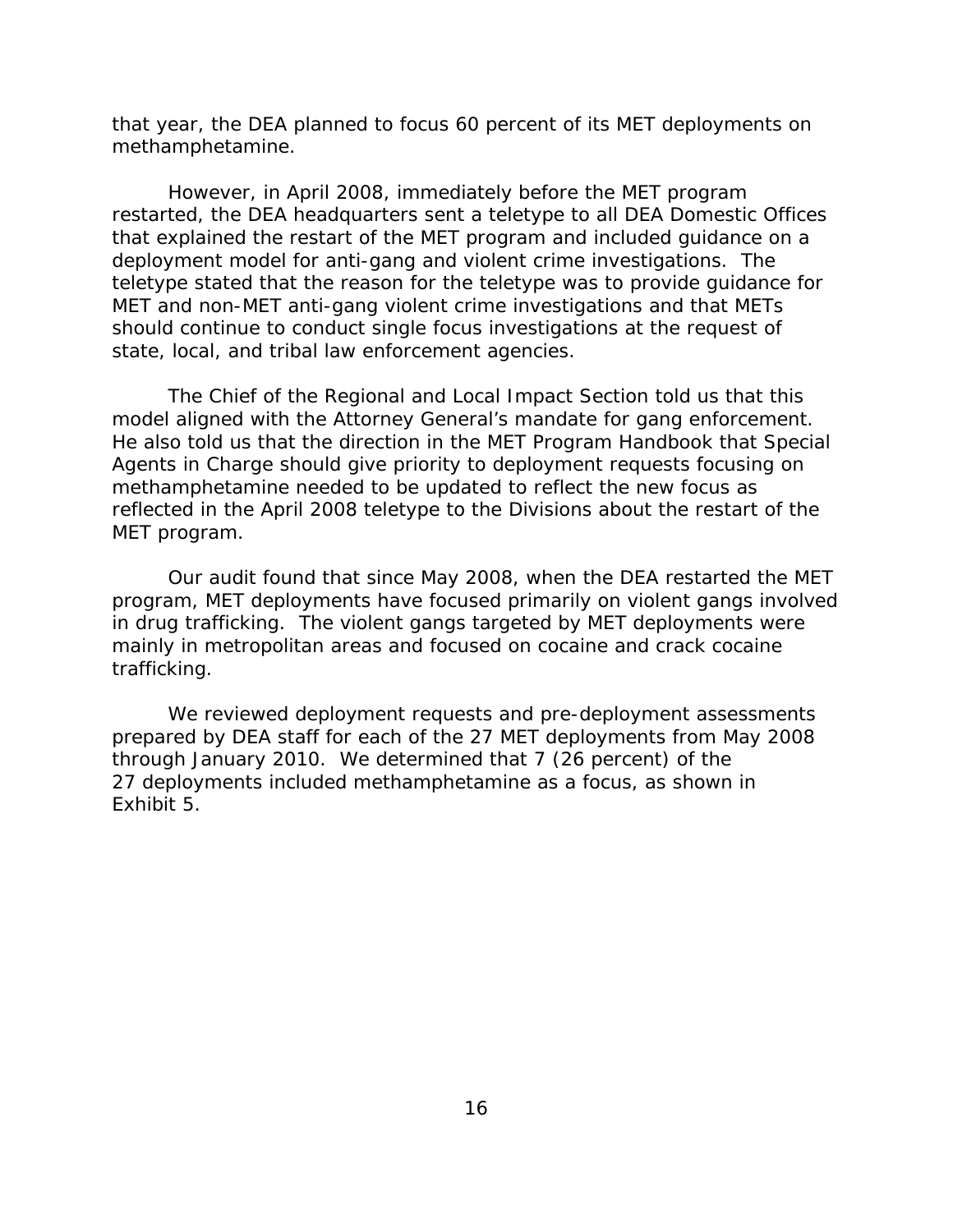|                |                        |                     | MET DOMOVINGIN DI UG I OGUS UNU DISNUNGO |                        |
|----------------|------------------------|---------------------|------------------------------------------|------------------------|
|                | <b>Division Office</b> | Deployment Location | Deployment Drug Focus                    | Distance <sup>14</sup> |
|                | Dallas                 | Fort Worth, TX      | Cocaine/Crack Cocaine                    | 31.4                   |
|                | Detroit                | Detroit, MI         | Cocaine/Heroin                           | 0.5                    |
| F              | Houston                | Houston, TX         | Methamphetamine/Cocaine/Marijuana        | 6.7                    |
| Y              | Los Angeles            | Pasadena, CA        | Methamphetamine/Crack Cocaine            | 10.8                   |
| $\overline{2}$ | Miami                  | Opa-Locka, FL       | <b>Crack Cocaine</b>                     | 22.2                   |
| $\mathbf 0$    | New Jersey             | Newark, NJ          | Heroin                                   | 0.3                    |
| $\mathbf 0$    | Philadelphia           | Philadelphia, PA    | Cocaine                                  | 1.0                    |
| 8              | St. Louis              | St. Louis, MO       | Crack Cocaine/Heroin/Ecstasy             | 2.5                    |
|                | San Diego              | San Diego, CA       | Cocaine/Crack Cocaine                    | 9.5                    |
|                | San Diego              | Oceanside, CA       | Cocaine/Crack Cocaine                    | 32.5                   |
|                | Washington             | Washington, DC      | Heroin                                   | 1.9                    |
|                | Chicago                | Chicago, IL         | Heroin                                   | 9.1                    |
|                | <b>Dallas</b>          | Greenville, TX      | Cocaine/Crack Cocaine                    | 60.9                   |
| F              | Houston                | Montgomery Co., TX  | Methamphetamine                          | 44.4                   |
| Y              | Los Angeles            | Los Angeles, CA     | Methamphetamine/Cocaine/Heroin           | 0.4                    |
|                | Miami                  | Coral Springs, FL   | Cocaine                                  | 17.6                   |
| $\overline{2}$ | Miami                  | Fort Lauderdale, FL | Cocaine                                  | 21.4                   |
| O              | New Jersey             | Irvington, NJ       | Heroin                                   | 4.3                    |
| $\mathbf 0$    | Philadelphia           | Darby Borough, PA   | Cocaine/Crack Cocaine                    | 6.1                    |
| 9              | Phoenix                | Casa Grande, AZ     | PCP/Cocaine/Crack Cocaine                | $74.9^{15}$            |
|                | San Diego              | San Diego, CA       | Methamphetamine/Cocaine/Marijuana        | 9.5                    |
| F              | Atlanta                | Atlanta, GA         | Methamphetamine                          | 0.6                    |
| Y              | Chicago                | Chicago Heights, IL | Heroin/Crack Cocaine                     | 32.3                   |
|                | El Paso                | Espanola, NM        | Heroin                                   | 347.0                  |
| $\overline{2}$ | Los Angeles            | Antelope Valley, CA | Cocaine/Crack Cocaine                    | 78.5                   |
| $\mathbf 0$    | Miami                  | Allapattah, FL      | Cocaine/Crack Cocaine                    | 27.2                   |
| 1<br>0         | San Diego              | San Diego, CA       | Methamphetamine/Ecstasy                  | 9.5                    |
|                |                        |                     |                                          |                        |

**Exhibit 5: MET Deployment Drug Focus and Distance** 

Source: DEA MET deployment files and OIG calculation of mileage

 $\overline{a}$ 

The focus of each MET deployment is described in the pre-deployment assessment. A MET deployment may result in the seizure of other types of drugs not intended to be the focus of the deployment. For example, the Dallas division had two MET deployments that were to focus on cocaine and crack cocaine. As shown later in this report, those MET operations resulted in seizures of relatively small quantities of heroin, marijuana, and methamphetamine in addition to large quantities of cocaine and crack cocaine.

 $14$  We used the Division office address on the DEA website and the city center address to calculate the miles between the Division Office and the deployment location.

the Phoenix MET is located.<br>17  $15$  The division address used to calculate this distance was the Tucson office, where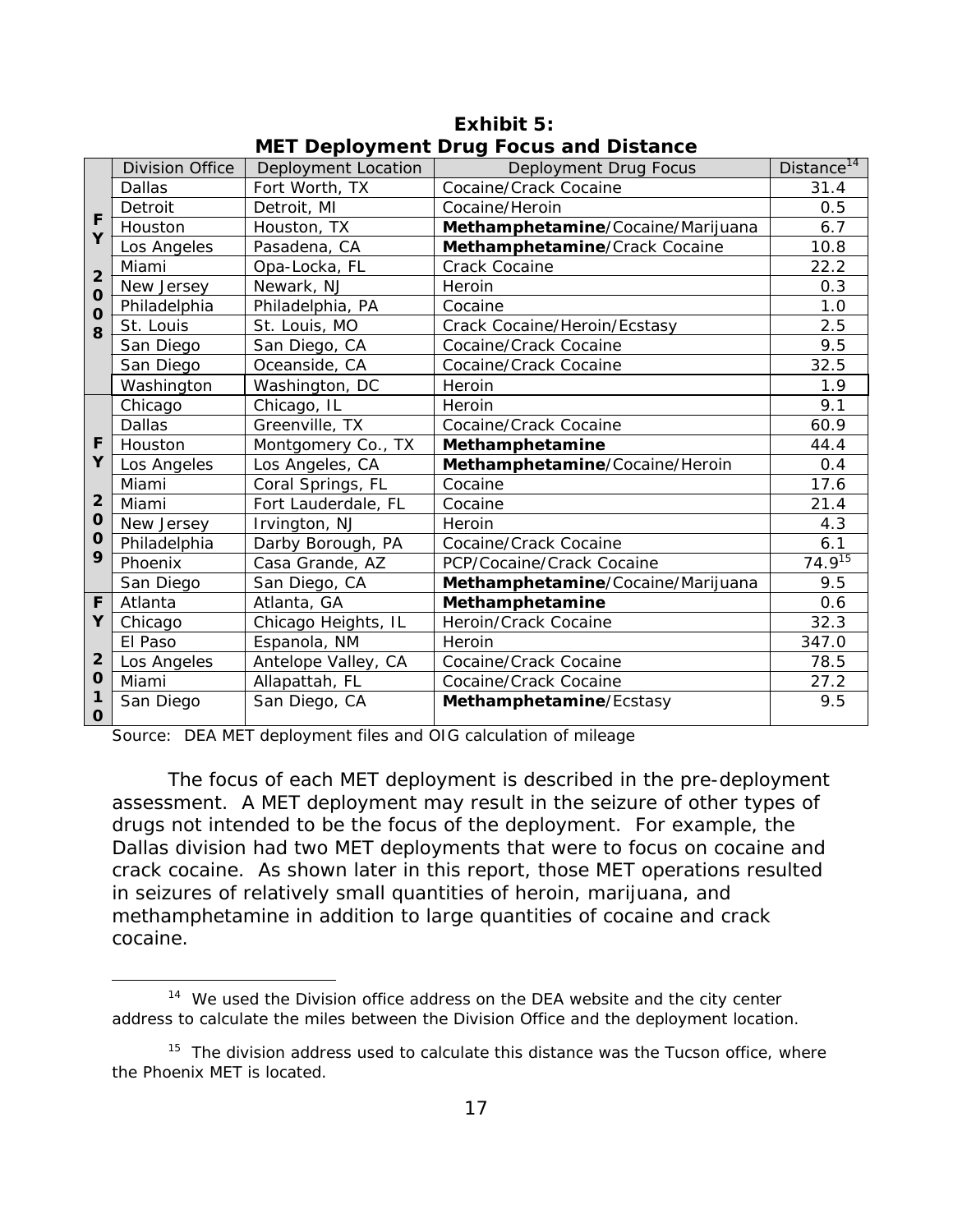DEA officials at the Regional and Local Impact Section told us that the current MET program focused on drug trafficking associated with violent gangs. We also surveyed the 14 DEA field divisions with a MET and asked officials in those divisions for their view of the program's focus. These 14 divisions stated that the primary focus of their MET deployments was gang-related drug crimes or drug-related violence.16 For example, the St. Louis Division Assistant Special Agent in Charge told us that the MET would focus on methamphetamine if the violent gang targets were trafficking methamphetamine, but he acknowledged that violent crime is not usually associated with methamphetamine trafficking. The St. Louis Division Assistant Special Agent in Charge told us the Division received a MET because crime rates in the St. Louis area were high.

The DEA's Chief of the Regional and Local Impact Section told us that because the DEA did not authorize MET funding for travel in FY 2008, each MET had to deploy in its local metropolitan area.<sup>17</sup> The Chief said that because methamphetamine is not trafficked in the inner city as extensively as other drugs, methamphetamine was not a focus of the restarted deployments. He also said that the 2008 deployments started late in the year and extended into FY 2009, causing MET efforts to continue focusing on drugs other than methamphetamine. He said that when travel funding did not permit a methamphetamine focus, MET deployments focused instead on the Attorney General's violent gang initiative, which was also an investigative priority. The official also said that the MET policy is outdated and should be revised to reflect violent gangs as its focus.

Because the DEA did not authorize funding for travel and focused on violent gangs within commuting distance of the DEA office, METs had limited mobility. The DEA's Assistant Administrator, Chief of Operations, told us that the \$20.6 million appropriated for FY 2008 was not sufficient to reinstate the MET program to its previous levels. The DEA had to choose between having METs in more divisions or having fewer METs that were more mobile. The official told us that headquarters and division managers discussed this problem and decided they could maximize MET resources by

MET focus. <sup>16</sup> Twelve of the 14 divisions responded that the primary focus of their METs was gangs, one reported that it was cartel violence, and another responded that violence was its

 $17$  Further details regarding MET travel are contained in the next section of this report.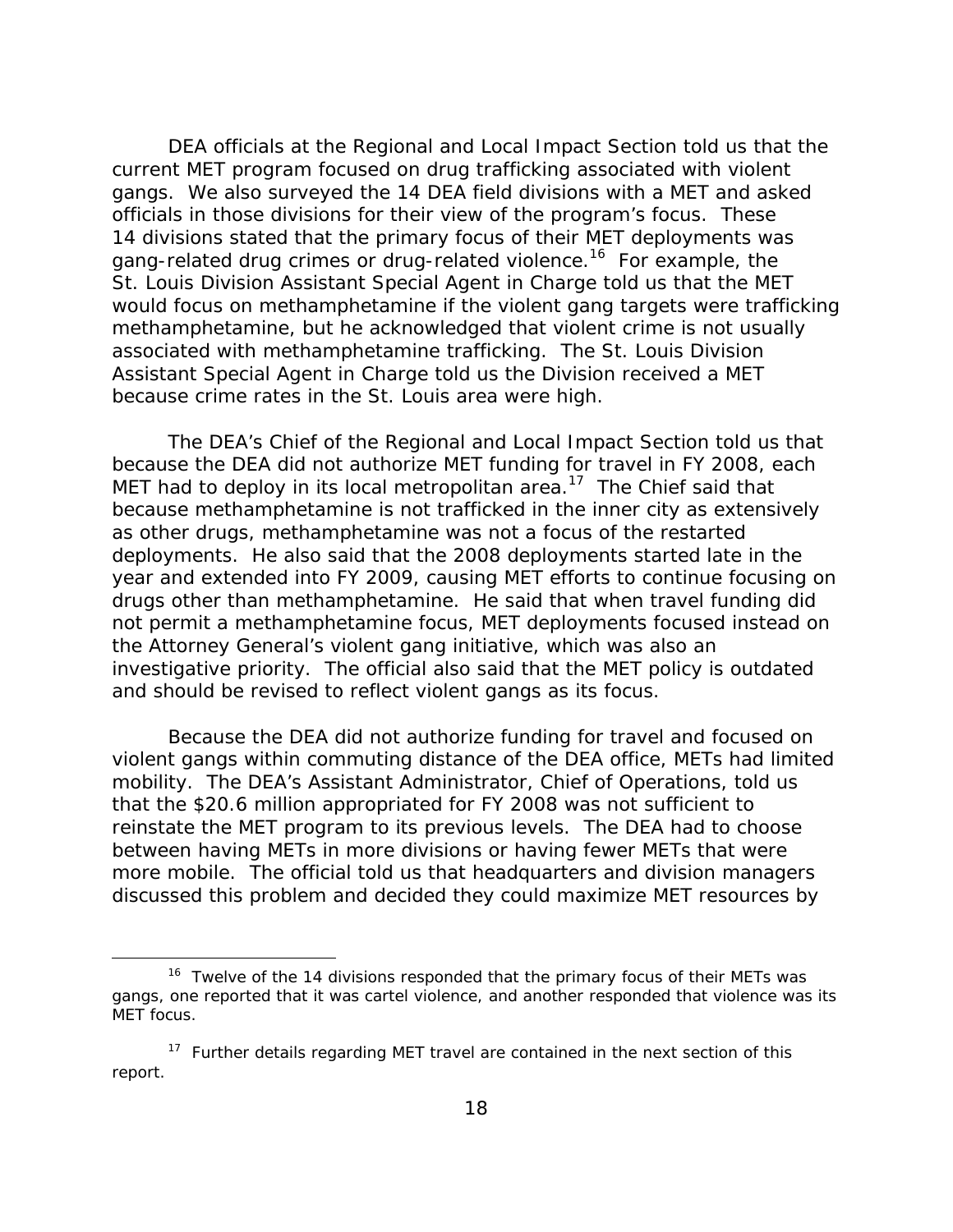<span id="page-34-0"></span>focusing on violent gangs operating in metropolitan areas, as they did when the MET program first started in 1995.

### **Deployments**

 $\overline{a}$ 

## *Deployment Locations*

As noted above, at the restart of the MET program in FY 2008 the DEA Assistant Administrator, Chief of Operations, decided that the DEA would not use MET funding for travel costs. The Assistant Administrator told us he based this decision on the limited amount of MET funds available for use and the fact that the division offices were located in cities with significant increases in violent crime that the program could target. The decision to limit travel funds required the DEA field divisions to select MET deployments based on proximity to the DEA division office rather than any other consideration of need.

division office so that DEA staff would not incur travel expenses.<sup>18</sup> Because the DEA did not authorize MET funding for travel expenses, all FY 2008 initiated deployments were to locations within 50 miles of the Deployment locations ranged from 0.3 to 32.5 miles from the field divisions' addresses. Some DEA divisions are responsible for a geographic area covering four or five states and more than 350,000 square miles. For FY 2008 deployments, Exhibit 5 on page 17 shows the division office, deployment location, and the distance from the division office to the deployment location. Deployment locations averaged 10.8 miles from the division office address.

For FY 2009, the DEA authorized using MET funds for travel expenses. These funds became available in March 2009. Yet, despite the availability of MET travel funds, field divisions initiated only 2 of 6 deployments more than 50 miles from the division office. Four deployments were initiated prior to the availability of the travel funding. Division offices made only one FY 2009 deployment to an area outside of its immediate metropolitan area – Montgomery County, Texas – where methamphetamine was the focus. The Dallas Division received a request from another rural law enforcement agency, but that request was not considered because

 $18$  When assigned to work more than 50 miles from their duty station, DEA staff receive reimbursement for travel costs such as lodging, meals, and incidental expenses. An April 2008 teletype to DEA field offices stated that METs may still engage in deployments requiring overnight travel, but DEA headquarters would not provide MET funding for those costs.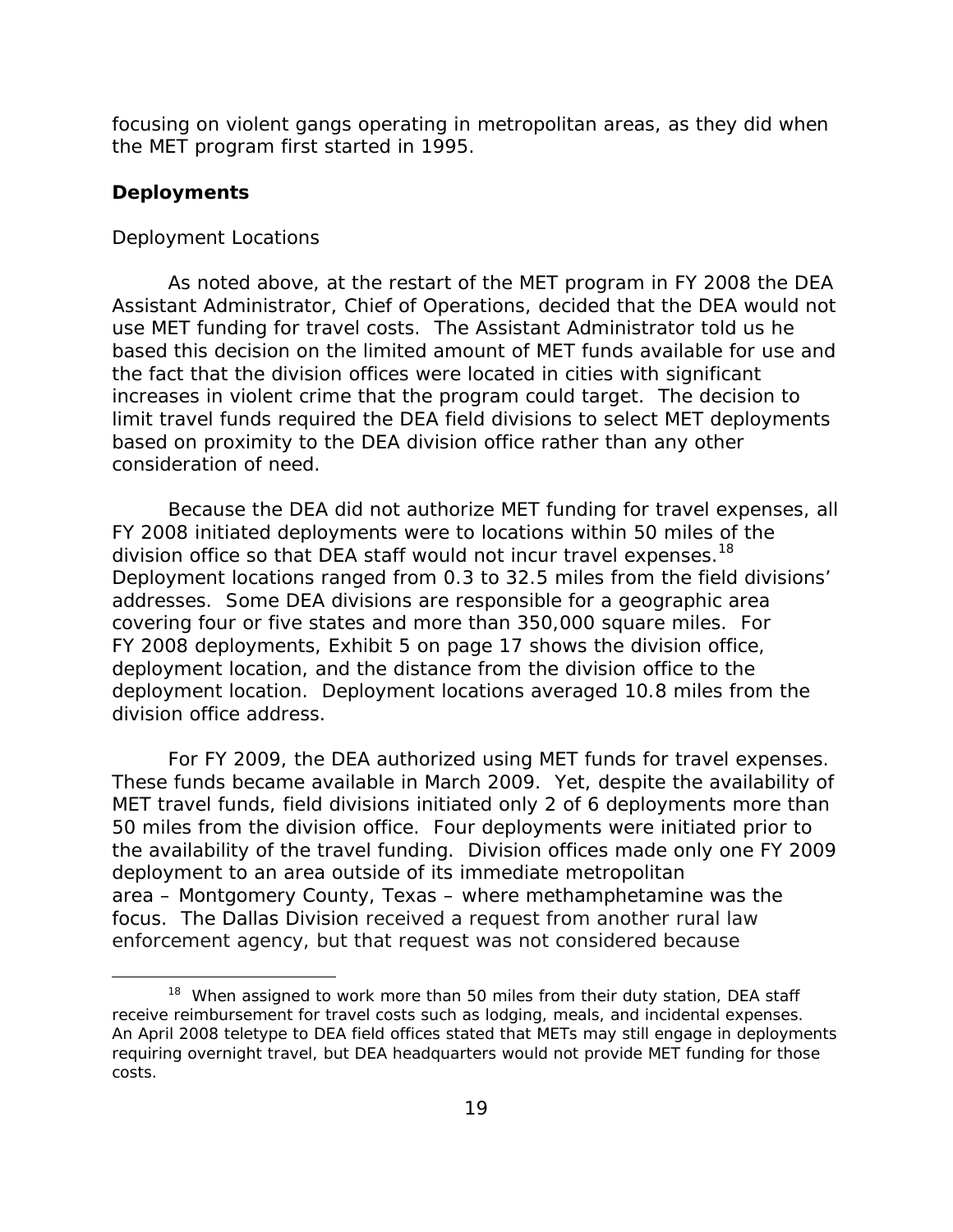<span id="page-35-0"></span>headquarters did not notify divisions until March 2009 that MET funds could be used for travel.

Travel funding was available for FY 2010, but division offices initiated only two of the six deployments more than 50 miles from the division office, and neither deployment focused on methamphetamine.

The DEA's Assistant Administrator, Chief of Operations, told us that the 2008 funding was insufficient to reinstate the program to its previous staffing levels and strength, and DEA headquarters and field division managers had to choose between maximizing the number of divisions that could operate a MET or establishing METs in fewer divisions and enable travel for METs to address drug trafficking problems across a division's territory. The Assistant Administrator said that the managers knew from prior program experience that each MET required a minimum of eight Special Agents to ensure security, safety, and effectiveness. The managers also knew that several field divisions had experienced significant spikes in violent crime and that local law enforcement agencies in the immediate vicinity of the DEA field divisions needed assistance in coping with that crime. He said that these factors led to the decision that the restarted METs could achieve maximum effect by operating in 10 field divisions – each located in proximity to a known violent crime problem.

Therefore, in restarting the MET program the DEA focused on crime in the immediate geographic areas of division offices. Yet, while these deployments addressed significant law enforcement problems, the teams were not mobile and were not available to travel anywhere within the division's jurisdiction, as envisioned in the program's design. Since FY 2008, the DEA's METs mainly deployed to areas close to their field divisions and typically did not employ their "mobile" capacity to support rurally located law enforcement agencies.

#### *Deployment Selection Process*

We also found that the DEA does not have a standardized process for choosing between multiple requests for MET assistance. Five divisions received several requests for MET assistance while its METs were already deployed elsewhere. Exhibit 6 shows the deployment and the additional requests for MET assistance. The requestor in bolded text was selected by the division as its next MET deployment.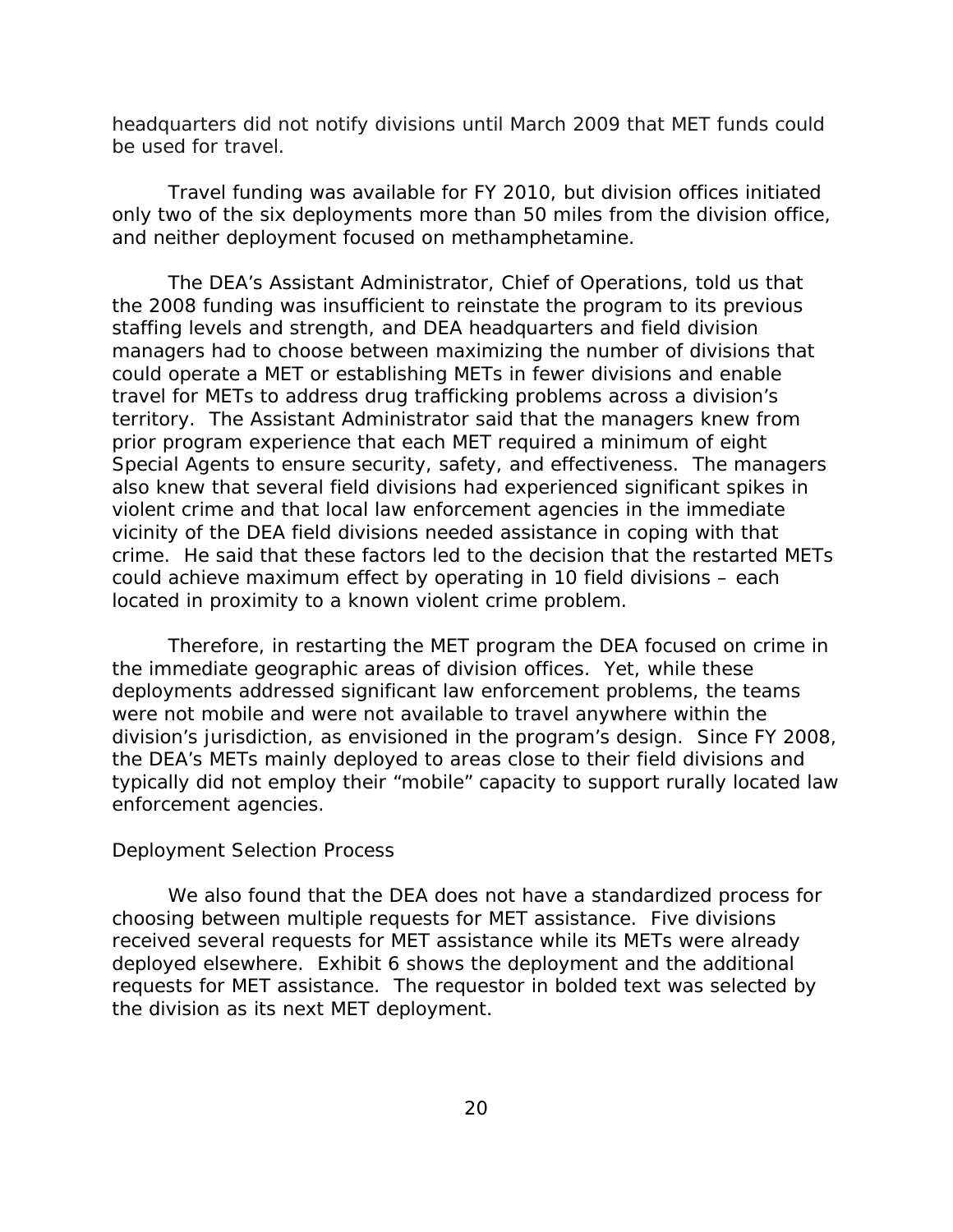| <b>Division</b> | <b>Current Deployment</b>               | <b>Requests for Additional</b><br><b>Deployments</b>       | <b>Request</b><br>Date |
|-----------------|-----------------------------------------|------------------------------------------------------------|------------------------|
|                 | Chicago, IL Police                      | Racine, WI PD                                              | 7/22/2009              |
| Chicago         | Department (PD)<br>(Englewood)          | <b>Chicago Heights, IL PD</b>                              | 10/7/2009              |
|                 |                                         | Los Angeles, CA PD (Hollywood)                             | 4/1/2009               |
|                 |                                         | Santa Maria, CA PD                                         | 2/5/2009               |
|                 | Los Angeles, CA PD                      | Long Beach, CA PD                                          | 7/7/2009               |
|                 | (Hollenbeck)                            | Los Angeles, CA Sheriff's Office<br>(SO) (Antelope Valley) | 8/19/2009              |
| Los             |                                         | Reno, NV Regional Gang Unit                                | 8/19/2009              |
| Angeles         |                                         | Los Angeles, CA PD<br>(Hollywood)                          | 4/1/2009               |
|                 | Los Angeles, CA SO<br>(Antelope Valley) | Santa Maria, CA PD                                         | 2/5/2009               |
|                 |                                         | Long Beach, CA PD                                          | 7/7/2009               |
|                 |                                         | Reno, NV Regional Gang Unit                                | 8/19/2009              |
|                 |                                         | Kauai, HI PD                                               | 11/3/2009              |
| Miami           |                                         | Broward County SO (Pompano<br>Beach)                       | 4/20/2009              |
|                 | Fort Lauderdale, FL PD                  | <b>Coral Springs, FL PD</b>                                | 5/27/2009              |
|                 |                                         | Miami, FL PD (Allapattah)                                  | 6/2/2009               |
|                 |                                         | Broward County SO (Pompano<br>Beach)                       | 4/20/2009              |
|                 | Coral Spring, FL PD                     | Miami, FL PD (Allapattah)                                  | 6/2/2009               |
|                 |                                         | Fort Pierce, FL PD                                         | 7/9/2009               |
|                 |                                         | Titusville, FL PD                                          | 7/28/2009              |
| Phoenix         | Not Applicable <sup>19</sup>            | Casa Grande, AZ PD                                         | 6/24/2009              |
|                 |                                         | Wickenburg, AZ PD                                          | 8/18/2009              |
|                 | San Diego, CA PD                        | Escondido, CA PD                                           | 12/14/2009             |
| San Diego       |                                         | Oceanside, CA PD                                           | 12/30/2009             |

**Exhibit 6: Divisions with Multiple Requests for MET Assistance** 

Source: DEA MET Divisions

 $\overline{a}$ 

We determined that the basis for selecting deployments varied among the five divisions. The Chicago and Phoenix Divisions deployed to Chicago Heights and Casa Grande because the local law enforcement agencies' requests had better-defined targets than did other requesting law enforcement agencies. The Miami Division deployed its MET to Coral Springs during FY 2009 because Division staff had personal knowledge of the problem in that area. The Miami Division also deployed to Allapattah because not all MET agents were able to travel due to other work obligations, such as pending adjudication of defendants from past deployment operations, temporary duty assignments and the need to assist

<sup>&</sup>lt;sup>19</sup> The Phoenix Division received two requests prior to its first deployment.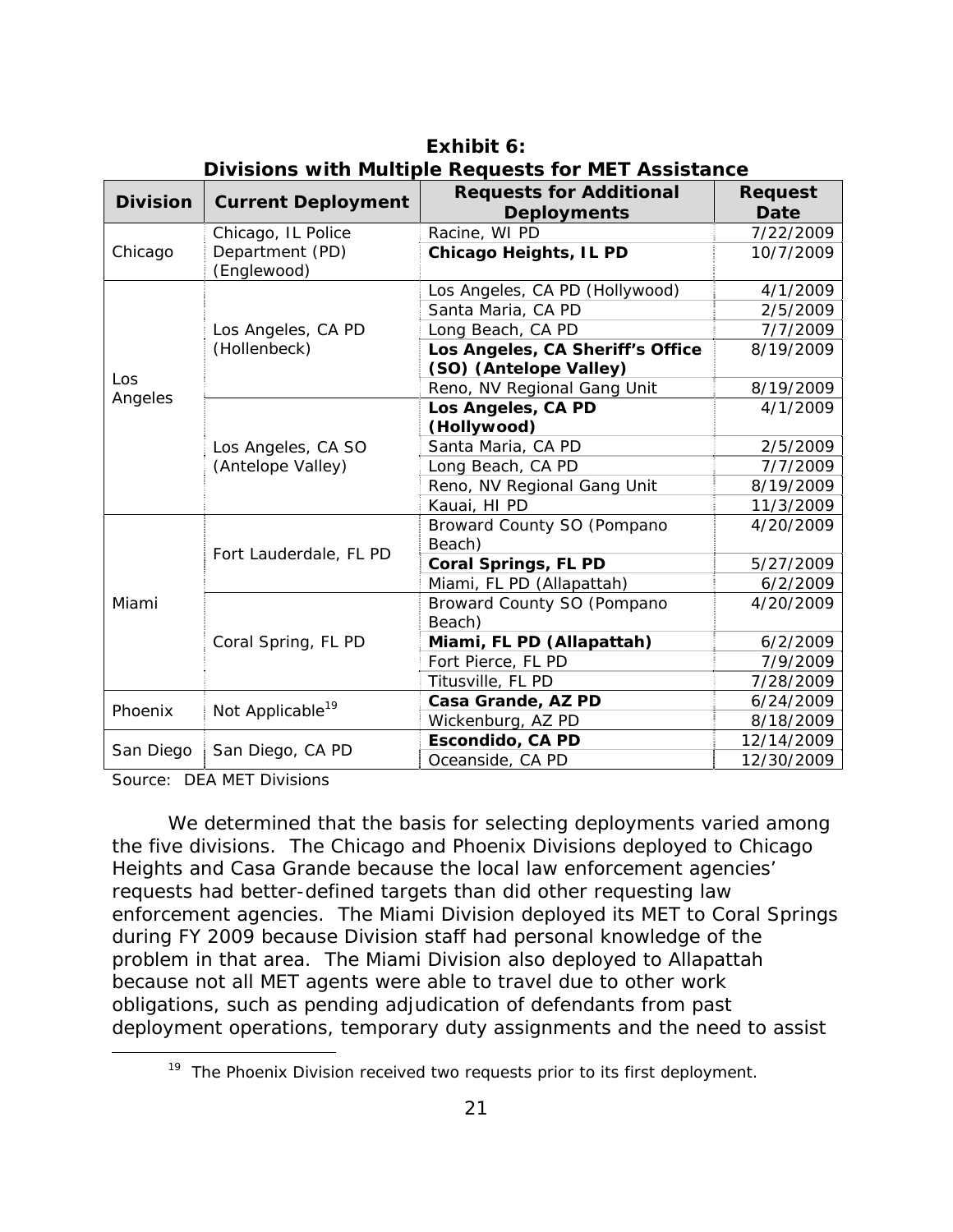the Division in a long-term security detail concerning a high-priority drug trafficking organization investigation.

The Los Angeles and San Diego Divisions deployed to Hollywood and Escondido during FY 2010 because the requesting local law enforcement agencies had not previously received MET assistance, and the other requesting agencies had previously received such assistance. The Los Angeles Division planned to deploy to Antelope Valley during FY 2010 rather than in one of four other requested locations because Los Angeles Division managers believed that the deployment to Antelope Valley provided a good training exercise for new MET agents. In addition, that deployment permitted the agents to return to their office 1 day per week for paperwork and remain at home on the weekends.

It appears that when deciding where to deploy METs, DEA field divisions made decisions based on factors other than a comparison of the needs of potential MET deployment locations. We believe that considering the quality of the proposed target provides a more reasonable approach to determining the location of a deployment than some of DEA field division's considerations discussed above.

The program guidance provided by the DEA to its field divisions does not clearly specify how to choose between multiple requests for a deployment. The MET Program Handbook provides only that the divisions document the requesting agency's need on an Assessment Checklist, but the handbook does not address how to identify, from among several requests, the requesting agency with the greatest need.

At DEA headquarters, the Office of Global Enforcement, Regional and Local Impact Section, is the DEA program office that oversees the MET program. When field division managers decide on a MET deployment location, they provide the Regional and Local Impact Section a copy of the request for deployment and their assessment of the request. However, the field division does not provide this information for all of the requests received, and it does not forward to headquarters an explanation of the factors weighed in selecting between possible deployments. The field division also does not always provide documentation substantiating the local law enforcement's lack of personnel, financial and technical resources, or support for reported violent crime.

Upon receipt of a field division's request to begin a deployment, Regional and Local Impact Section staff review the documents for completeness. If Section staff believes the documentation requires revision,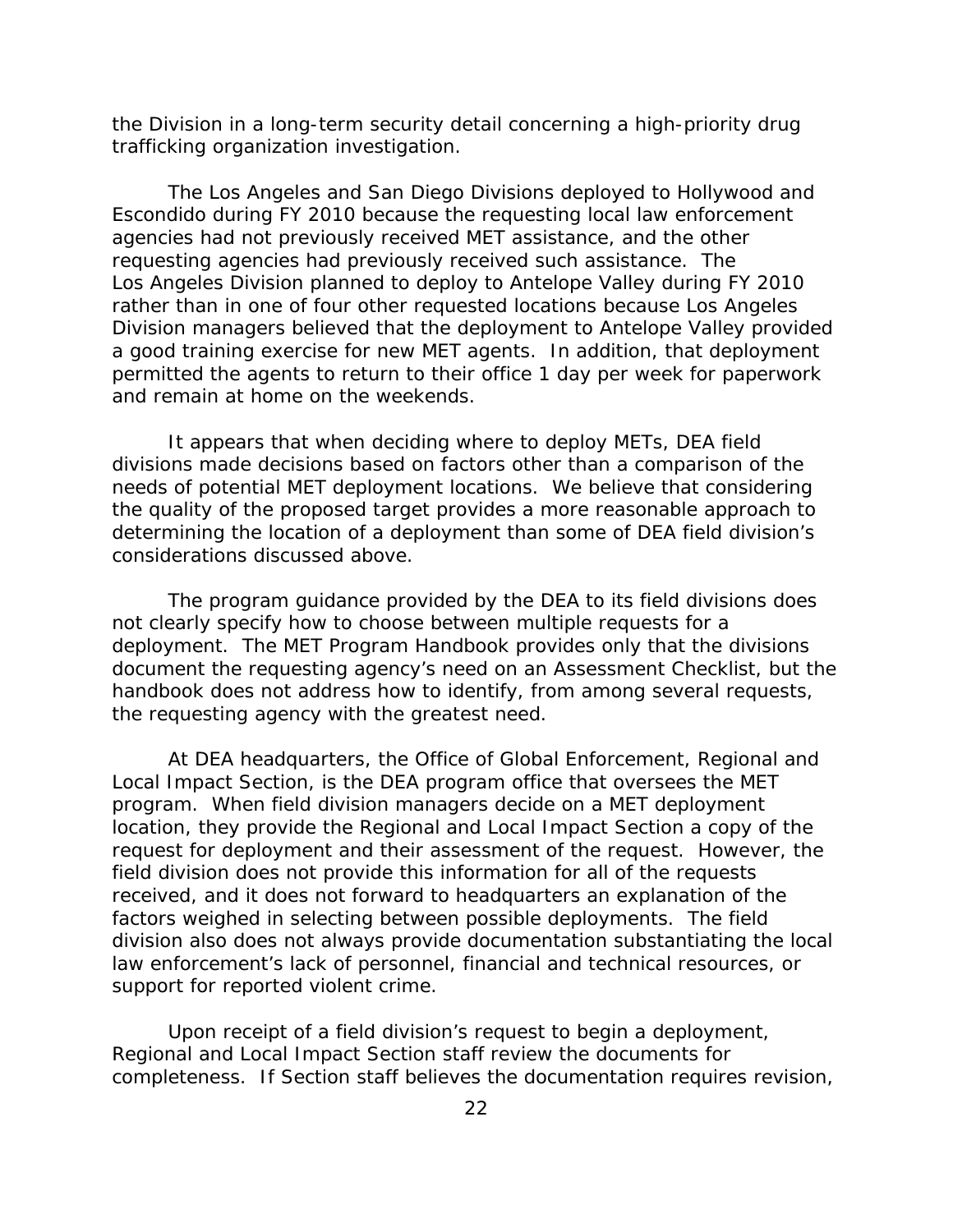<span id="page-38-0"></span>they notify the division of the needed revisions. The division then submits a revised assessment and request for deployment. After review of the requests and assessments, the Deputy Chief of Operations at the Office of Enforcement approves the deployment.

We reviewed the handling of 27 deployment requests received by the Regional and Local Impact Section since the MET program restarted in 2008. The Section approved each request it received. Based on our review of deployment requests and the selection process, we concluded that the Regional and Local Impact Section has limited involvement in and oversight of the selection process. The Section does not know the extent of all requests each division receives and does not always receive documentation substantiating the need noted in the assessment checklists. Moreover, a Section official told us that the Section does not question the decision of a division's Special Agent in Charge regarding a MET deployment on the assumption that field division managers best know the needs within their division.

DEA officials disagreed with our conclusions about the deployment selection process. DEA headquarters officials told us that Special Agents in Charge consider many factors when deciding where to deploy a MET and know how best to use MET resources.

However, we believe the value of MET deployments could be increased through more active oversight by the Regional and Local Impact Section in the deployment selection process. The Section could help ensure that divisions are selecting deployments based on standard, objective criteria, rather than the varied, sometimes non-operations-based considerations described earlier, such as deciding to deploy to a particular location because of the training and travel needs of the DEA staff. The Section could develop and issue guidance on how to select among competing requests for deployment. We believe that the guidance should specify which factors should and should not be considered in selecting a MET deployment.

### *MET Outreach*

We also surveyed the 14 DEA field divisions with a MET and asked how they notified local law enforcement agencies of the MET program's availability. Two divisions – Los Angeles and Phoenix – sent letters and information packets to local law enforcement agencies within their jurisdiction announcing the MET's availability as well as instructions for making MET requests. The remaining 12 divisions reported that DEA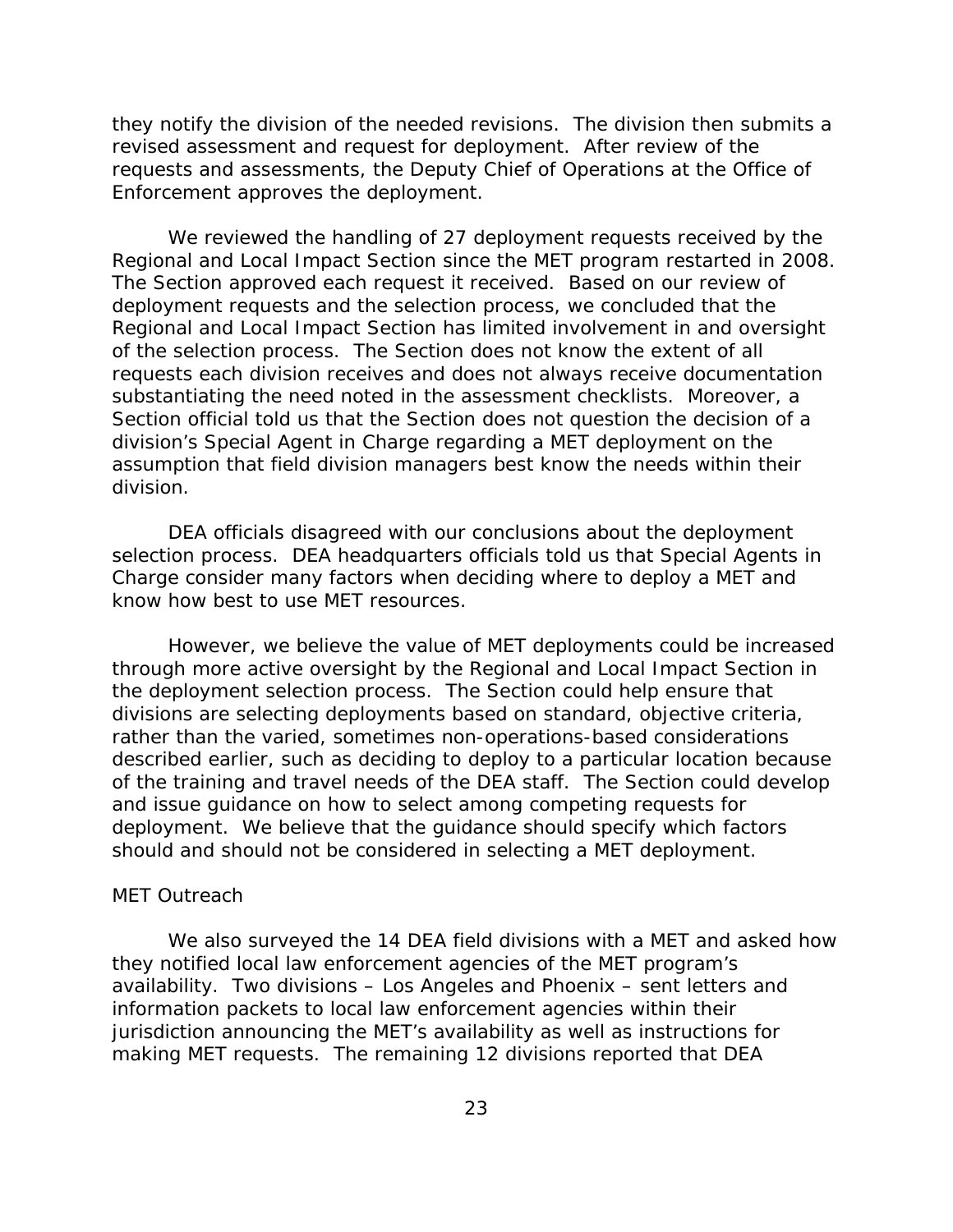personnel in their divisions met or communicated with local law enforcement agencies within their divisions.

However, from the beginning of FY 1999 through June 2007, the 21 divisions with a MET received 2.2 requests for MET assistance annually, on average. Since the restart of the MET program in May 2008, through January 2010, the 14 divisions with a MET received an average of 2.1 requests annually, which represents a 5 percent decrease under the restarted program. These 14 DEA divisions with a MET cover an area of 31 states with almost 11,000 law enforcement agencies. All 14 divisions we surveyed reported that they had conducted outreach efforts after May 2008, including routinely promoting the program to state and local counterparts, using personal contacts and word of mouth, and briefing Chiefs of Police and local Sheriffs. For example, the Dallas Division reported that it met with over 50 local area Chiefs of Police. The Houston Division reported that it contacted all state, local, and other federal agencies in its geographic area to inform them of the restart of the MET program and its mission. At the St. Louis Division, the Special Agent in Charge told us he had only one MET and did not want to offer MET services that he could not provide. However, the Division's written response to our survey questionnaire stated that it had outlined the MET program to nearly all Chiefs of Police and Sheriffs in its region.

We could not determine the reasons for the moderate decrease in requests for MET assistance since the program restarted, but we believe that the DEA could increase the number of requests by increasing its outreach efforts to state and local law enforcement agencies. DEA officials told us that given the program's limited resources any "advertising" of its availability would falsely raise expectations about the assistance that METs can be provide. Nevertheless, we believe the DEA should ensure that law enforcement agencies in their jurisdictions know of the MET program and its capability. Consequently, we recommend that the DEA better ensure that local law enforcement agencies across DEA divisions' territories know that the MET program is available to provide assistance. Specifically, the DEA should more systemically and widely announce the availability of the program to local law enforcement agencies and track its outreach efforts. This outreach should also be used to help the DEA identify areas to target through the program.

#### **Conclusion**

When Congress provided funding to restart the MET program in FY 2008, its comments on the program stated that MET operations were to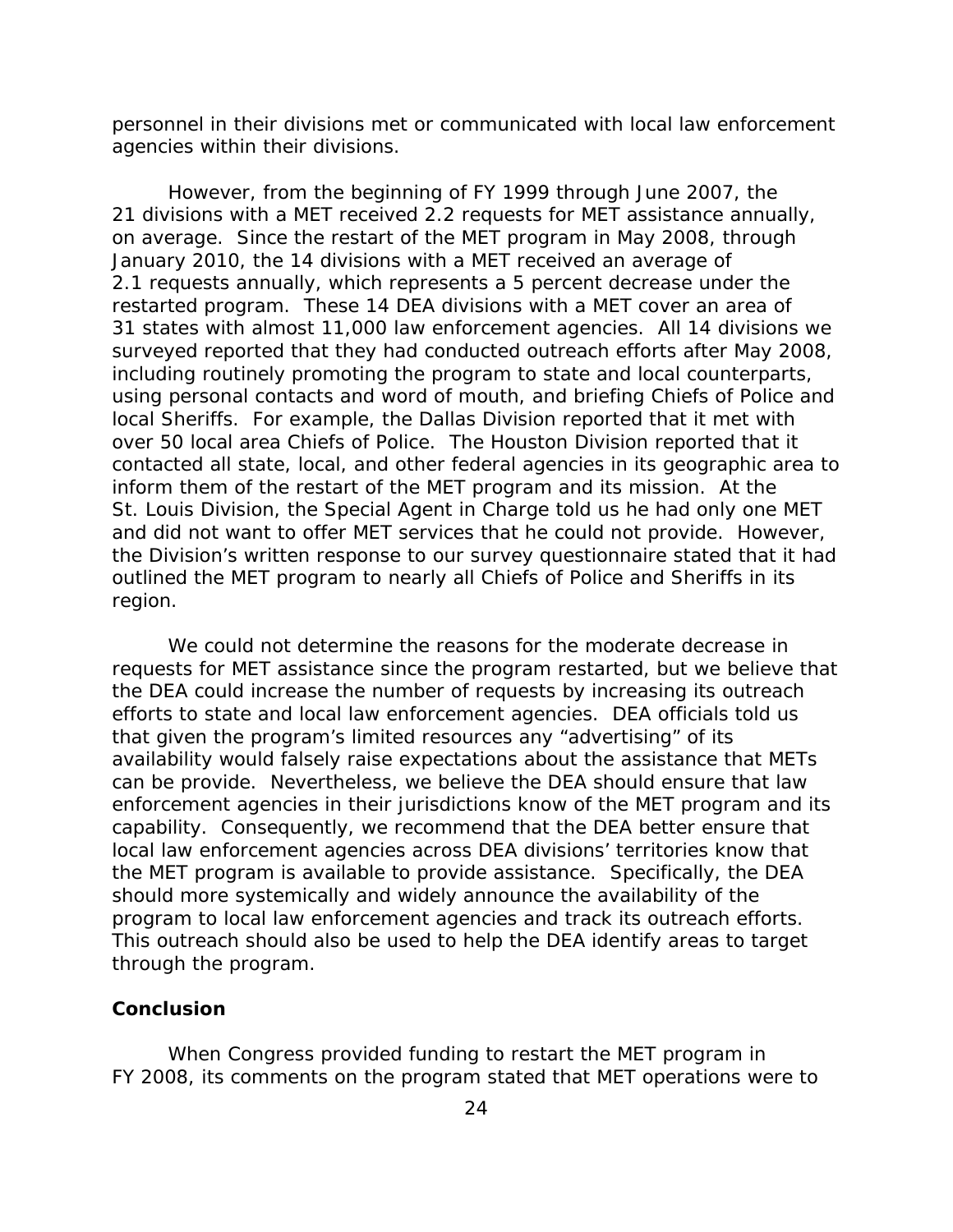focus on "methamphetamine and other dangerous drugs." Since the MET program restarted in April 2008, 7 (26 percent) of 27 initiated MET deployments focused primarily on methamphetamine. DEA officials believe this level of methamphetamine enforcement operations is sufficient to meet Congress' intent for the program. The DEA also believes it adequately informed Congress that it planned to use METs to attack violent gangs involved in trafficking other types of drugs.

We found that METs were not mobile. When the DEA restarted the MET program in FY 2008, it prohibited METs from using the appropriated funds for travel expenses. In 2009, the DEA made travel optional, but did not notify divisions about this until March 2009. Consequently, one division denied a request it received earlier that year for a deployment to a rural area. Because of the travel expense issues and the DEA's decision to focus on violent gangs operating in metropolitan and suburban areas, rural law enforcement agencies did not have the benefit of using MET resources to address either methamphetamine or gang problems within their jurisdictions. For 26 of 27 deployments we reviewed, the MET target area was an average of 20 miles from the division office. One deployment was about 350 miles from the division office, and the remaining deployments ranged from 0.3 miles to 79 miles from the division office.

We also concluded that the DEA needs to establish a standardized process for reviewing and selecting from competing requests for MET assistance, and it needs to ensure that divisions conduct adequate outreach activities. Divisions with a MET told us they conducted broad outreach efforts, but did not provide records of their contacts and meetings. We found that before FY 2008, divisions received 2.2 requests for MET assistance annually, on average. Since FY 2008, divisions received an average of 2.1 requests annually.

#### **Recommendations**

We recommend that the DEA:

- 1. Consider whether more of its MET resources should be used to combat methamphetamine trafficking, consider whether METs should be more mobile, update the MET Program Handbook to reflect the current focus of the program, and provide relevant guidance to its field divisions.
- 2. Establish a standardized process for reviewing and selecting from competing requests for MET assistance.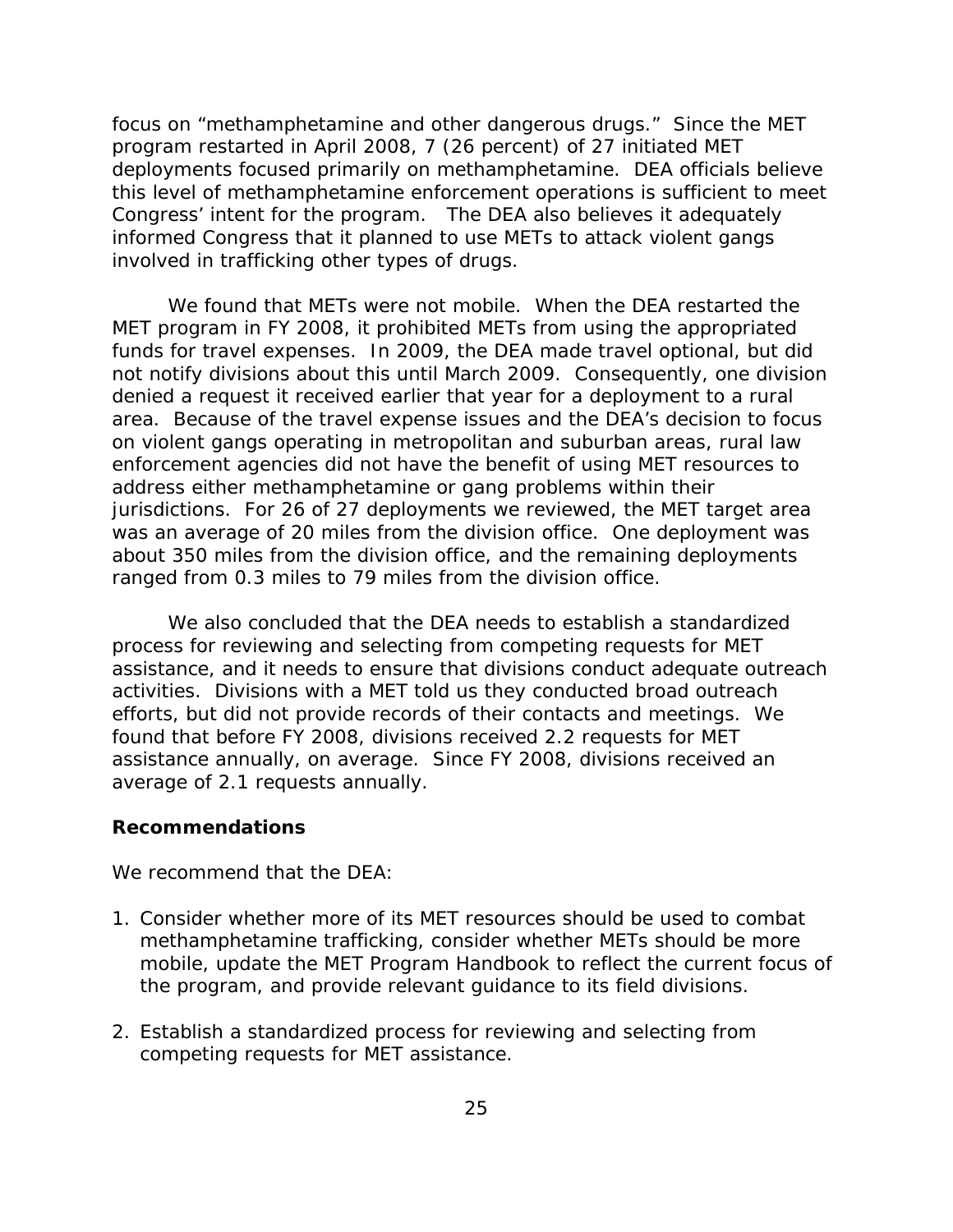3. Ensure that divisions conduct adequate outreach activities to inform local law enforcement agencies about the availability of MET resources.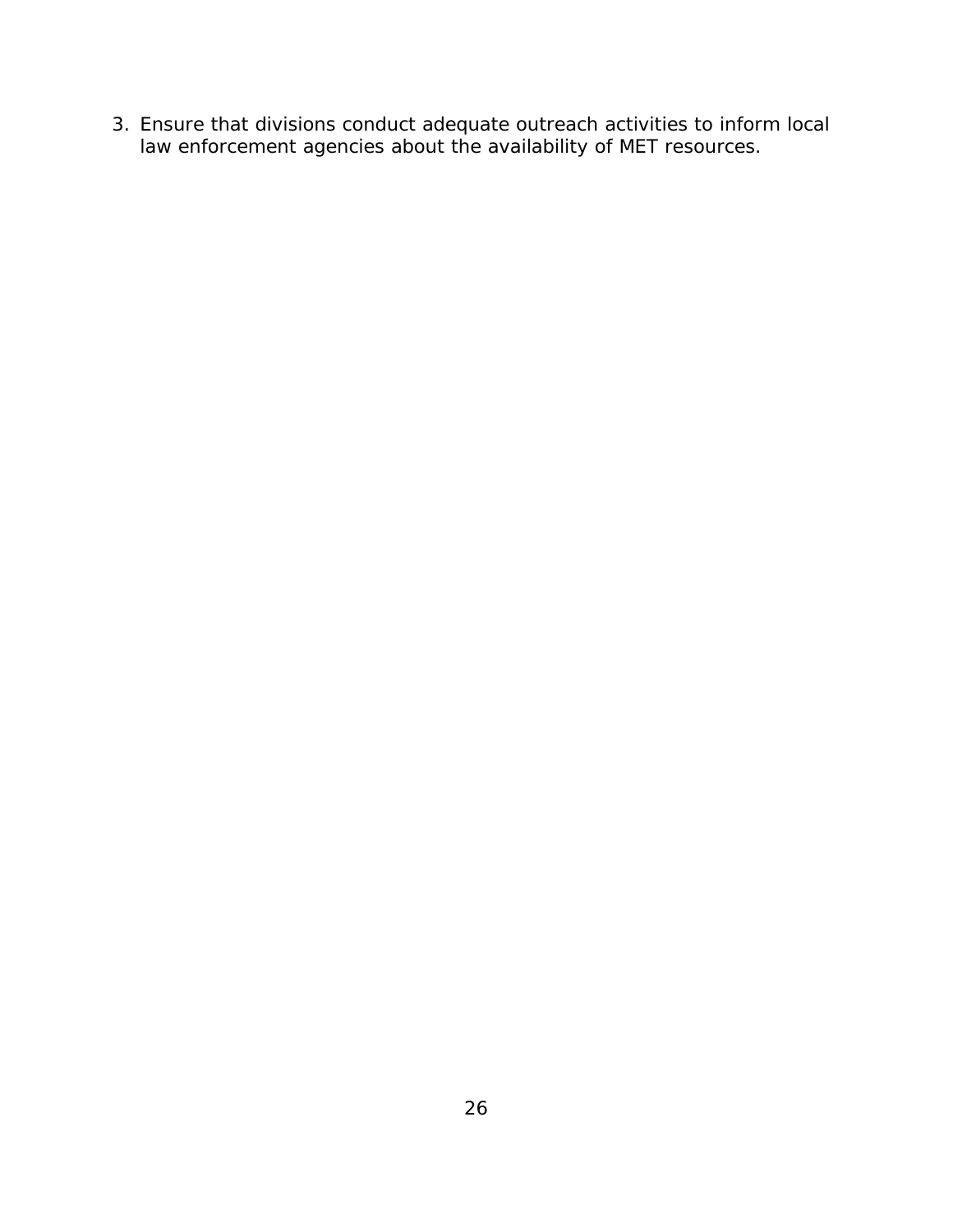## **II. THE DEA's ASSESSMENT OF THE SUCCESS OF MET DEPLOYMENTS**

Our review found that METs have made many arrests and seized drugs and other property to disrupt or dismantle drug trafficking organizations and to reduce violence and the availability of drugs. However, the DEA's measurement of the results of the MET program is inconsistent. After each MET deployment, DEA field Divisions are required complete and submit to headquarters a written assessment on drug sales and crime rates in the target area and community reaction to the MET operation. However, we determined that field divisions did not complete or were slow in completing the required reports. Additionally, field divisions sometimes used the wrong data to evaluate pre- and postdeployment crime rates in the target area. The MET Program Handbook states that the DEA should also assess whether MET operations had a lasting impact on the target area. However, some post-deployment reports showed an increase in certain crimes after a MET operation had ended.

### **The DEA's System for Evaluating MET Operations**

Before the DEA begins a MET operation, it collects pre-deployment crime statistics for the target area to establish a baseline. While the MET operation is ongoing, METs submit bi-weekly and monthly progress reports that include statistics on arrests, seizures, and how many drug trafficking organizations were disrupted or dismantled. At the conclusion of enforcement operations, METs submit an immediate post-deployment report on overall results of the operation. Six months after a deployment has ended, METs submit a Six-Month Post-Deployment Assessment Report, which includes statistics on arrests, seizures, and drug trafficking organizations that were disrupted or dismantled. The reports also include pre- and post-deployment crime rates, observed changes in the supply of drugs, and community reactions to the MET operation. The MET Program Handbook states that the purpose of these assessments is to determine whether MET operations had a lasting impact on the target area.

We reviewed MET performance to determine whether the MET program was achieving its goals and objectives.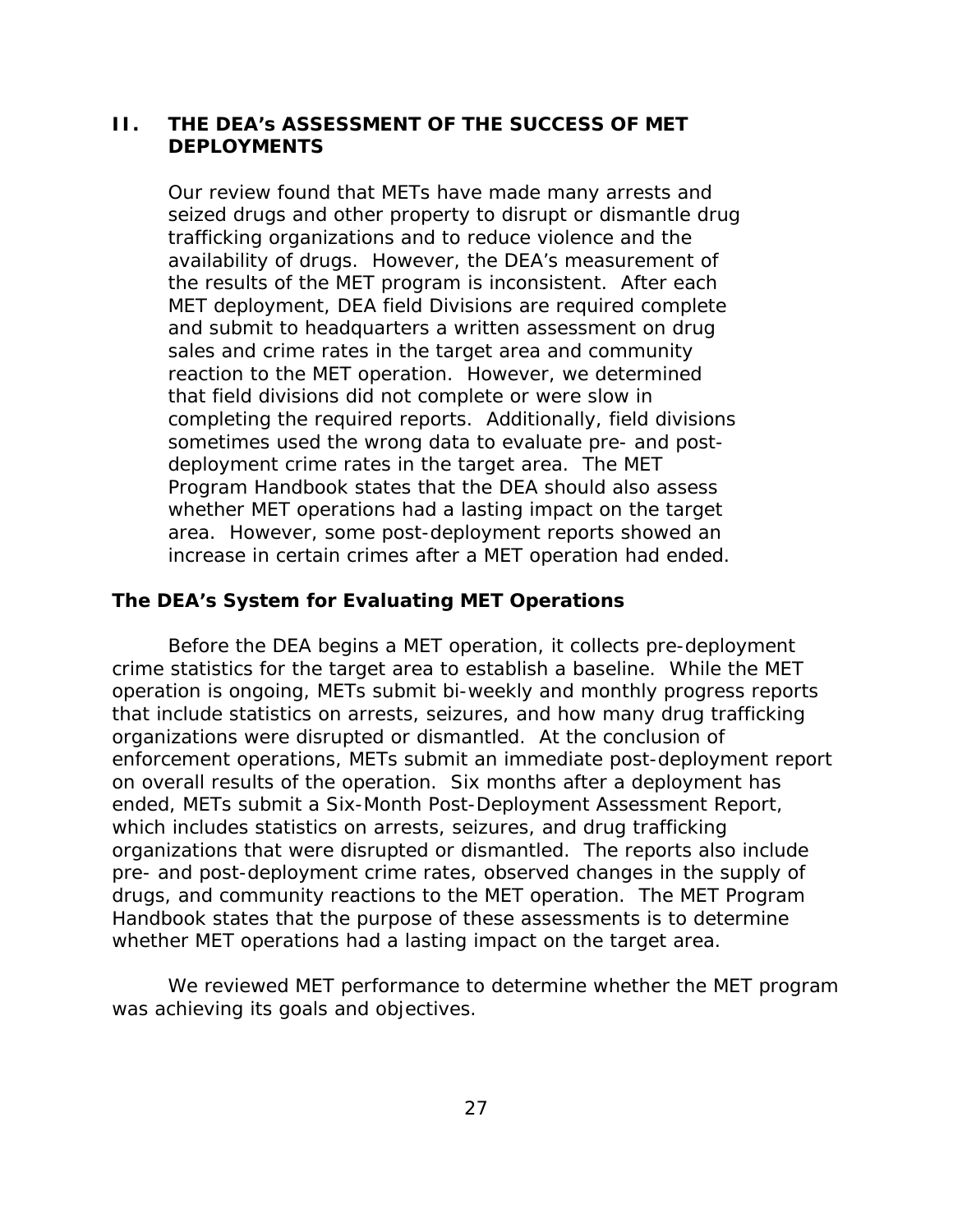#### **Results of MET Operations**

We found that the METs made many arrests and seizures to disrupt or dismantle drug trafficking organizations in efforts to reduce violence and the availability of drugs. However, the DEA has not demonstrated that MET operations had a lasting impact on the key program goal of disrupting and dismantling drug trafficking in efforts to reduce drug availability and related violence.

### *Arrests and Seizures*

 $\overline{a}$ 

To assess the number of arrests and seizures from MET operations we obtained documentation for all MET operations from the restart of the program in May 2008 through January 2010. For that period, we summarized arrests and seizures for all ongoing and completed deployments, regardless of whether a post-deployment report had been completed.

Arrests – Exhibit 8 shows aggregate arrests by division for all 27 MET deployments initiated from May 2008 through January 2010.

| iviay 2000 tilibagii January 2010 |               |                       |  |  |  |  |
|-----------------------------------|---------------|-----------------------|--|--|--|--|
| <b>Division</b>                   |               | Arrests <sup>20</sup> |  |  |  |  |
| Atlanta                           |               | 12                    |  |  |  |  |
| Chicago                           |               | 50                    |  |  |  |  |
| Dallas                            |               | 66                    |  |  |  |  |
| Detroit                           |               | 61                    |  |  |  |  |
| El Paso                           |               | Ω                     |  |  |  |  |
| Houston                           |               | 186                   |  |  |  |  |
| Los Angeles                       |               | 239                   |  |  |  |  |
| Miami                             |               | 129                   |  |  |  |  |
| New Jersey                        |               | 127                   |  |  |  |  |
| Philadelphia                      |               | 71                    |  |  |  |  |
| Phoenix                           |               | 10                    |  |  |  |  |
| San Diego                         |               | 266                   |  |  |  |  |
| St. Louis                         |               | 72                    |  |  |  |  |
| Washington                        |               | 281                   |  |  |  |  |
|                                   | <b>Totals</b> | 1,570                 |  |  |  |  |

**Exhibit 8: Reported Arrests from MET Operations May 2008 through January 2010** 

Source: DEA Field Divisions with a MET

<sup>&</sup>lt;sup>20</sup> The Atlanta and El Paso Divisions started their first deployments in January 2010. The Phoenix Division started its first deployment in September 2009. Since these divisions recently started their first deployments, their arrest statistics are lower than other divisions. The Phoenix MET recently had a takedown in March 2010, where it made several arrests.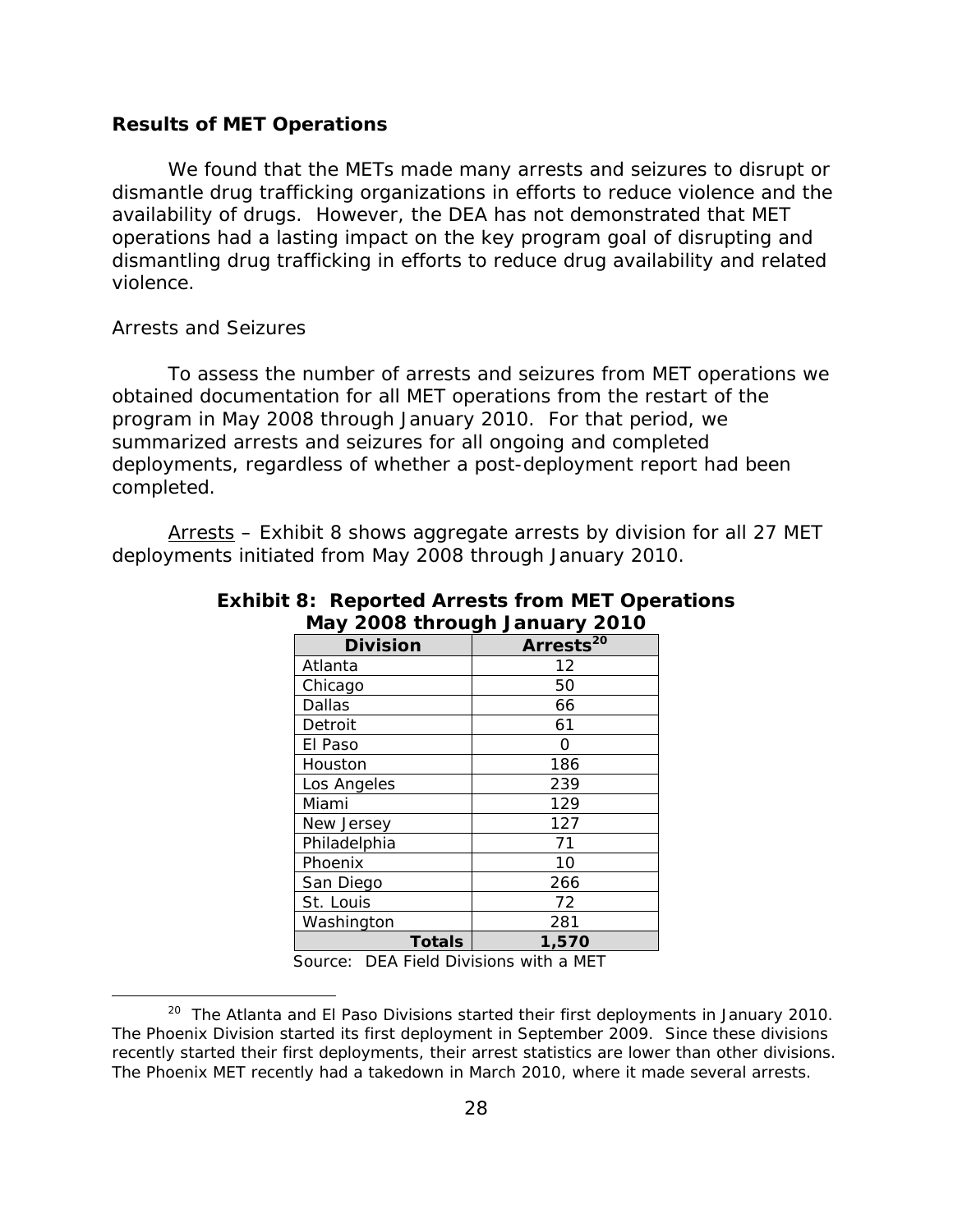<span id="page-44-0"></span>for 1,230 arrestees. Persons arrested include targeted gang members, leaders, and their drug suppliers. Of the 1,570 persons arrested during MET operations, 340 were convicted. As of January 31, 2010, prosecution was still pending

For each deployment, a case agent must complete a defendant statistical form for each arrest, guilty plea, conviction, dismissal, or acquittal. One of these forms should be completed and submitted prior to the official closing of a DEA case file. However, criminal proceedings resulting from MET deployments may take years to complete and most case agents do not prepare the statistical report until the proceedings are completed. Consequently, the DEA does not report the results of criminal proceedings as part of its measures for the MET program. The DEA should ensure it completes and reviews the results of each defendant statistical form. Without this information, the DEA cannot accurately gauge significant trends, such as whether an unusually high number of its arrests are resulting in pre-trial dismissals by prosecutors. DEA officials told us that if there were a problem with an investigation that resulted in a high number of dismissals, the U.S. Attorney's Office would let them know. Yet, we believe that tracking dismissals and the reasons for the dismissal could provide information that will help the DEA improve its operations.

Drug and Non-Drug Seizures – Exhibit 9 shows drug seizures by division for all 27 MET deployments initiated from May 2008 through January 2010.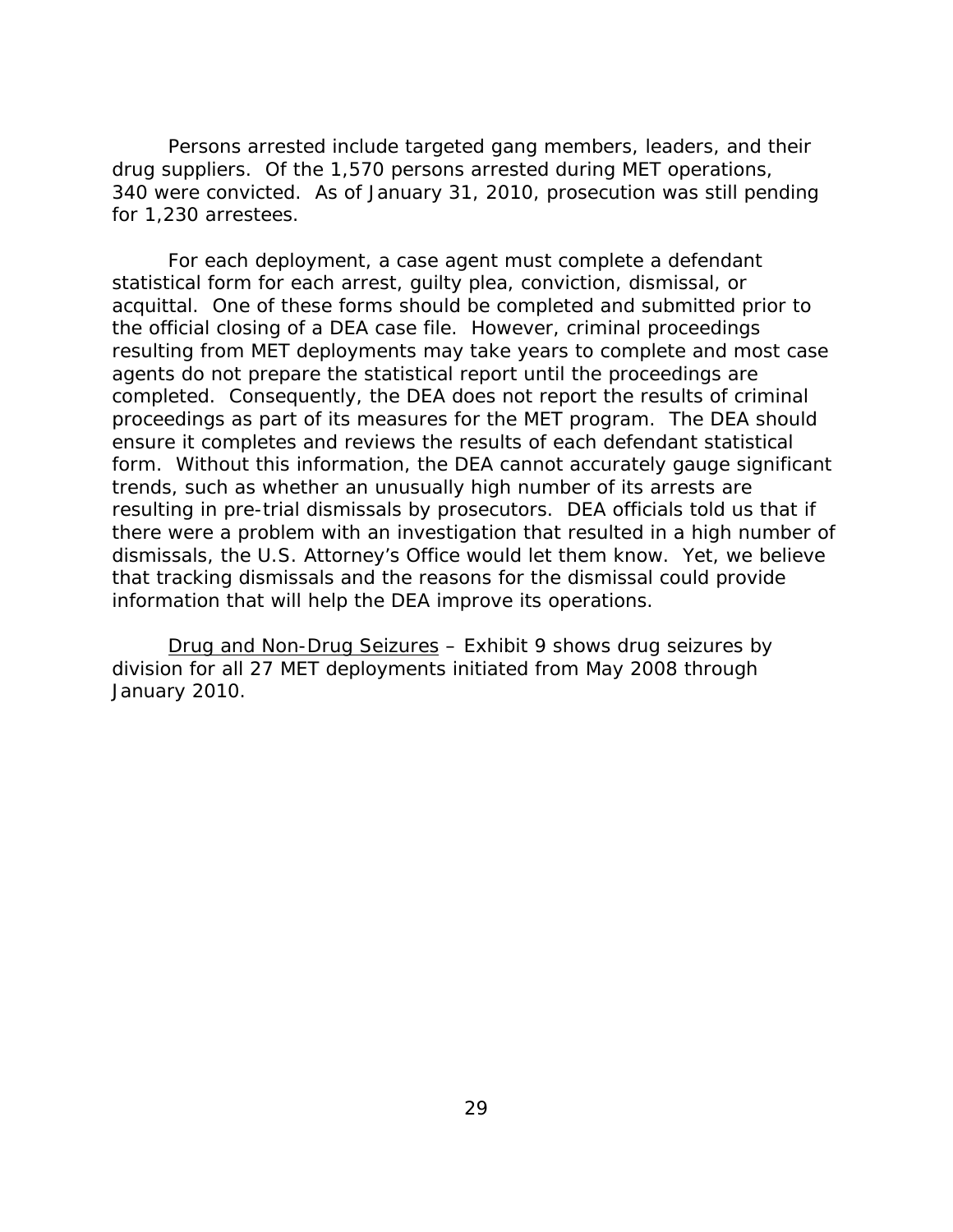| <b>Division</b> | Cocaine   | Crack     | Heroin    | Marijuana    | Metham-<br>phetamine <sup>22</sup> |
|-----------------|-----------|-----------|-----------|--------------|------------------------------------|
| Atlanta         |           | 415.00    | 2.00      |              | 906.00                             |
| Chicago         |           | 38.00     | 1,665.70  | 2,037.90     |                                    |
| <b>Dallas</b>   | 623.00    | 4,248.90  | 59.00     | 410.00       | 31.10                              |
| Detroit         | 4,380.20  | 1,367.20  | 2522.10   | 1,064,486.20 |                                    |
| El Paso         |           |           |           |              |                                    |
| Houston         | 12,077.91 |           | 1,033.70  | 318,918.33   | 17,527.00                          |
| Los Angeles     | 12,626.60 | 1,848.70  | 238.10    | 207.10       | 10,669.30                          |
| Miami           | 1,542.00  | 1,690.00  | 10.00     | 9,516.00     |                                    |
| New Jersey      | 3,202.00  |           | 3,657.10  | 289.90       |                                    |
| Philadelphia    | 651.60    |           | 21.40     |              |                                    |
| Phoenix         | 133.00    | 38.50     |           | 4,116.00     | 361.20                             |
| San Diego       | 8,192.00  | 3,789.00  |           | 14,203.00    | 2,446.00                           |
| St. Louis       | 2,636.00  | 4,049.70  | 1,890.90  | 1,473.50     | 88.00                              |
| Washington      | 3,897.00  | 1,474.00  | 288.50    | 58,383.60    |                                    |
| <b>Totals</b>   | 49,961.31 | 18,959.00 | 11,388.50 | 1,474,041.53 | 32,028.60                          |

**Exhibit 9: Reported Grams of Drugs Seized During MET Operations May 2008 through January 2010<sup>21</sup>**

Source: DEA Field Divisions with a MET

 $\overline{a}$ 

Exhibit 10 shows non-drug seizures by division for all 27 deployments from May 2008 through January 2010.

 $21$  The Atlanta and El Paso Divisions started their first deployments in January 2010. Since these divisions recently started their first deployments, their seizure statistics are significantly lower than other divisions. Divisions also seized various amounts of other drugs.

<sup>&</sup>lt;sup>22</sup> The methamphetamine seizures resulted from deployments in seven field divisions. Seven of 27 deployments included methamphetamine as a primary focus. Four field divisions seized methamphetamine during seven methamphetamine-focused deployments. Three field divisions seized small amounts of methamphetamine during nonmethamphetamine focused deployments.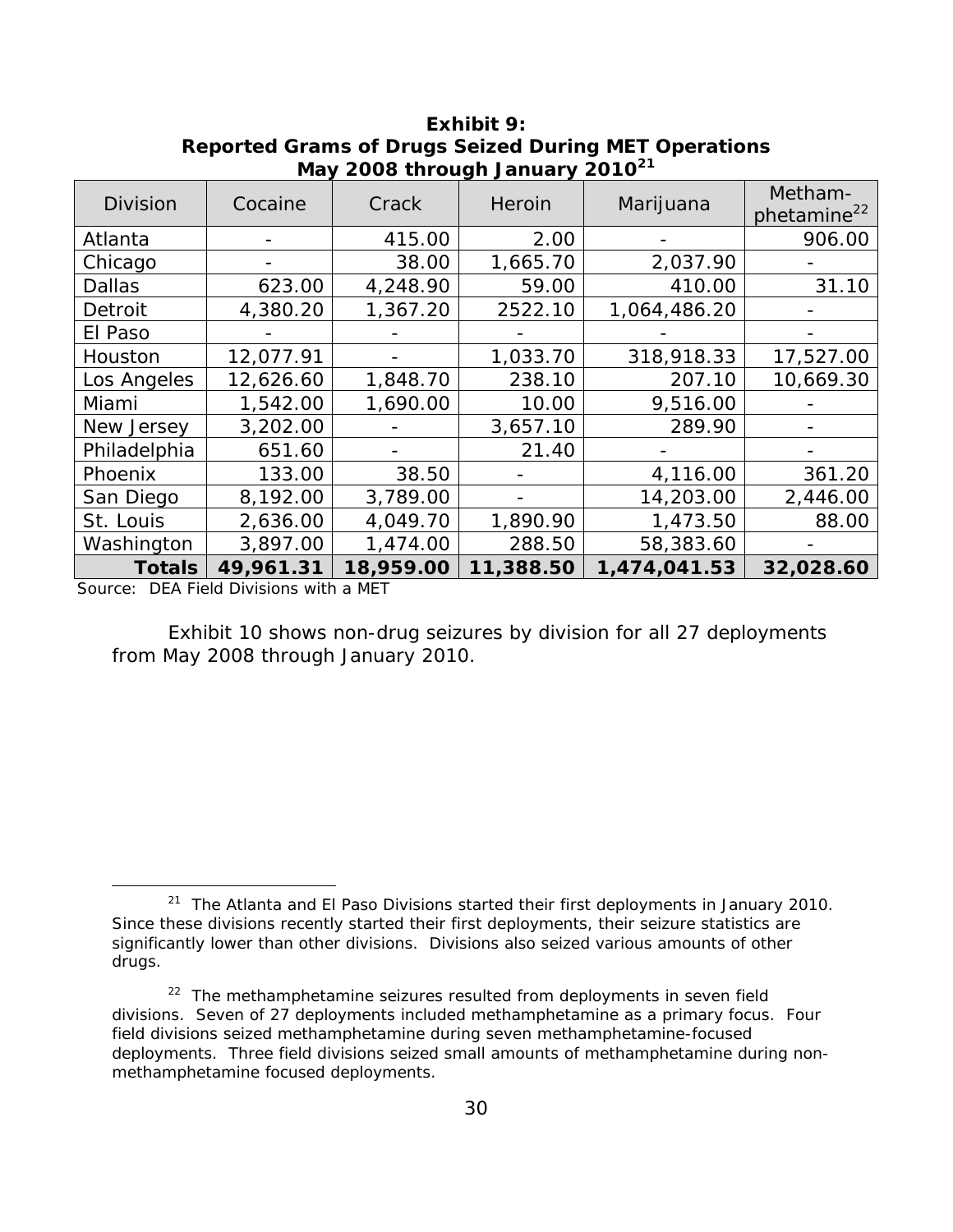| <b>Division</b> | Cash        |           | <b>Vehicles</b> |             |                 |  |
|-----------------|-------------|-----------|-----------------|-------------|-----------------|--|
|                 |             | Property  | <b>Number</b>   | Value       | <b>Firearms</b> |  |
| Atlanta         | \$3,200     |           |                 | \$5,500     | 5               |  |
| Chicago         | \$139,201   | \$3,000   |                 | \$28,712    | $\overline{2}$  |  |
| <b>Dallas</b>   |             | \$200,000 |                 | \$7,675     | 13              |  |
| Detroit         | \$301,291   | \$4,880   | 13              | \$111,845   | 8               |  |
| El Paso         |             |           |                 |             |                 |  |
| Houston         | \$328,412   |           | 23              | \$789,140   | 31              |  |
| Los Angeles     | \$80,008    |           | 5               | \$99,575    | 39              |  |
| Miami           | \$89,768    |           | 22              | \$268,414   | 33              |  |
| New Jersey      | \$115,690   | \$2,460   | 6               | \$54,288    | 18              |  |
| Philadelphia    | \$93,656    |           |                 | \$7,400     |                 |  |
| Phoenix         |             |           |                 |             |                 |  |
| San Diego       | \$106,170   |           |                 |             | 60              |  |
| St. Louis       | \$191,563   | \$224,950 | 9               | \$310,500   | 33              |  |
| Washington      | \$316,739   | \$119,000 | 3               | \$46,000    | 55              |  |
| <b>Totals</b>   | \$1,765,698 | \$554,290 | 85              | \$1,729,049 | 297             |  |

**Exhibit 10: Reported Non-Drug Property Seized During MET Operations May 2008 through January 2010** 

Source: DEA Field Divisions with a MET

organizations.<sup>23</sup> The number of arrests and seizures show that MET operations have helped local law enforcement achieve results against drug trafficking

#### *Disruptions and Dismantlements*

 $\overline{a}$ 

objectives to disrupt and dismantle drug trafficking organizations. The DEA also measures the effect that DEA MET operations had on criminal activities, criminal organizations, and the community affected by the crime. One method the MET program uses to assess the outcome of program operations is to track the disruption and dismantlement of drug trafficking organizations. The disruptions and dismantlements resulted from the arrests of gang members, leaders, and their sources of supply. Exhibit 11 shows the MET program is making progress at achieving program

 $23$  Four divisions' MET operations began more than a year after the initial 10 METs began operations. Two of those four divisions – Atlanta and El Paso – began their first deployments in January 2010. As a result, those divisions had fewer reported arrests and seizures than the other divisions. Also, the focus of the deployment usually determines the type and amount of drugs seized. For example, the Atlanta, Houston, Los Angeles, and San Diego Divisions had MET operations that focused on methamphetamine trafficking. Those MET deployments resulted in large quantities of methamphetamine seizures.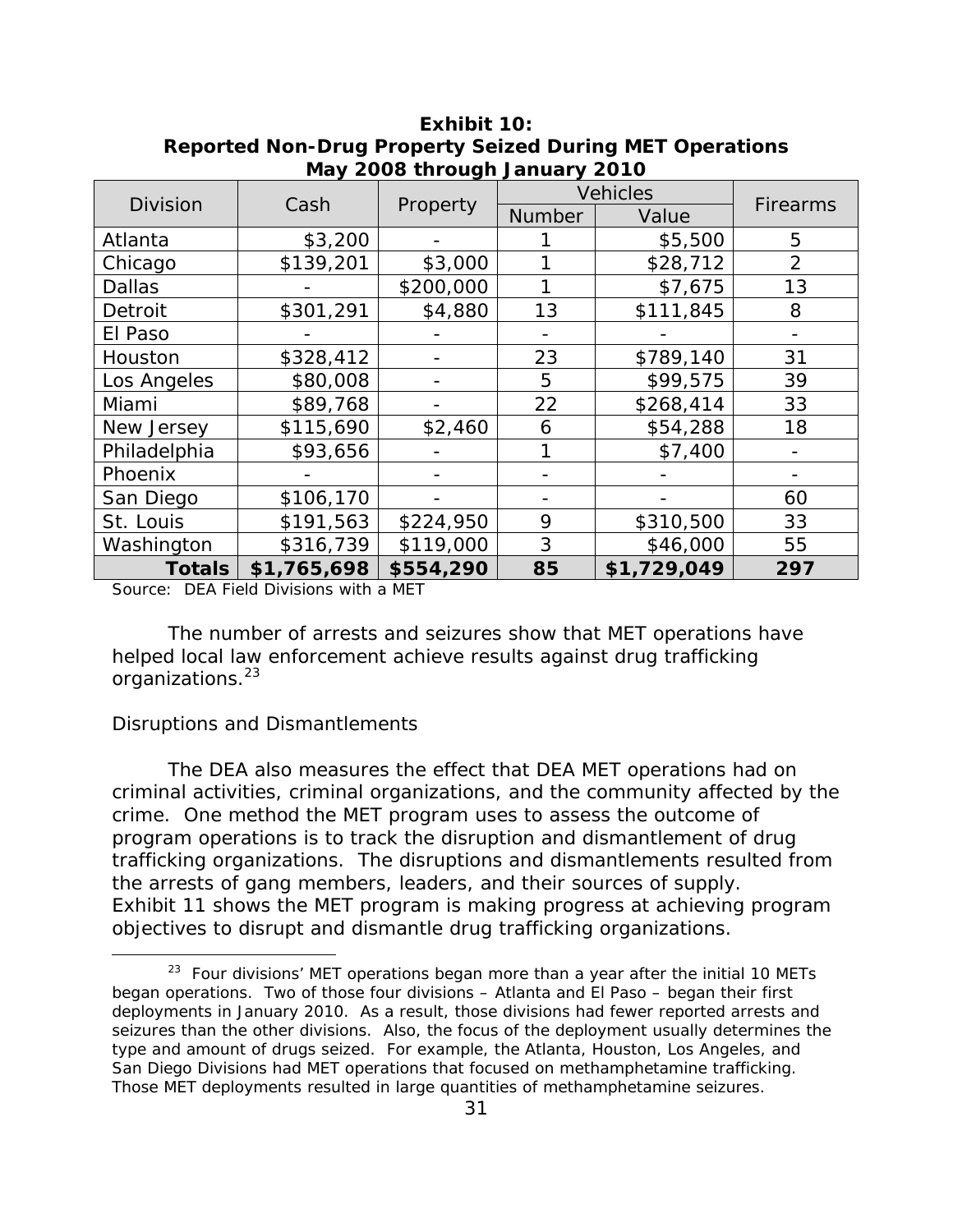### **Exhibit 11:**

#### **Drug Trafficking Organizations Disrupted or Dismantled by MET Operations - May 2008 through January 2010**

| <b>Division</b>       | <b>Disrupted</b> | <b>Dismantled</b> |
|-----------------------|------------------|-------------------|
| Atlanta <sup>24</sup> |                  |                   |
| Chicago               | 3                | 3                 |
| <b>Dallas</b>         | 3                | 3                 |
| Detroit               |                  |                   |
| El Paso               |                  |                   |
| Houston               | 3                |                   |
| Los Angeles           | 2                |                   |
| Miami                 | 24               | 24                |
| New Jersey            | $\overline{2}$   | $\overline{2}$    |
| Philadelphia          | $\overline{2}$   | O                 |
| Phoenix               |                  |                   |
| San Diego             | 12               | 4                 |
| St. Louis             | 40               | 18                |
| Washington            |                  | 4                 |
| <b>Totals</b>         | 92               | 58                |

Source: DEA Divisions with a MET

 $\overline{a}$ 

We found large disparities in the number of disruptions and dismantlements among divisions. Specifically, the number of disruptions and dismantlements reported by the Miami and St. Louis Divisions were significantly higher than the other divisions. The DEA headquarters MET program manager told us that the differences in the numbers reported by the Miami and St. Louis Field Divisions probably resulted from the interpretation of definitions. He said that while the DEA headquarters, field divisions, and individual groups use the same definitions of "disruption" and "dismantlement", these definitions may be applied differently for each investigation.

The DEA headquarters MET program manager also told us that the St. Louis division erroneously reported search warrants and arrest warrants as disruptions and dismantlements. The St. Louis MET Group Supervisor agreed that the reported numbers should be corrected. The DEA

<sup>&</sup>lt;sup>24</sup> Staff of the Atlanta and El Paso Divisions told us that their first deployments were in January 2010. Because the reporting period for our audit ended when these deployments were only weeks old, the amounts of disruptions and dismantlements were significantly lower. As of January 31, 2010, the Phoenix MET had no statistics to report.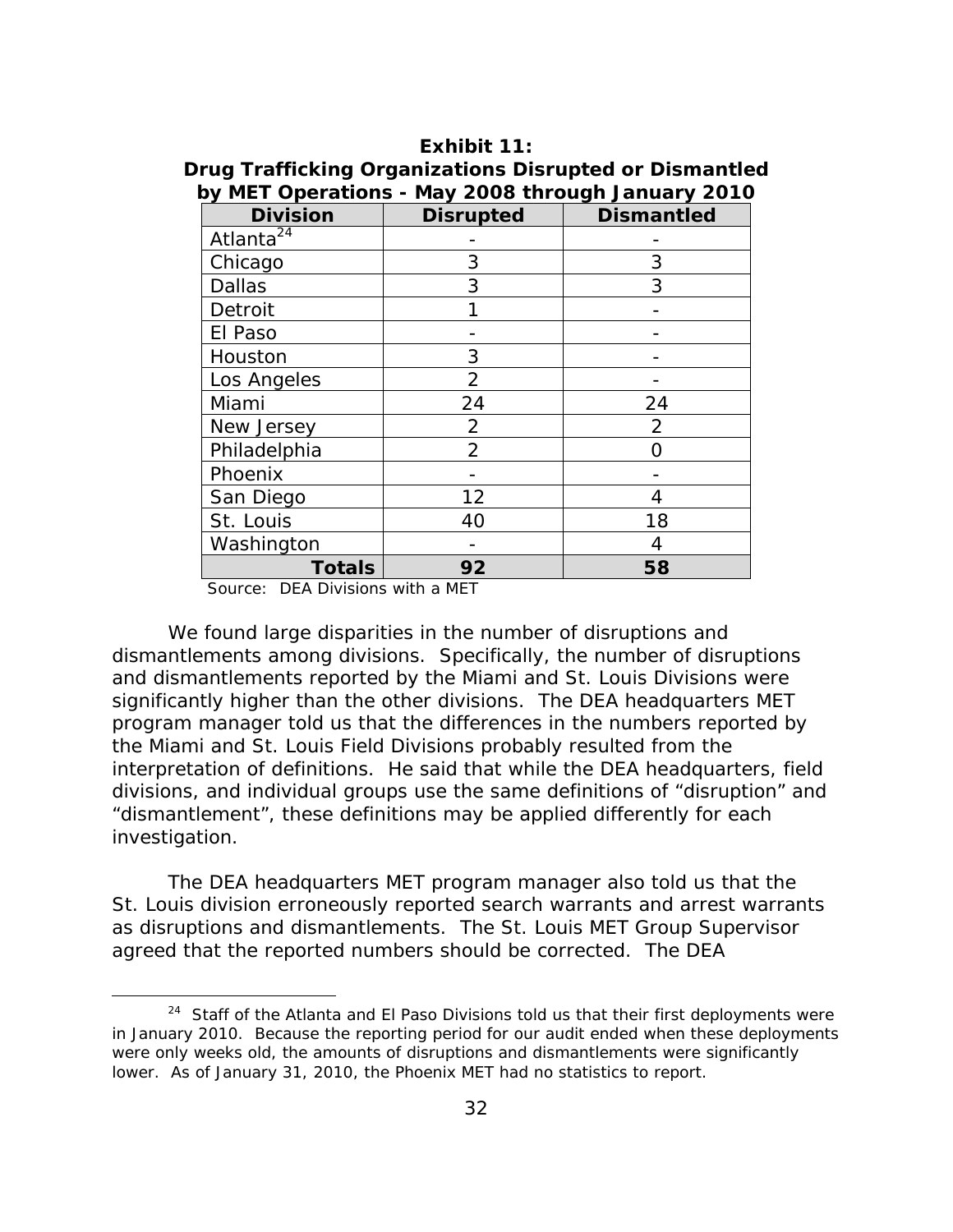headquarters MET program manager also told us that the Miami division MET may have similarly interpreted the definitions of "disruption" and "dismantlement" in a manner inconsistent from other MET teams.

MET program managers told us they would discuss this and other issues at a training session for MET supervisors, which is scheduled for September 2010, to ensure consistent reporting among field divisions.

#### **Six-Month Post-Deployment Assessment Reports**

As discussed earlier, divisions are required to assess the results of each MET deployment 6 months after the deployment has ended. However, DEA divisions did not always conduct a complete, timely, and objective assessment of each MET operation.

#### *Completed Reports*

 $\overline{a}$ 

Six-Month Post-Deployment Report as of January 31, 2010.<sup>25</sup> Of the 27 MET deployments initiated from May 2008 through January 2010, 13 were completed and 14 were still ongoing as of January 31, 2010. Nine of the 13 completed deployments required a

The DEA has no written policy for how quickly Six-Month Post Deployment Reports should be submitted once the 6-month postdeployment period ended. We considered the report was timely if it was submitted within 7 months after the deployment ended. Of the nine required reports, two were submitted timely and six were submitted from 15 to 121 days late. As of July 7, 2010, one other report, which was for a MET deployment by the New Jersey Division, was not submitted and was 27 days late.<sup>26</sup> Moreover, four of the six late reports were not submitted until we requested the reports from the DEA.

 $25$  The other four deployments did not require a post-assessment because it had been less than 6 months since those deployments ended.

 $26$  The deployment ended January 16, 2009. Based on our definition of timeliness, which is 7 months after a deployment ends, the post-deployment assessment report was due August 14, 2009. A DEA official told us that the missing report from the New Jersey Division was due to unique circumstances. The Newark deployment started in late 2008 and ended in early February of 2009. A change in the MET Group Supervisor occurred near the end of the deployment. The new supervisor was unfamiliar with the DEA paperwork related to MET and inadvertently never completed the report. This problem was compounded by staff shortages within Regional and Local Impact Section Staff and changes in Section staff that caused the missing New Jersey report to be overlooked.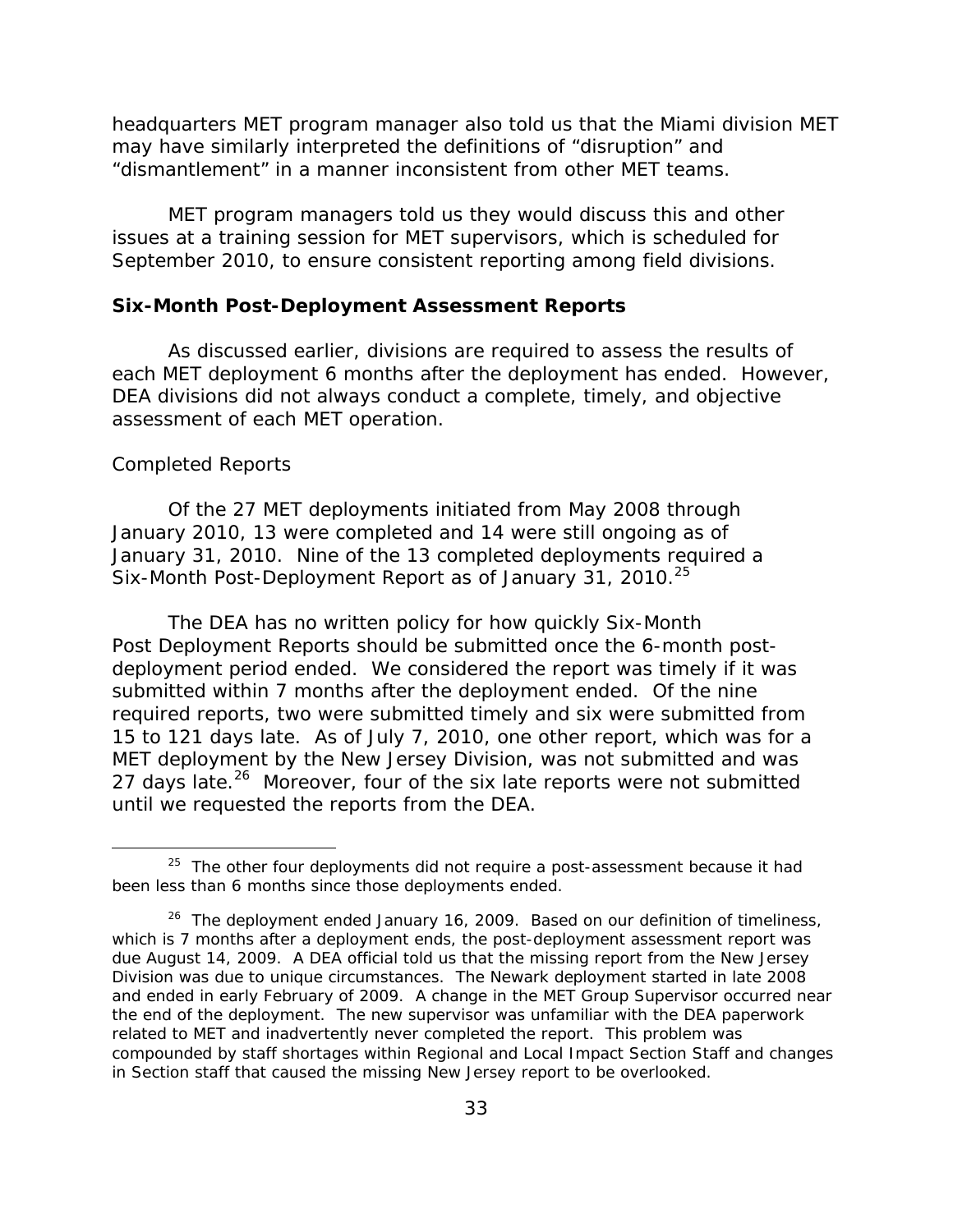in supervisors, inspection responsibilities, or other circumstances. While the DEA does not have an established written policy prescribing how soon each division should submit the Six-Month Post-Deployment reports, the Chief of the Regional and Local Impact Section told us that the DEA informally established that the Six-Month Post-Deployment Reports are due 6 months from the date of the conclusion of each deployment.<sup>27</sup> If a post-deployment report is not provided timely, a Section staff coordinator is supposed to contact the responsible MET supervisor and request the report. The Chief told us that reports may be delayed for reasons ranging from staff leave, changes in MET personnel, new deployment responsibilities, changes

During our testing, we noted that METs opened multiple investigative cases in different geographic areas during a single deployment. For example, the St. Louis Division began a MET deployment in May 2008 and opened three investigative cases in different parts of the city. The team completed operations for the first case, but it did not conduct a Six-Month Post-Deployment assessment. As of January 2010, operations for the two remaining investigative cases were still ongoing. The Houston, Detroit, and Washington Divisions also opened multiple investigative cases during the same MET deployment and did not complete, or did not timely complete, post-deployment assessments.

each target area or investigative case. Delaying the post-deployment assessment process makes it difficult to conduct an objective evaluation of the results. In addition, because of reporting delays, changes in crime rates may not be correlated to MET operations. Division managers told us that deployments are taking longer to complete because the METs are targeting drug dealers and their sources of supply. Nevertheless, the length of a deployment should not affect the field division's timely completion of a Six-Month Post-Deployment assessment for

We reviewed each of the eight completed Six-Month Post-Deployment Reports that the DEA used to measure the impact of MET operations. The assessments included two deployments from the Los Angeles Division, two from the Miami Division, two from the San Diego Division, one from the Dallas Division, and one from the Philadelphia Division.

 $\overline{a}$ 

 $27$  These reports are to include statistics for the 6-month period after MET operations have ended. However, having the reports due 6 months from the conclusion of each deployment does not give METs adequate time to prepare and submit the reports. During our audit testing, we considered that a report was submitted timely if it was submitted within 7 months after MET operations had ended.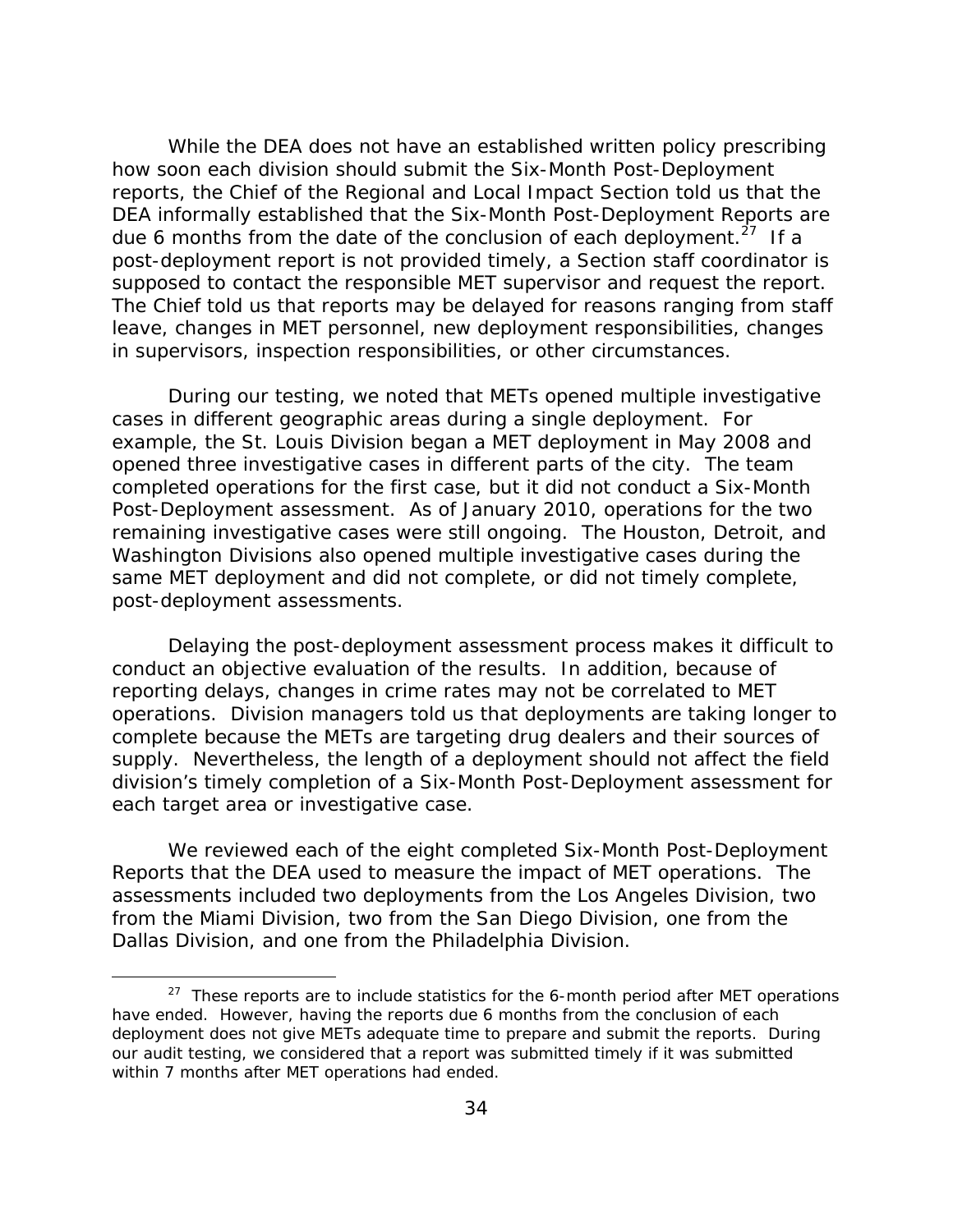We found that for one post-deployment assessment, METs used preand post-deployment crime statistics for a geographic area that is much larger than the target area for the MET. Consequently, changes in crime rates are less likely to be correlated to MET operations. We recommend that the DEA base pre- and post-assessments on crime statistics for the defined target area.

According to the MET Program Handbook, each Six-Month Post-Deployment Report also contained a section explaining how citizens of the community reacted to the deployment and what the local community is doing to reduce crime. In general, the reports indicated that citizens had positive comments about MET operations. However, the reports provided little information about what the local community is doing to reduce crime.

Moreover, each report should include the local law enforcement agency's assessment of the deployment. However, for 6 of 8 assessments we reviewed, the field division provided its own assessment rather than that of the local law enforcement agency. Two divisions prepared nearly identical assessments for two different deployments within each division, indicating that one assessment had been copied from the prior assessment.

A more detailed assessment of the following sections of completed post-deployment reports is presented in Appendix II and III.

- Synopsis of the Deployment (see Appendix II)
- Reduction in Drug Sales or Visible Drug Sales (see Appendix II)
- Community Reaction and Involvement (see Appendix II)
- Agency Assessment (see Appendix II)
- Stability of the Target Area (see Appendix III). This section of the post-deployment reports shows pre- and post-deployment crime statistics.

### **Conclusion**

The MET program reported large numbers of arrests, convictions, and seizures leading to the disruption and dismantlement of targeted drug trafficking organizations. However, the DEA needs to make several improvements in its system for evaluating the success of MET operations.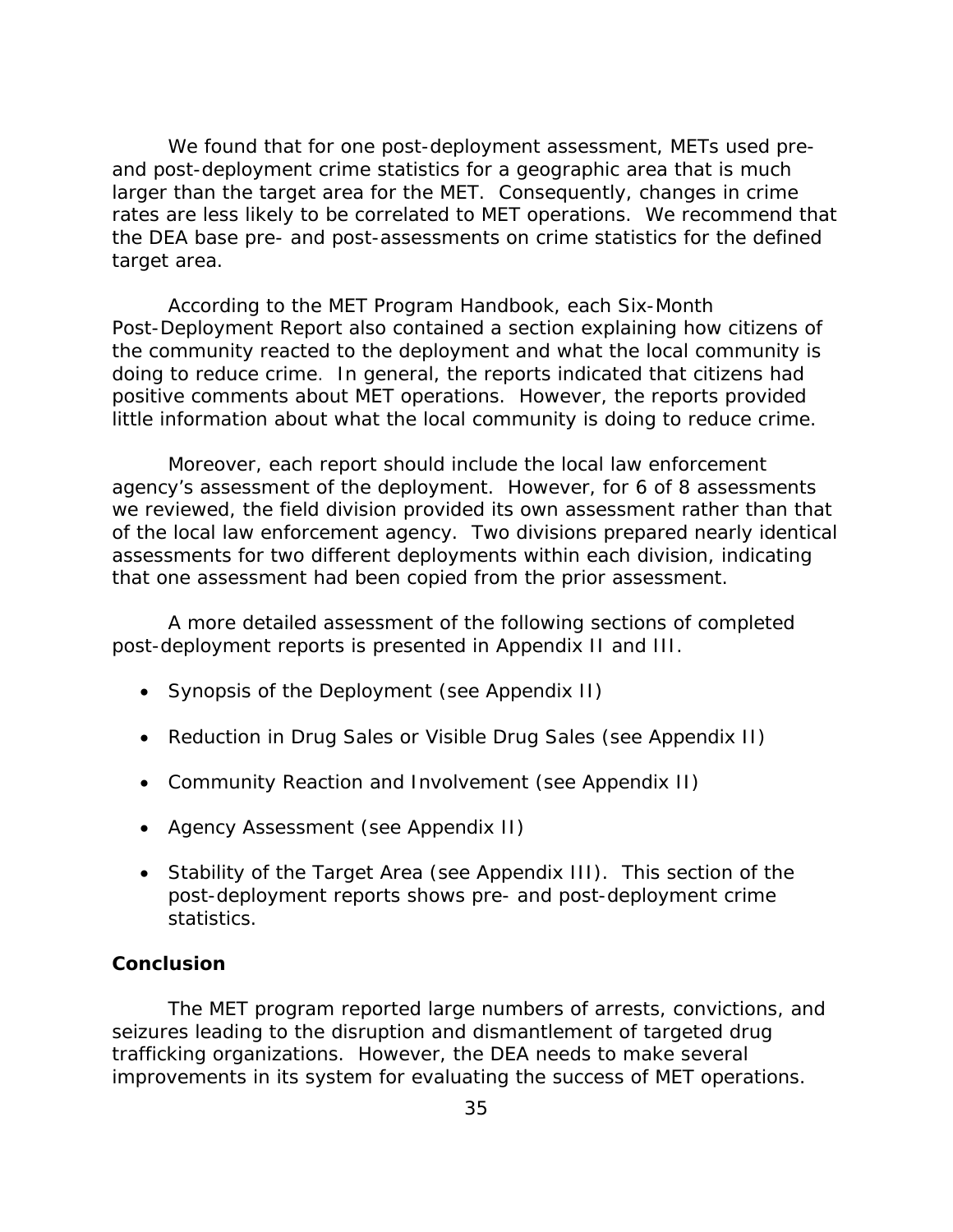The MET program requires agents to assess the performance of each MET operation to determine whether the operation had a lasting impact on the community. Part of the assessment includes evaluating crime statistics for the target area before and after each MET operation and documenting the results in Six-Month Post-Deployment reports.

However, the DEA had no written policy stating how quickly Six-Month Post-Deployment reports had to be completed and most reports were submitted late, including four late reports that were not submitted until we requested them from the division.<sup>28</sup> Consequently, the DEA did not timely assess whether MET operations had a lasting impact on the community. The post-deployment assessment reports are a valuable tool for the DEA to use in examining the successes and failures of MET deployments. We believe that it is important that reports be completed in a thorough, accurate, and timely manner to assist the DEA in identifying best practices and determining areas needing improvement.

#### **Recommendations**

 $\overline{a}$ 

We recommend that the DFA:

- 4. Ensure that Six-Month Post-Deployment Reports include the outcome of each arrest, including dismissals and reasons for the dismissals, and use that information to improve MET operations.
- 5. Define a timeframe for submitting completed Six-Month Post-Deployment Reports and ensure those reports are completed and submitted timely for each defined target area.
- 6. Ensure that pre- and post-deployment crime statistics used to measure changes in crime rates are for the target area of the MET operation.

 $28$  We considered that a report was late if it was not submitted within 7 months after a deployment had ended.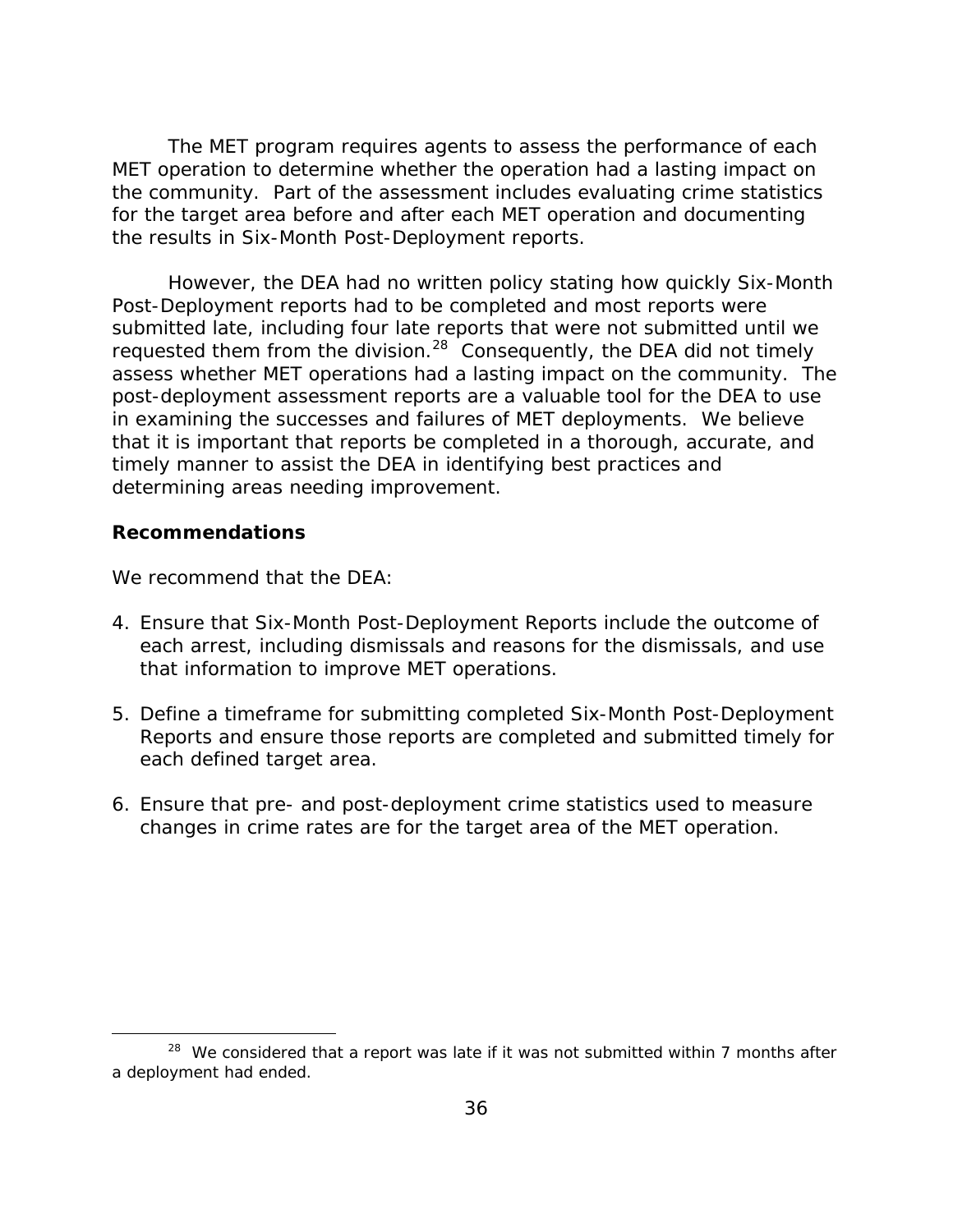# **STATEMENT ON INTERNAL CONTROLS**

As required by the *Government Auditing Standards*, we tested, as appropriate, internal controls significant within the context of our audit objectives. A deficiency in an internal control exists when the design or operation of a control does not allow management or employees, in the normal course of performing their assigned functions, to timely prevent or detect: (1) impairments to the effectiveness and efficiency of operations, (2) misstatements in financial or performance information, or (3) violations of laws and regulations. Our evaluation of the DEA's internal controls was *not* made for the purpose of providing assurance on its internal control structure as a whole. DEA management is responsible for the establishment and maintenance of internal controls.

Through our audit testing, we did not identify any deficiencies in the DEA's internal controls that are significant within the context of the audit objectives and based upon the audit work performed that we believe would affect the DEA's ability to effectively and efficiently operate, to correctly state financial and performance information, and to ensure compliance with laws and regulations.

Because we are not expressing an opinion on the DEA's internal control structure as a whole, this statement is intended solely for the information and use of the DEA. This restriction is not intended to limit the distribution of this report, which is a matter of public record. However, we are limiting the distribution of this report because it contains sensitive information that must be controlled appropriately.<sup>29</sup>

 $\overline{a}$ 

 $29$  A redacted copy of this report with sensitive information removed will be made available publicly.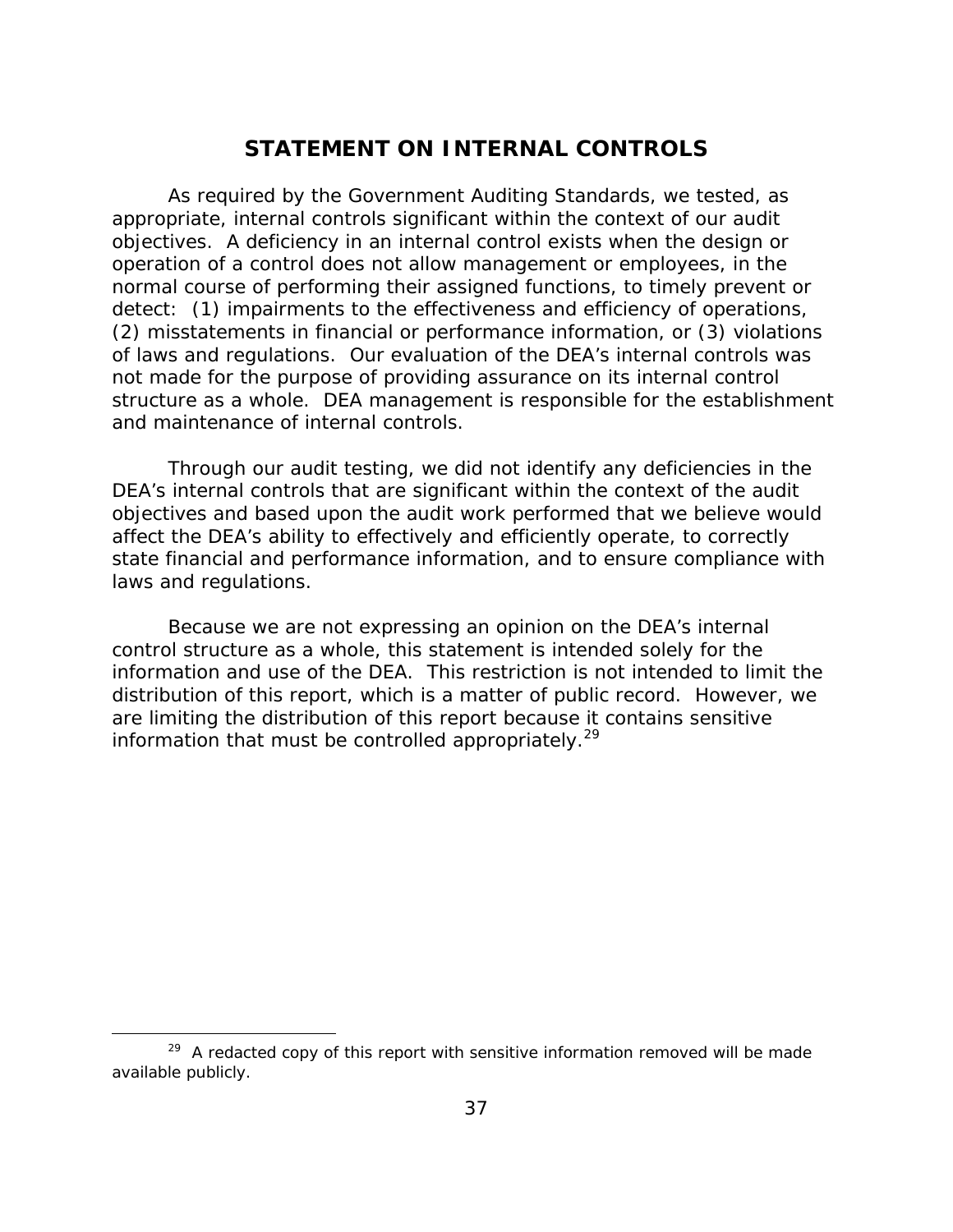# **STATEMENT ON COMPLIANCE WITH LAWS AND REGULATIONS**

As required by the *Government Auditing Standards* we tested, as appropriate given our audit scope and objectives, selected transactions, records, procedures, and practices, to obtain reasonable assurance that the DEA's management complied with federal laws and regulations, for which noncompliance, in our judgment, could have a material effect on the results of our audit. The DEA's management is responsible for ensuring compliance with applicable federal laws and regulations. In planning our audit, we identified the following laws and regulations that concerned the operations of the DEA and that were significant within the context of the audit objectives:

- FY 2008 Consolidated Appropriations Act
- FY 2009 Consolidated Omnibus Appropriations Act
- DEA MET Program Handbook

Our audit included examining, on a test basis, the DEA's compliance with the aforementioned laws and regulations that could have a material effect on the DEA's operations, through interviewing personnel, analyzing data, assessing internal control procedures, and examining procedural practices. Except for instances of noncompliance identified in the Finding and Recommendations section of this report, we did not identify any other instances of noncompliance with the guidelines contained in the MET Program Handbook.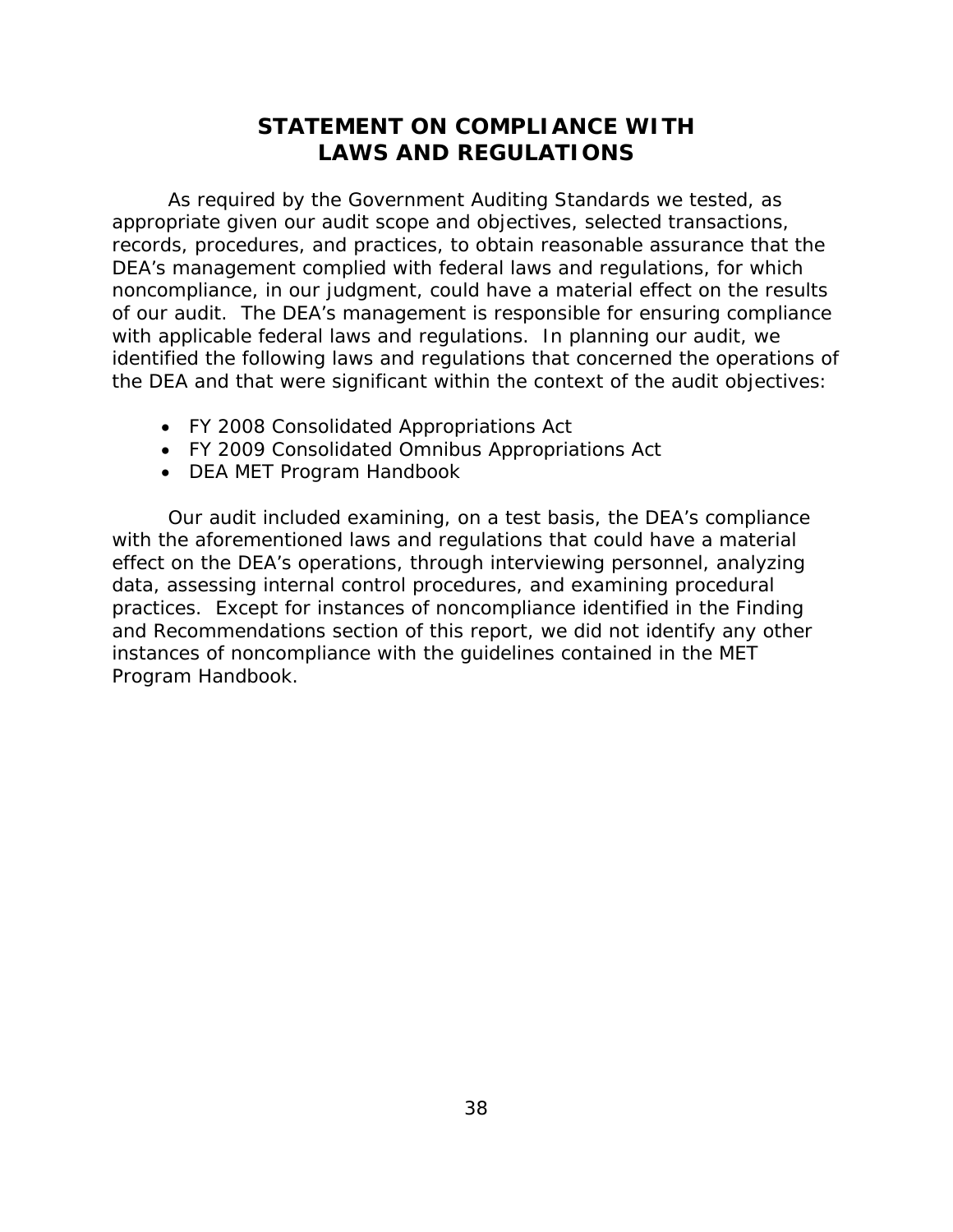# **OBJECTIVES, SCOPE, AND METHODOLOGY**

## **Objectives**

The objectives of this audit are to assess the design and implementation of the MET program, and evaluate the success of MET deployments.

## **Scope and Methodology**

We conducted this performance audit in accordance with generally accepted government auditing standards. Those standards require that we plan and perform the audit to obtain sufficient, appropriate evidence to provide a reasonable basis for our findings and conclusions based on our audit objectives. We believe that the evidence obtained provides a reasonable basis for our findings and conclusions based on our audit objectives. We performed fieldwork at the following locations.

| DEA Headquarters               |  |  |  |  |
|--------------------------------|--|--|--|--|
| <b>Atlanta Division Office</b> |  |  |  |  |
| St. Louis Division Office      |  |  |  |  |

Arlington, Virginia Atlanta, Georgia St. Louis, Missouri

To determine whether the DEA properly designed and implemented the MET program, we identified and evaluated the policies established by the Congress and the DEA and reviewed MET deployment operations. During the initial phase of our audit, we reviewed all 27 MET deployment files since May 2008, located at the DEA's Headquarters and the Atlanta and St. Louis Division Offices. These files included requests for deployments, pre-deployment assessments, and deployment reports.

At each field office we visited, we interviewed DEA officials and reviewed documentation from MET deployment files. We also obtained and reviewed MET data and information from all DEA field divisions with a MET.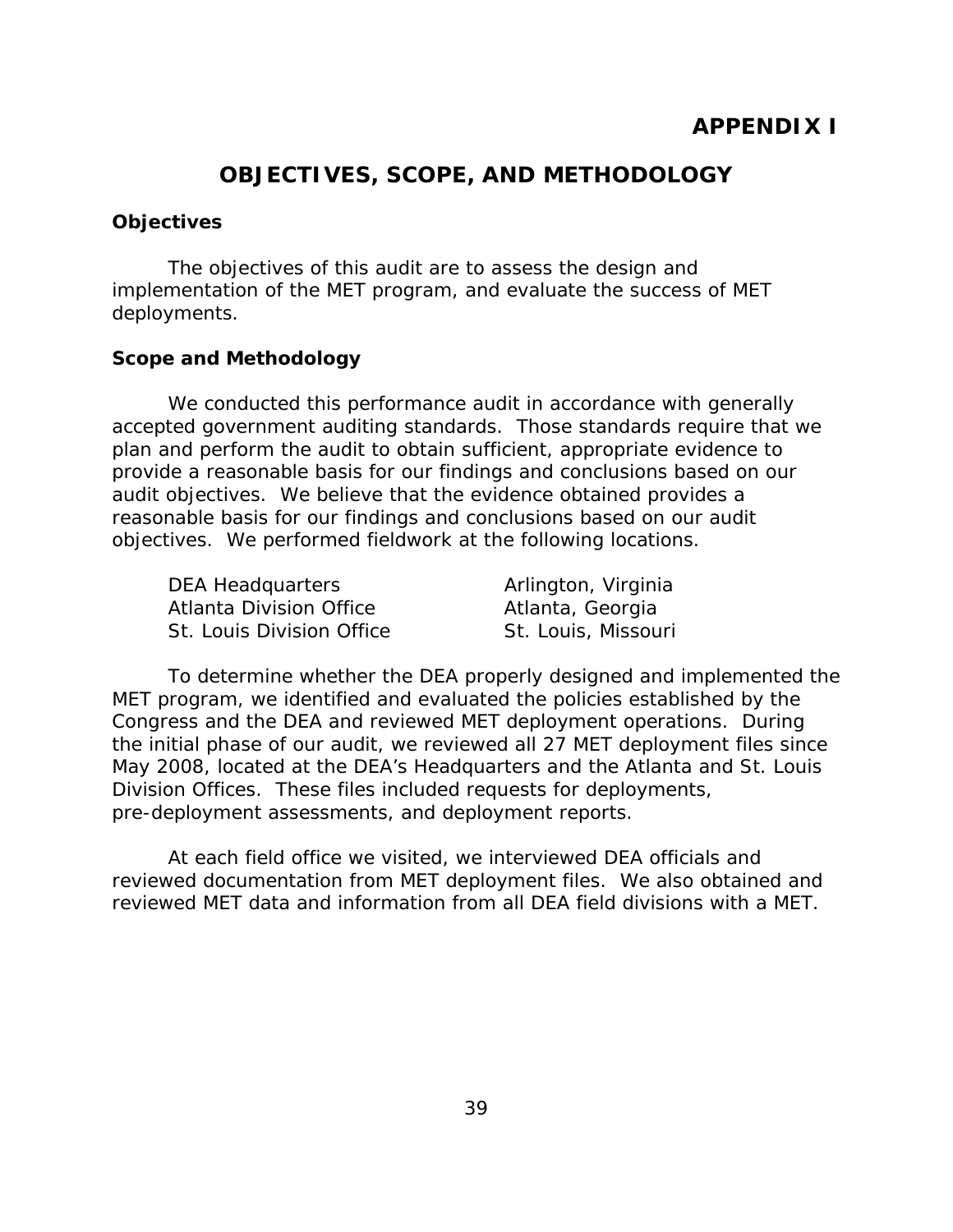# <span id="page-55-0"></span>**DETAILS OF SIX-MONTH POST-DEPLOYMENT ASSESSMENTS**

### *Synopsis of the Deployment*

All Six-Month Post-Deployment Reports showed that METs helped local law enforcement agencies address gang and drug problems. Reports included data on arrests, seizures and the length of the operation. For example, the Los Angeles Division reported that it assisted the Pasadena Police Department for 8 months to target a specific street gang involved in drug trafficking and violent crime. The deployment resulted in 50 arrests (12 federal and 38 state) and the seizure of 1,170 grams of cocaine, 320 grams of crack, 12 grams of marijuana, 770 grams of Ecstasy, and 4,563 grams of methamphetamine. Law enforcement officers also seized 1 vehicle, 10 firearms, and \$18,628 in U.S. currency.

Some divisions also reported the number of organizations disrupted and dismantled and that they had identified gang leaders, gang associates, and the primary source of supply for several drugs.

### *Reduction in Drug Sales or Visible Drug Sales*

Changes in the supply and sale, or visible sale, of drugs is based primarily on testimonial evidence from DEA agents, local law enforcement officers, arrested gang members, and confidential sources. Reports from the Los Angeles and Miami Divisions state that local law enforcement personnel stated that visible drug sales diminished. The Los Angeles Division reported that agencies it assisted received fewer calls from citizens requesting assistance. The San Diego Division relied on the testimony of a person it arrested as evidence that there are no drugs available in the area of the deployment. The Philadelphia Division reported that drug trafficking will continue due to the high demand in the targeted area. The Dallas Division reported that traffickers just moved to a different area of town.

The Miami Division Office reports regarding reduction in drug sales were nearly identical for its Opa-Locka and Fort Lauderdale deployments. The Opa-Locka report contained the following:

The aggressive enforcement initiative led to an evident reduction in visible drug sales and a cycle wherein drug availability had clearly diminished in the target area. Furthermore, agents and local investigators also relied on a variety of Confidential Source reporting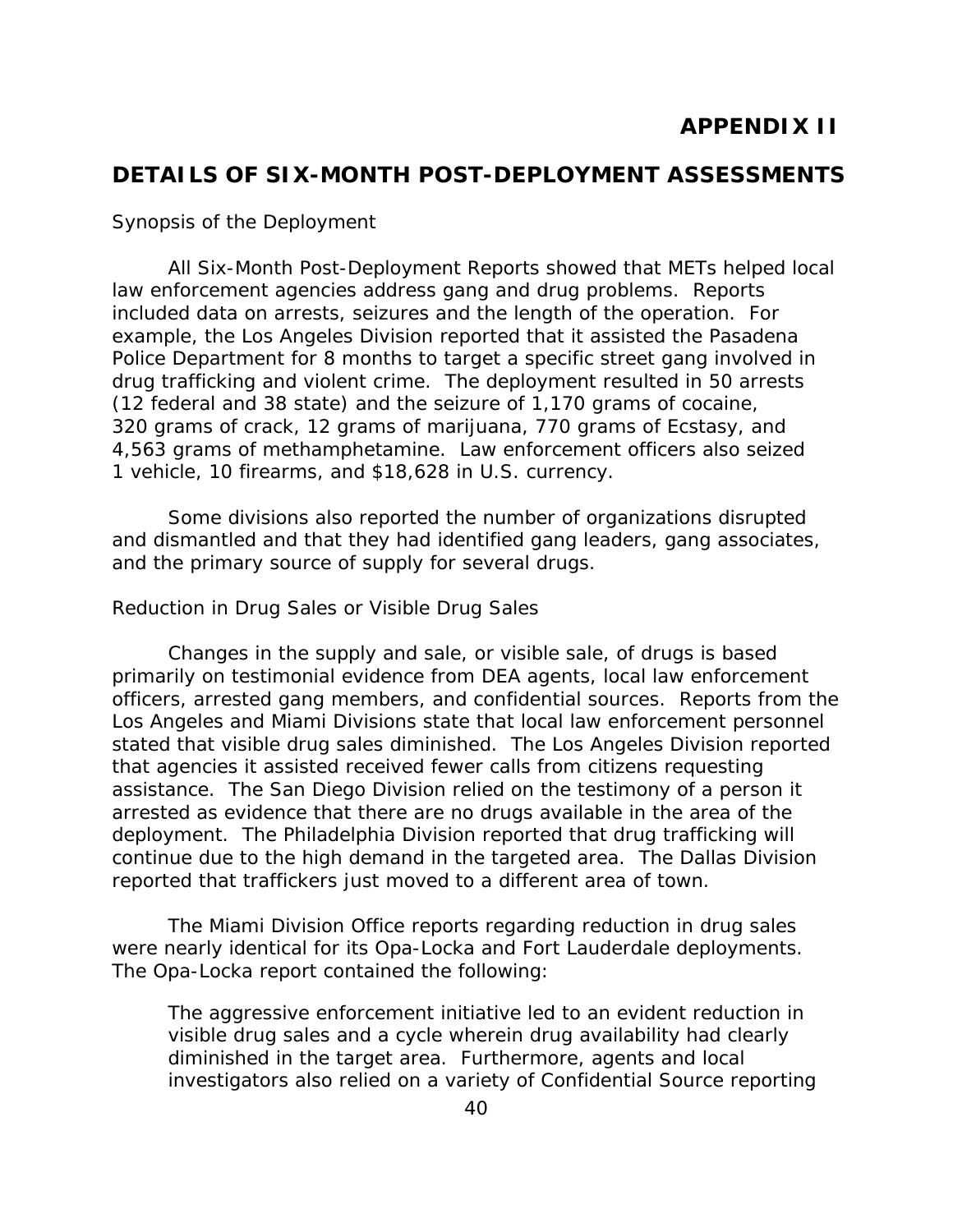that contributed to the inference that drug availability in the target area had diminished during the surge in enforcement operations.

The Fort Lauderdale report contained the identical wording along with many other statements identical to those made in the Opa-Locka report.

Our concern is that this type of reporting does not demonstrate that MET personnel did an individual analysis of each deployment. We asked the Section Chief of Regional and Local Impact Section if his office detected that the reports were identical and what the Section did to address it. The Chief did note the similar wording of the reports. He said this is not uncommon and occurs because some of the same basic facts existed or that the author has used "tried and true" language to complete the documents. In this case, the Section said that while the wording utilized in both reports is similar, it nonetheless finds the facts to be accurate and the reporting satisfactory.

#### *Stability of the Target Area*

The charts contained in Appendix III provide violent crime statistics before and after MET deployments. As shown in the charts, crime rates sometimes increased, as did robbery and sexual assault for the Los Angeles Division's Hollenbeck deployment. Only the Opa-Locka deployment resulted in a decrease in all four types of violent crime that the METs report. The San Diego Division did not report on all four types of violent crime required in Six-Month Post-Deployment Report and instead reported only gangrelated crime. The Division attributed a rise in homicides to on-going violence between rival gangs.

For the Fort Worth MET deployment, the pre- and post-deployment crime statistics presented in Appendix III are for an area larger than the area of the MET operation. This occurred because the Dallas Division reported crime statistics for the entire City of Fort Worth rather than just the target area. For this deployment, changes in crime rates cannot be attributed solely to the MET operations.

The DEA needs to ensure it bases pre- and post-assessments on crime statistics for the target area. In addition, because four deployments are more than a year and a half old, some post-deployment reviews would compare post-deployment violent crime statistics to pre-deployment statistics from 2 years prior. Many other factors such as population change or economic climate may affect a community in 2 years. Consequently, it could be difficult to attribute change in violent crime to the deployment.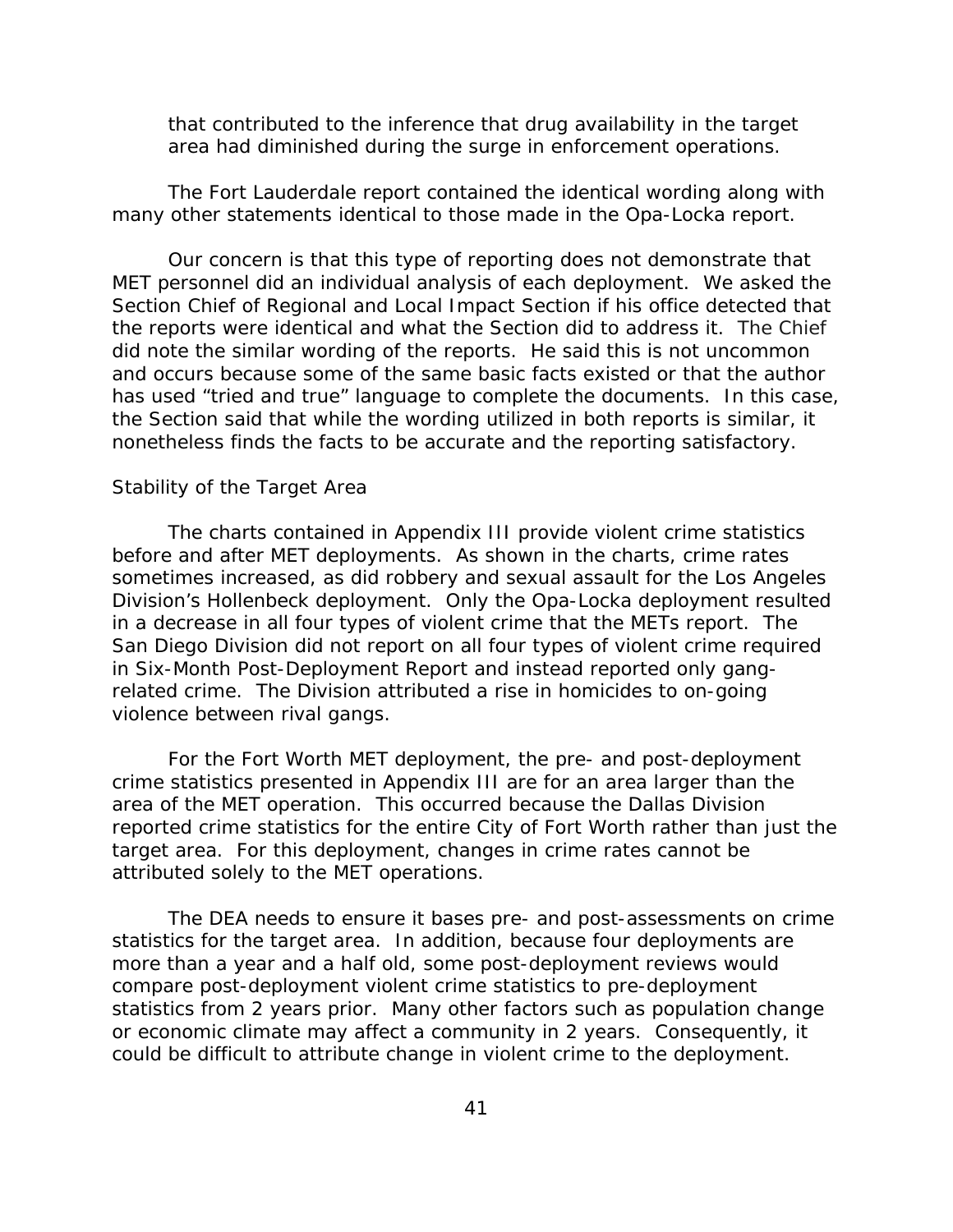### *Community Reaction and Involvement*

This section of the post-deployment report assesses community reaction to the deployment and what the community is doing to prevent crime. Below are examples of community reactions and involvement reported in Six-Month Post-Deployment Reports.<sup>30</sup>

- The Hollenbeck Division of the Los Angeles Police Department reported that it had "received many calls from citizens thanking the LAPD for making arrests in areas that drug traffickers and users frequented."
- The Los Angeles and Philadelphia Divisions reported there was no community reaction and involvement information to report for the Pasadena and Philadelphia deployments.
- Residents of the Cities of Opa-Locka and Fort Lauderdale, Florida, often voice their concerns over illicit drug sales and related crime. Since the deployments have ended, the Opa-Locka Police Department and the Fort Lauderdale communities have "remained vigilant in efforts to thwart the re-emergence of drug activity in an effort to avoid the detrimental impact to the citizens and businesses."
- Citizens of San Diego and Oceanside have approached MET members to express gratification.
- The San Diego Police Department hosted a community event and invited community members and activists to attend. Known gang members "who were not arrested were required to attend" the event.
- At an annual recognition luncheon in Oceanside, California, members of the MET were honored for making a positive contribution by removing drugs from Oceanside.
- The DEA office in Fort Worth, Texas, had positive conversations with residents and City officials.

Although DEA reports that citizens had positive comments about MET operations, post-deployment reports contained little information about what the community was doing to prevent crime. As a result, the DEA did not fully address the element. We understand that the communities that the

 $\overline{a}$ 

<sup>&</sup>lt;sup>30</sup> The post-deployment reports for the Philadelphia and Pasadena deployments did not contain information on community reaction and involvement.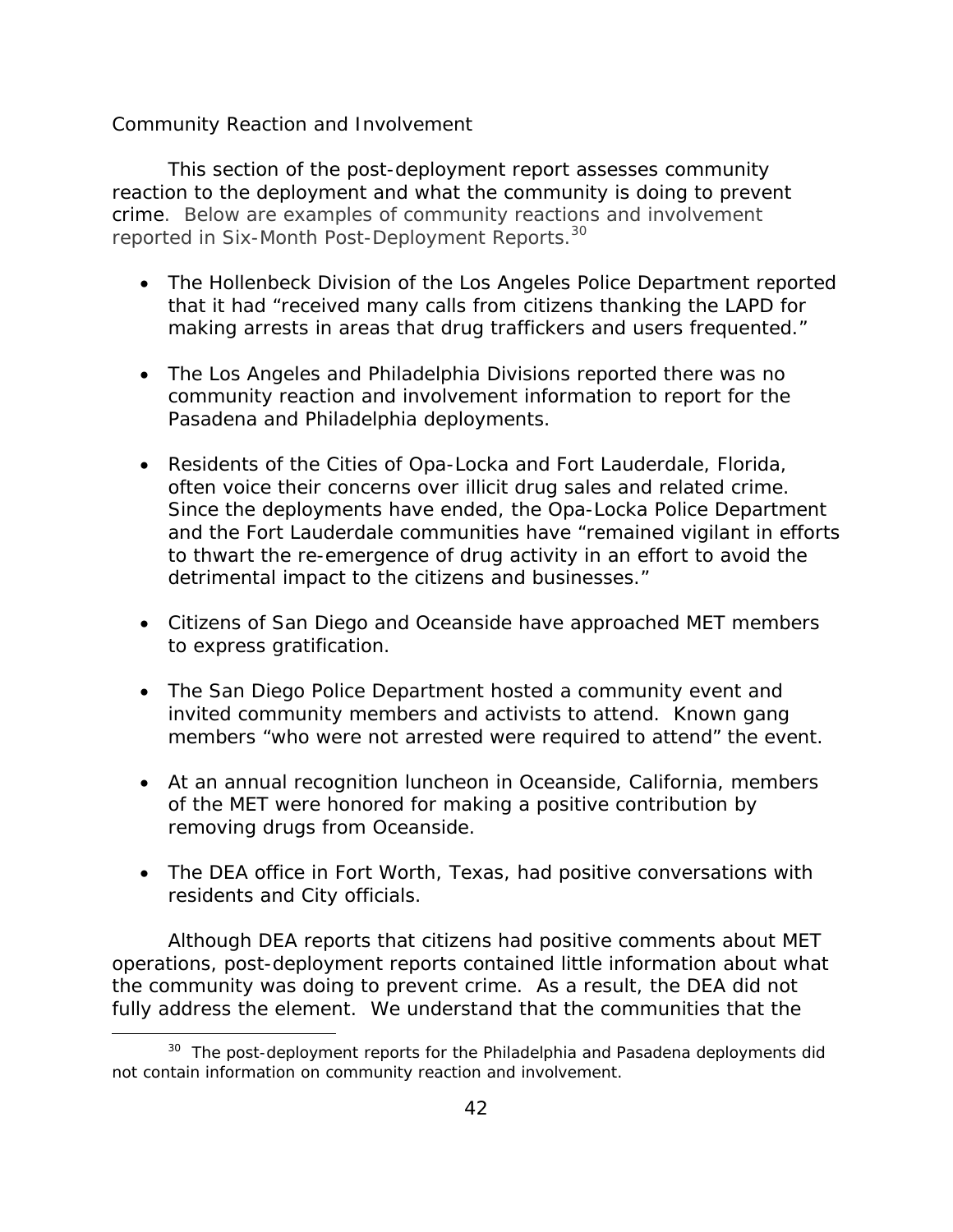METs assisted were grateful, but the DEA should document what the community has done to address drug trafficking so that MET assistance would no longer be necessary.

#### *Agency Assessment*

The Six-Month Post-Deployment Report also includes the local law enforcement agencies' assessment of the DEA as it relates to the impact of the MET operation. Agency results can include the number of drug trafficking organizations disrupted or dismantled, the overall effectiveness of investigative techniques, and overall cooperation among federal, state, and local counterparts.

The Agency Assessment section did not always contain the local law enforcement agency's assessment of the MET operation. Instead, the reports contained the DEA's assessment of the deployment results. Our review found that the Los Angeles Division completed two deployments, but the Agency Assessment sections of both Six-Month Post-Deployment Reports were prepared by the Division staff and were nearly identical. The Miami Division staff also prepared two Six-Month Post-Deployment Reports with Agency Assessment sections that were nearly identical. The two divisions assisted different law enforcement agencies for each deployment, so results should be unique. In our judgment, such reporting does not demonstrate that an individual analysis was done of each deployment. However, the Chief for the Regional and Local Impact Section told us that the reports properly convey the facts and circumstances associated with each deployment. The Chief said that each deployment report was authored by a seasoned MET supervisory special agent, and that re-wording the reports from deployment to deployment for the sake of individualizing reports is not a requirement.

The San Diego Division reported that the Oceanside, California, deployment was successful. The report stated that the deployments resulted in arrests, seizures, and disruptions and that the MET had achieved its goals and developed a strong relationship with local law enforcement. The San Diego Division completed this assessment of the Oceanside deployment on November 4, 2009. However, about a month later, on December 17, 2009, the Oceanside Police Department submitted another request for a MET deployment to target the same trafficking organization in Oceanside.

The Philadelphia Division reported that because of MET operations, reports of violence had declined. A Philadelphia Police Department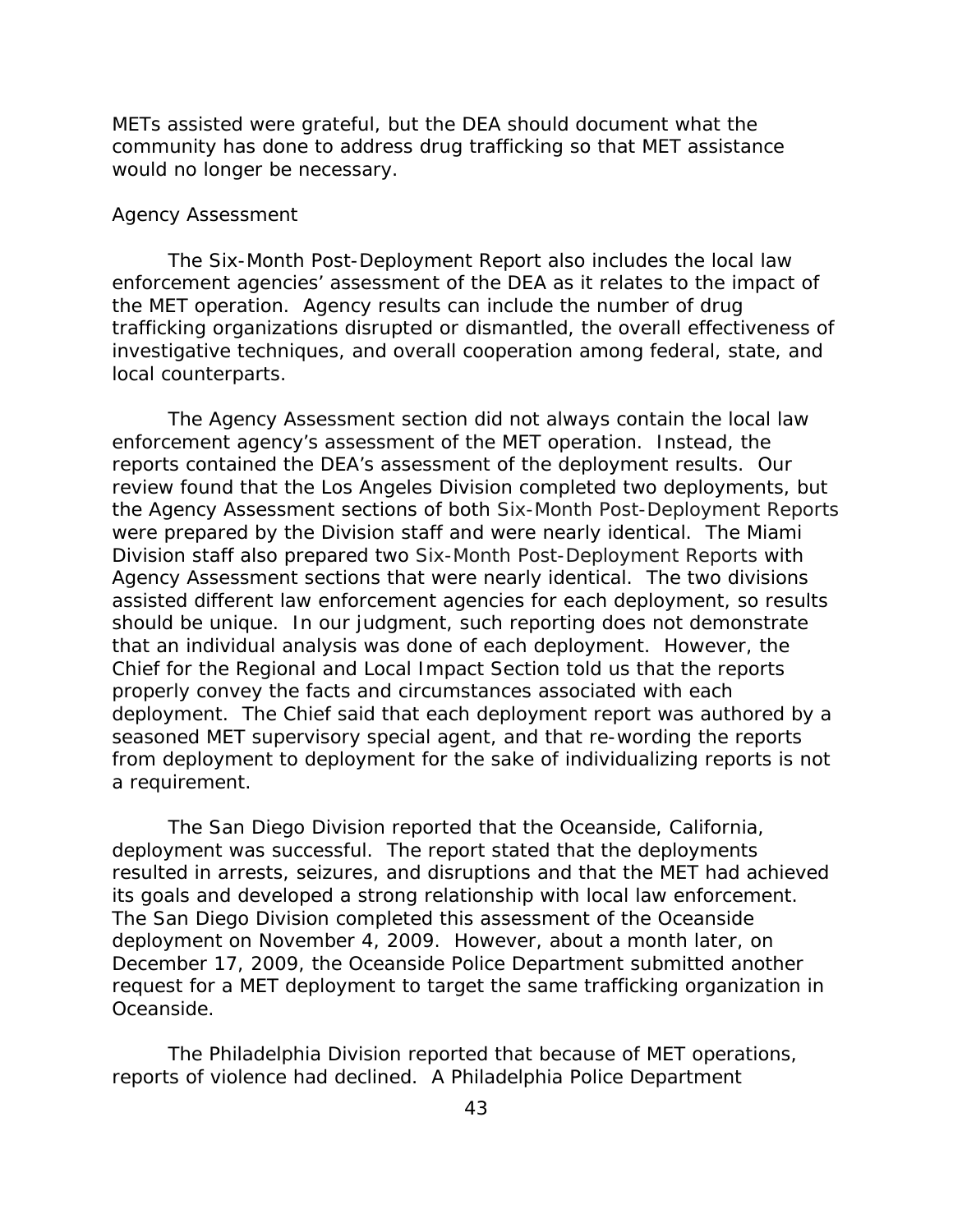Sergeant, who worked with the MET during the deployment, explained that despite many arrests, the deployment did not make a major impact on the target area. The DEA reported that because drug activity in the target area was not as widespread as the Philadelphia Police Department had initially reported and that the Department could not commit full-time resources to the deployment, it ended the deployment to focus MET resources in other areas.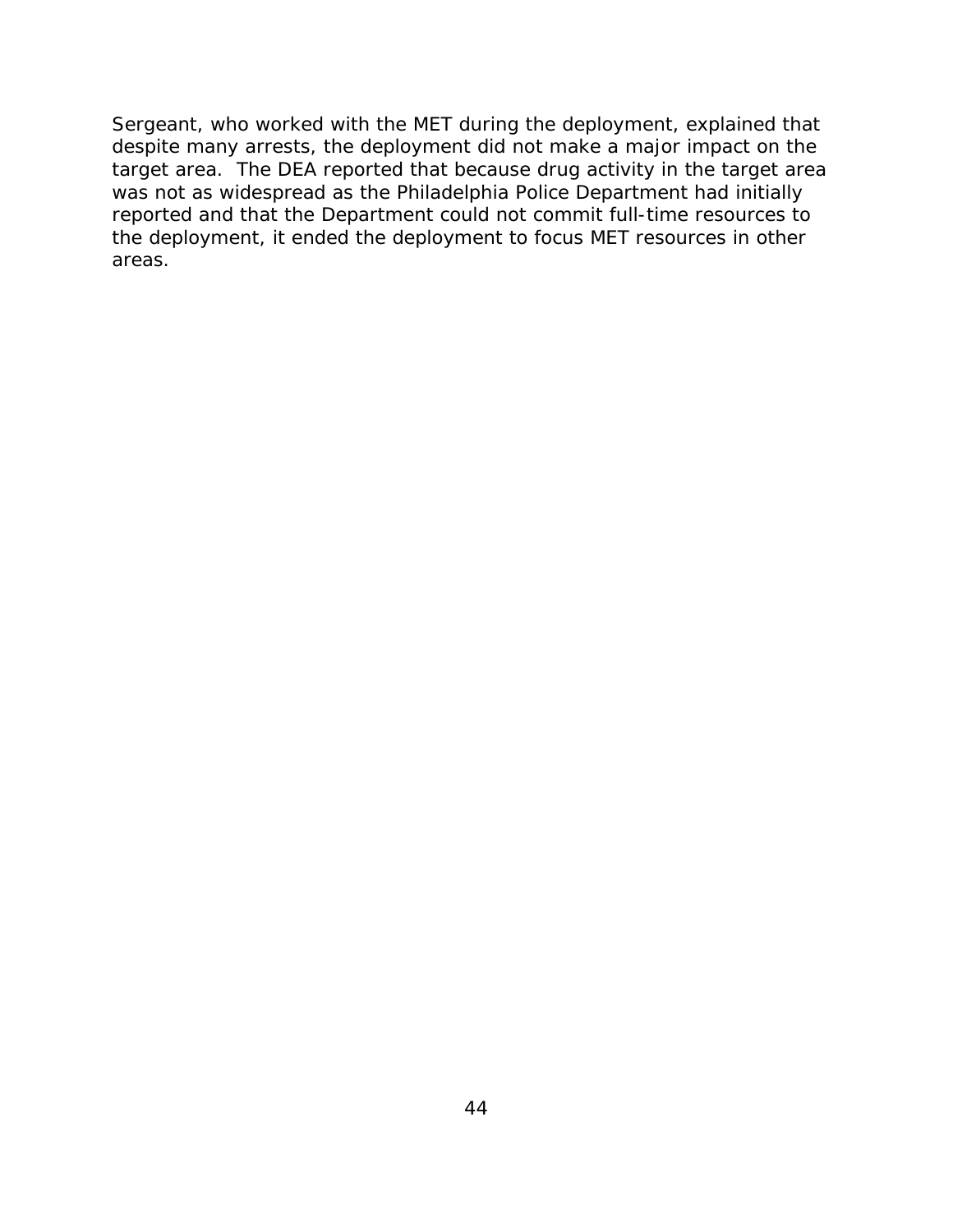# **STABILITY OF THE TARGET AREA GRAPHS**

### Los Angeles Division Office



Source: Los Angeles Division Office Six-Month Post-Deployment Report



**Los Angeles, California (Hollenbeck area) Violent Crime Incidents** 

Source: Los Angeles Division Office Six-Month Post-Deployment Report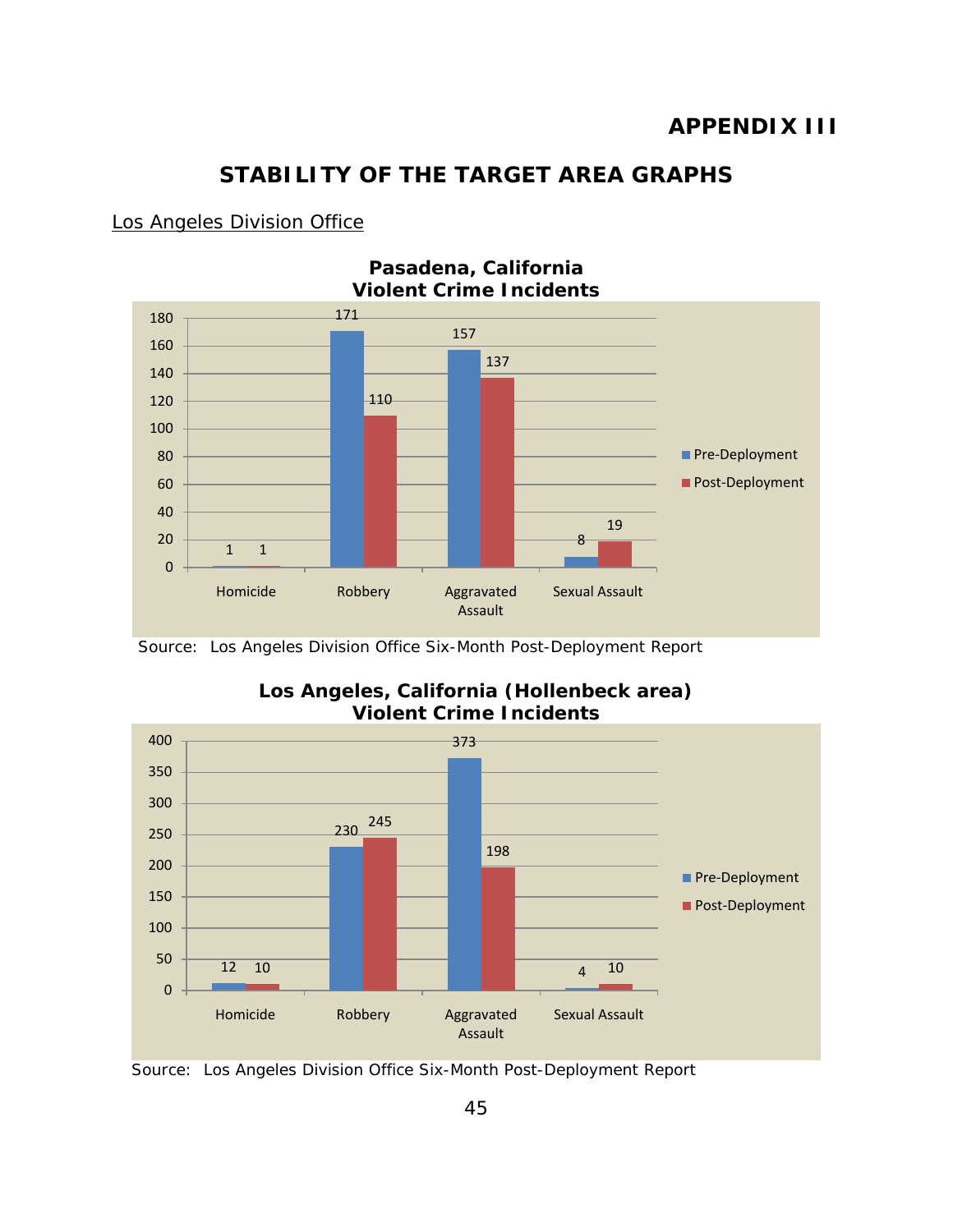### Miami Division Office



# **Opa-Locka, Florida Violent Crime Incidents**

Source: Miami Division Office Six-Month Post-Deployment Report



# **Fort Lauderdale, Florida Violent Crime Incidents**

Source: Miami Division Office Six-Month Post-Deployment Report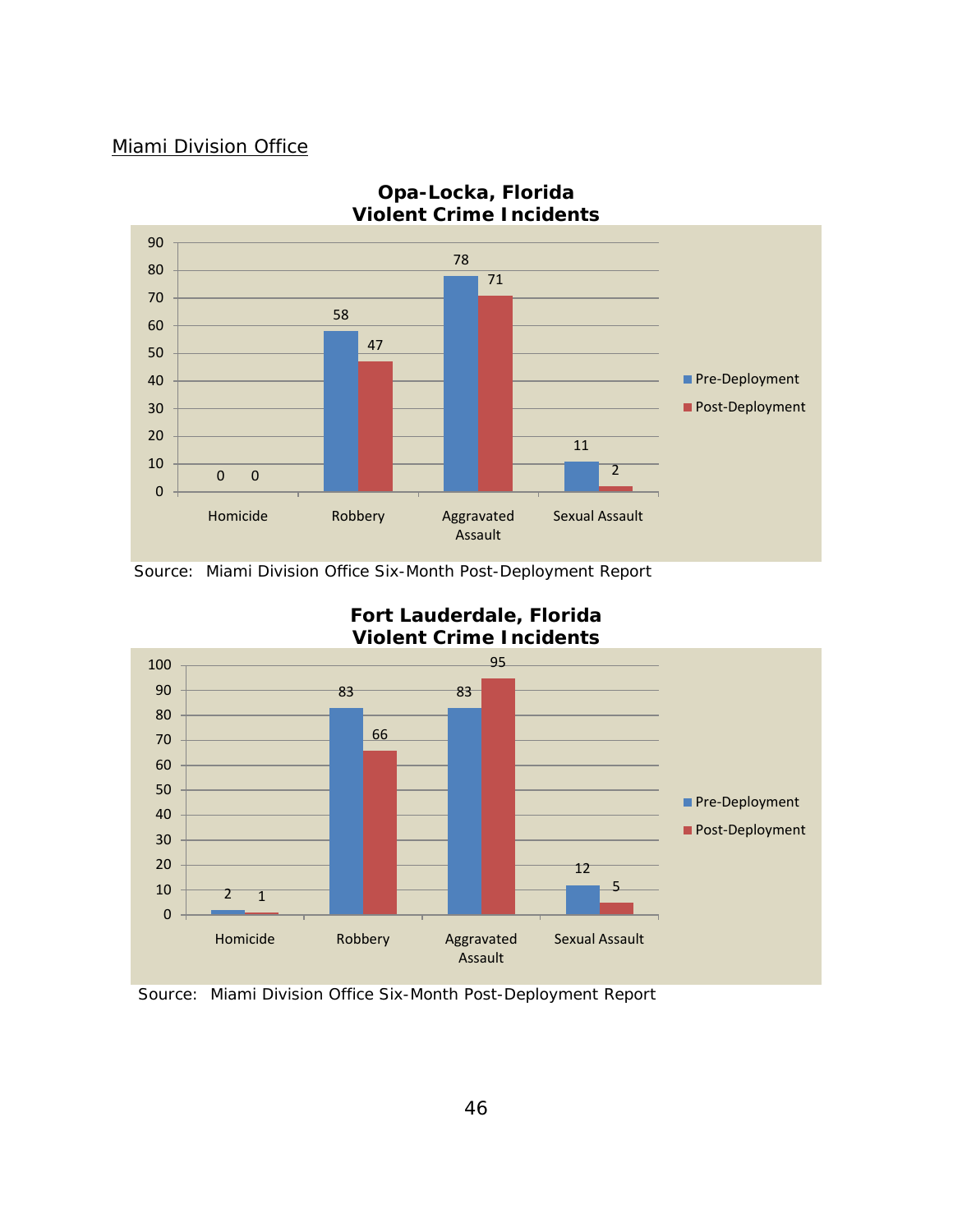#### <span id="page-62-0"></span>San Diego Division Office

 $\overline{a}$ 



### **San Diego, California Gang-Related Violent Crime Incidents**

Source: San Diego Division Office Six-Month Post-Deployment Report





Source: San Diego Division Office Six-Month Post-Deployment Report

<sup>&</sup>lt;sup>31</sup> All pre- and post-deployment results include gang-related crimes. However, the division reported no pre-deployment attempted homicides for all of Oceanside, but reported three gang-related attempted homicides. We believe the Division should have reported that there were three attempted homicides before the deployment for all Oceanside.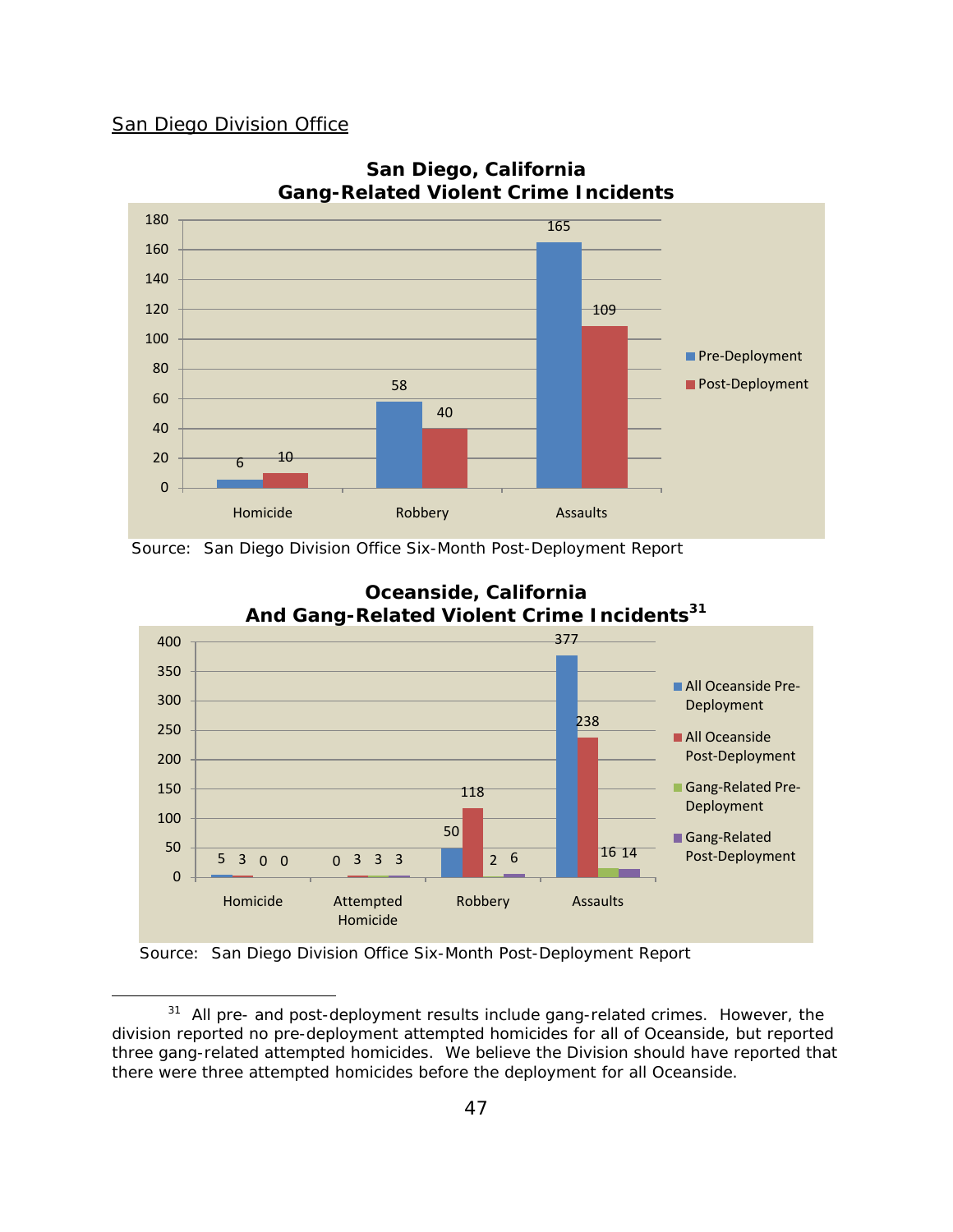### Dallas Division Office



Source: Dallas Division Office Six-Month Post-Deployment Report



# **Philadelphia, Pennsylvania**

Philadelphia Division Office

Source: Philadelphia Division Office Six-Month Post-Deployment Report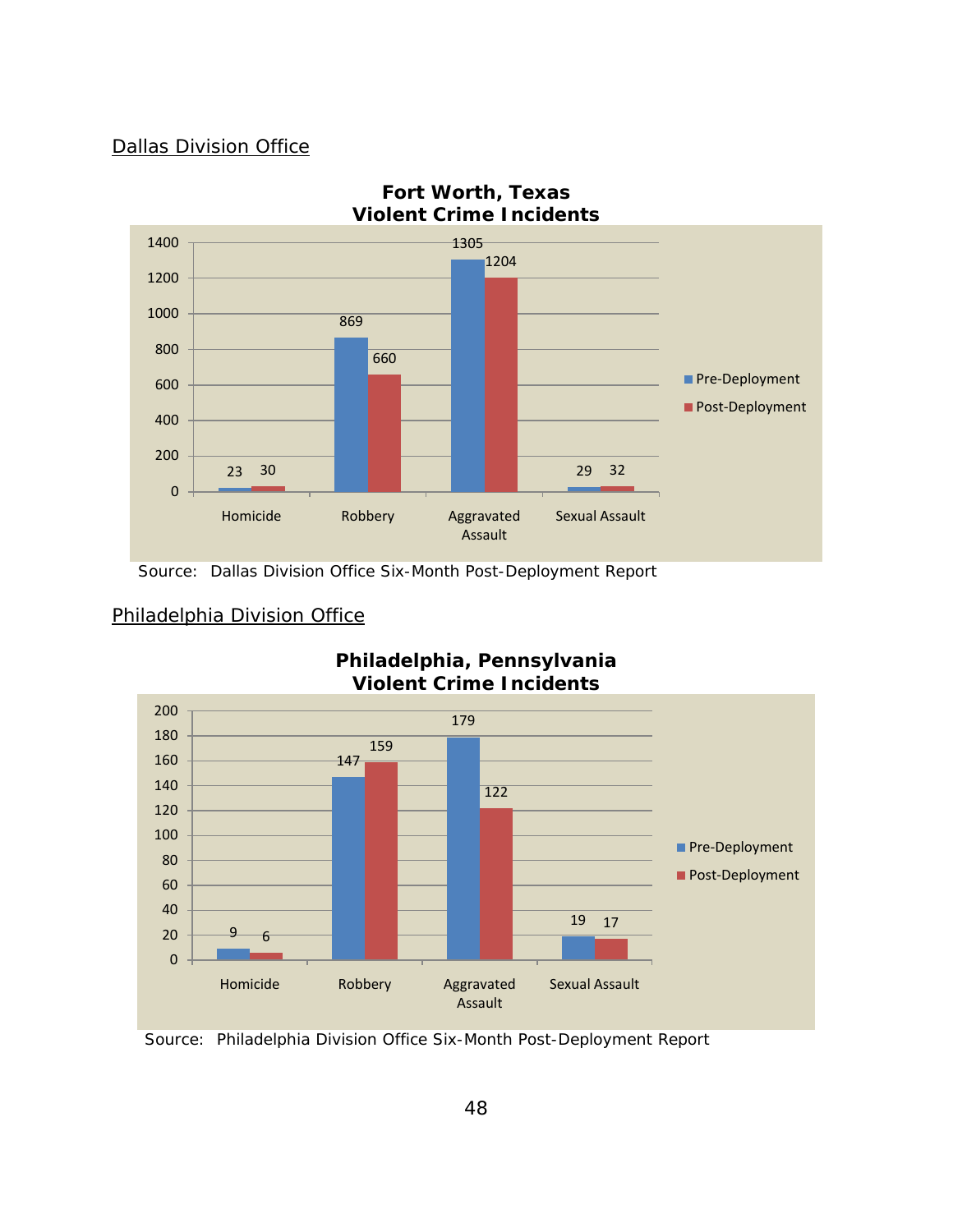# **APPENDIX IV**

# **DURATION OF DEPLOYMENTS MAY 2008 THROUGH JANUARY 2010**

| <b>Division</b>      | $50$ pictua Depio $j$ crito<br><b>Deployment</b> | <b>Start Date</b> | <b>End Date</b> | <b>Days</b>    | <b>Months</b>  |
|----------------------|--------------------------------------------------|-------------------|-----------------|----------------|----------------|
|                      | Location                                         |                   |                 | <b>Elapsed</b> | <b>Elapsed</b> |
| Initiated in FY 2008 |                                                  |                   |                 |                |                |
| <b>Dallas</b>        | Fort Worth,                                      | 5/8/2008          | 1/19/2009       | 251            | 8.37           |
|                      | ТX                                               |                   |                 |                |                |
| Los Angeles          | Pasadena, CA                                     | 7/8/2008          | 10/3/2008       | 85             | 2.83           |
| Miami                | Opa-Locka, FL                                    | 5/15/2008         | 12/31/2008      | 226            | 7.53           |
| <b>Newark</b>        | Newark, NJ                                       | 5/19/2008         | 1/16/2009       | 237            | 7.90           |
| Philadelphia         | Philadelphia,                                    | 7/21/2008         | 4/21/2009       | 270            | 9.00           |
|                      | <b>PA</b>                                        |                   |                 |                |                |
| San Diego            | San Diego, CA                                    | 5/11/2008         | 9/4/2008        | 113            | 3.77           |
| San Diego            | Oceanside, CA                                    | 9/16/2008         | 2/26/2009       | 160            | 5.33           |
| Initiated in FY 2009 |                                                  |                   |                 |                |                |
| Chicago              | Englewood, IL                                    | 7/31/2009         | 12/18/2009      | 138            | 4.60           |
| <b>Dallas</b>        | Greenville, TX                                   | 3/30/2009         | 12/8/2009       | 248            | 8.27           |
| Los Angeles          | Los Angeles,                                     | 11/17/2008        | 7/31/2009       | 254            | 8.47           |
|                      | <b>CA</b>                                        |                   |                 |                |                |
| Miami                | Coral Springs,                                   | 6/5/2009          | 10/23/2009      | 138            | 4.60           |
|                      | FL                                               |                   |                 |                |                |
| Miami                | Fort                                             | 10/9/2008         | 5/7/2009        | 208            | 6.93           |
|                      | Lauderdale,                                      |                   |                 |                |                |
|                      | FL                                               |                   |                 |                |                |
| San Diego            | San Diego, CA                                    | 11/3/2008         | 9/28/2009       | 325            | 10.83          |
|                      |                                                  |                   | Average         | 204.08         | 6.80           |

# **Completed Deployments**

Source: DEA Regional and Local Impact Section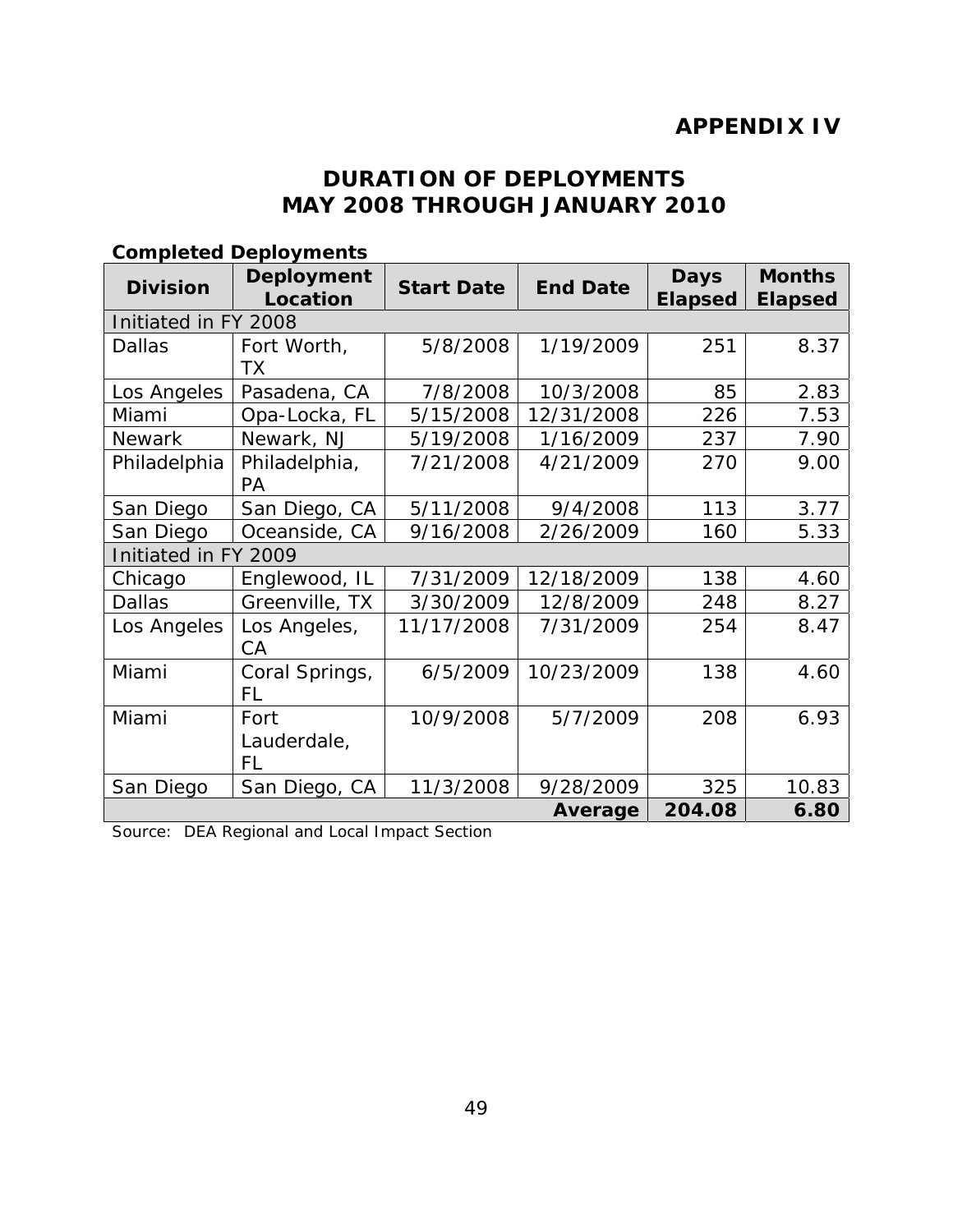| <b>Division</b>          | <b>Deployment</b><br>Location | <b>Start Date</b> | <b>Days</b><br><b>Elapsed</b> | <b>Months</b><br><b>Elapsed</b> |  |
|--------------------------|-------------------------------|-------------------|-------------------------------|---------------------------------|--|
| Initiated in FY 2008     |                               |                   |                               |                                 |  |
| Detroit                  | Detroit, MI                   | 6/30/2008         | 570                           | 19.00                           |  |
| $H$ ouston <sup>32</sup> | Houston, TX                   | 5/28/2008         | 603                           | 20.10                           |  |
| St. Louis <sup>33</sup>  | St. Louis, MO                 | 5/21/2008         | 610                           | 20.33                           |  |
| Washington               | Washington, DC                | 5/11/2008         | 620                           | 20.67                           |  |
|                          |                               | Average           | 600.75                        | 20.03                           |  |
| Initiated in FY 2009     |                               |                   |                               |                                 |  |
| Houston                  | Montgomery Co., TX            | 11/21/2008        | 430                           | 14.33                           |  |
| <b>Newark</b>            | Irvington, NJ                 | 3/1/2009          | 330                           | 11.00                           |  |
| Philadelphia             | Darby Borough, PA             | 3/31/2009         | 300                           | 10.00                           |  |
| Phoenix                  | Casa Grande, AZ<br>9/15/2009  |                   | 136                           | 4.53                            |  |
|                          | 299.00                        | 9.97              |                               |                                 |  |
| Initiated in FY 2010     |                               |                   |                               |                                 |  |
| Atlanta                  | Atlanta, GA                   | 1/11/2010         | 20                            | 0.67                            |  |
| Chicago                  | Chicago Heights, IL           | 1/21/2010         | 10                            | 0.33                            |  |
| El Paso                  | Espanola, NM                  | 1/14/2010         | 17                            | 0.57                            |  |
| Los Angeles              | Antelope Valley, CA           | 10/19/2009        | 102                           | 3.40                            |  |
| Miami                    | Allapattah, FL                | 10/7/2009         | 114                           | 3.80                            |  |
| San Diego                | San Diego, CA                 | 10/13/2009        | 108                           | 3.60                            |  |
|                          |                               | Average           | 61.83                         | 2.06                            |  |

#### **Ongoing Deployments**

Source: DEA Regional and Local Impact Section

 $\overline{a}$ 

<sup>&</sup>lt;sup>32</sup> The Houston Division opened two investigative cases during its MET operation and has submitted Immediate Post-Deployment Reports for one of those cases. One investigative case remained open as of January 2010.

and has submitted an Immediate Post-Deployment Report for the initial investigative case.<br>The other two investigative cases remained open as of January 2010. <sup>33</sup> The St. Louis Division opened three investigative cases during its MET operation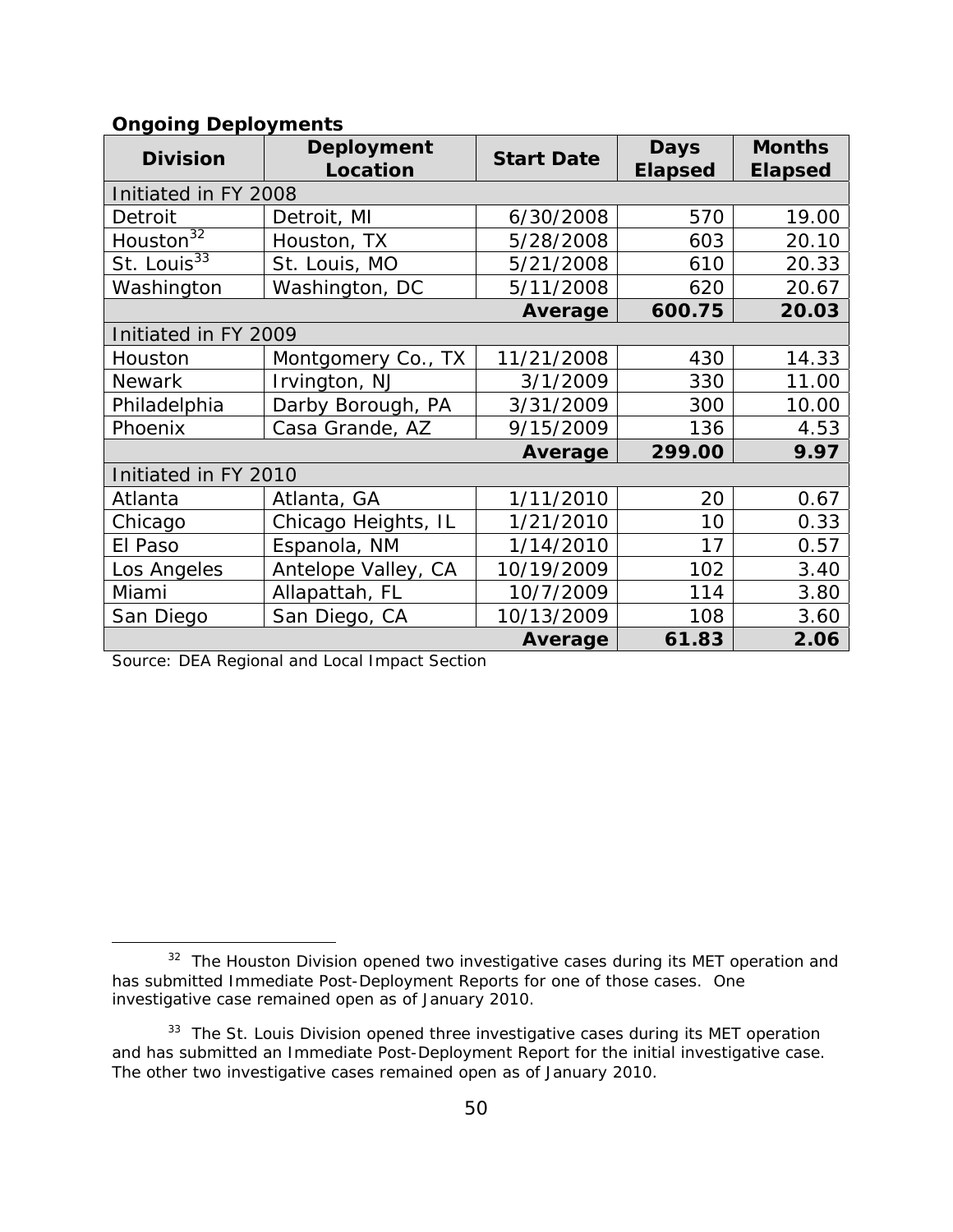# **APPENDIX V**

# **THE DEA'S RESPONSE TO THE DRAFT AUDIT REPORT**



www.dea.gov

#### **U. S. Department of Justice**

Drug Enforcement Administration

Washington, D.C. 20537

**DEC 0 7 2010** 

#### MEMORANDUM

- TO: Ferris B. Polk Regional Audit Manager Atlanta Regional Audit Office Office of the Inspector General
- FROM: Kevin M. Foley Acting Deputy Chief Inspector Office of Inspections

#### SUBJECT: DEA's Response to the OIG's Draft Report: *Audit of the Drug Enforcement Administration's Mobile Enforcement Team Program*

The Drug Enforcement Administration (DEA) has reviewed the Department of Justice (DOJ), Office of the Inspector General's (OIG's) Draft Audit Report, entitled: *Audit of the Drug Enforcement Administration's Mobile Enforcement Team Program*. DEA acknowledges OIG's efforts in conducting a review of DEA' s coordination with federal, state, and local law enforcement officials regarding mutual drug enforcement efforts. DEA's Mobile Enforcement Team (MET) Program is committed to addressing violent drug-related crime and assisting local law enforcement agencies confront drug trafficking. DEA is also committed to reducing drug-related violence while disrupting and dismantling drug trafficking organizations, Mexican poly-drug trafficking sources of supply, and especially the violent Mexican wholesalers who dominate the methamphetamine markets in the United States.

DEA appreciates OIG's recognition of the positive impact MET deployments had on citizens in communities across the nation. OIG's report states that 25% of MET deployments conducted since 2008 targeted methamphetamine drug trafficking organizations (DTOs), and the fourteen METs operating during the audit period seized over 32,000 grams of methamphetamine. OIG also acknowledged in the audit report that METs executed 1,570 arrests, seized over 1.6 tons of dangerous controlled substances, disrupted or dismantled 150 violent DTOs, and removed approximately 300 weapons from the hands of violent DTO members. OIG further noted that since 2008, MET investigations led to the seizure of U.S. currency, real property, and vehicles totaling \$4,048,037.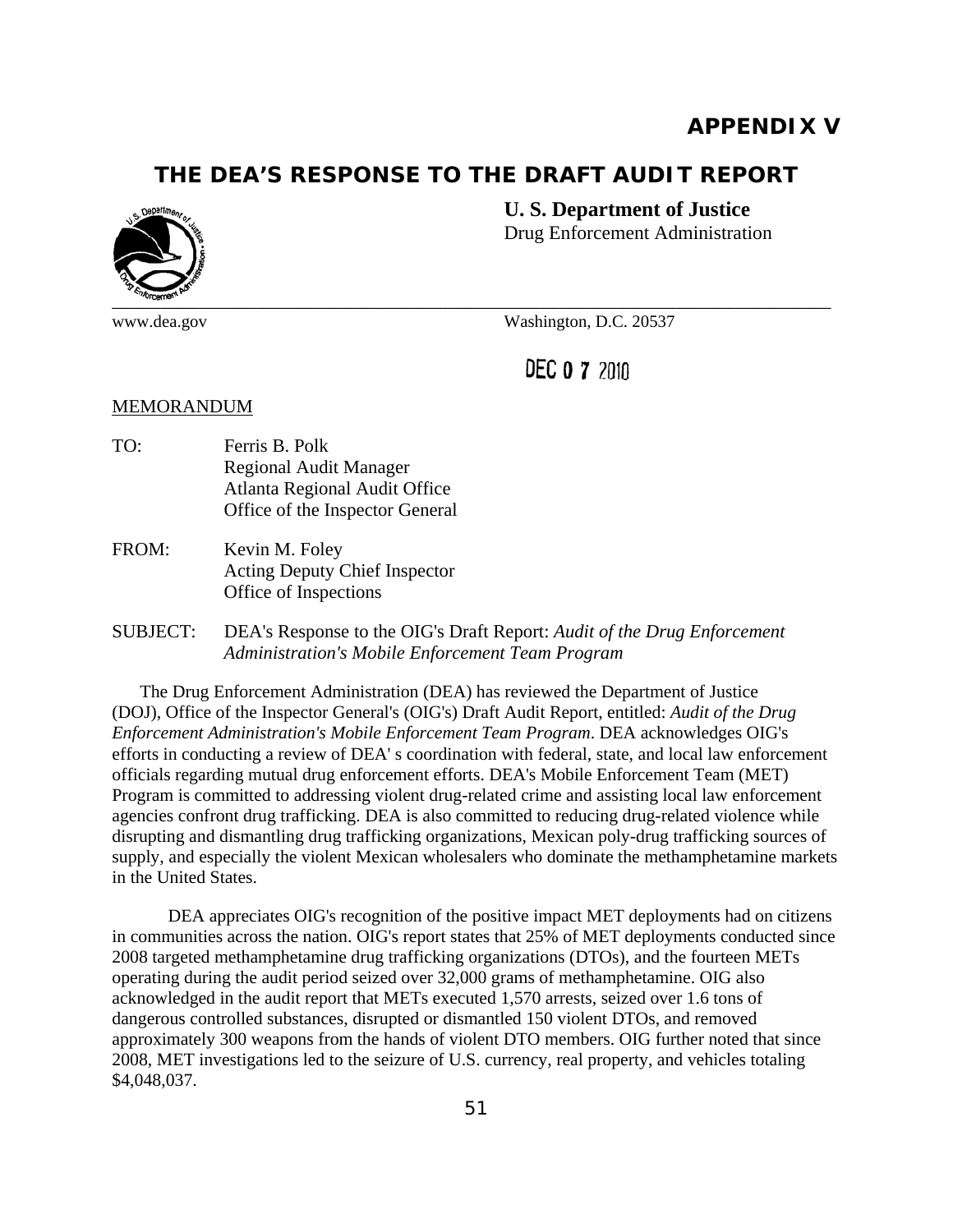#### Ferris B. Polk, Regional Audit Manager **Page 2** Page 2

DEA appreciates OIG's recognition that MET deployments have been successful in the reduction of violent crime. Appendix III of the report shows that after a MET deployment was completed, violent crime was actually reduced in 19 of the 31 crime areas audited.

OIG documented through its audit that no significant deficiencies were noted in DEA's internal controls of MET Program operations. OIG also noted that MET six-month post deployment reviews generally contained positive statements regarding the impact each MET deployment had on targeted communities.

DEA remains committed to process improvements and will work to implement the recommendations made by the OIG. Prior to addressing the recommendations, the DEA provides the following clarification of the report's analysis of the MET program's intentions and deployments.

#### *MET's Poly-Drug and Methamphetamine Trafficking Focus*

The OIG report accurately summarizes the on-again, off-again funding history of the MET Program and the evolving focus of the program from 2006 through 2010. Over that time period, the MET Program gradually shifted from a predominant focus on methamphetamine to a focus on gang and drug-related violent crime, which often includes methamphetamine trafficking. Most drug traffickers operate as poly-drug organizations and violence is a hallmark of their activity. Accordingly, whenever a MET deploys to address a violent drug trafficking organization it is likely that methamphetamine will be among the drugs involved.

As DEA increased its focus on gang and drug related violent crime, we were careful to inform the Congress of this shift through frequent, clear statements in our Congressional Budgets, our Congressional testimony and our responses to the questions for the record which followed our appropriations hearings. The Congress responded accordingly by modifying its report language, shifting from a strict directive that the METs should focus on methamphetamine (2006) to more inclusive statements that the activities of the METs should "include a focus on meth" (2008, 2009 and 2010; emphasis added).

 2010), methamphetamine was the primary focus of 26% of the MET deployments and 48% of all In every year since the program was reestablished in 2008, the activities of the METs have included a focus on methamphetamine. During the time period reviewed by the OIG (FYs 2008 deployments resulted in seizures or purchases of prosecutable amounts of methamphetamine. In fact, of all the drugs seized by the METs during the audit period, methamphetamine seizures were third only behind marijuana and cocaine. Clearly, this demonstrates that methamphetamine has continued to be a significant focus of the MET Program and that the MET deployments are consistent with the direction we received from Congress.

It is, therefore, unclear why the OIG report appears to suggest that DEA has deviated from Congressional intent because we have devoted a significant portion of the MET resources to combating drug-related violent crime. The OIG report itself acknowledges that the Congressional language "does not preclude the DEA from using METs to address other drug issues" (page v). DEA believes a balanced presentation of the history of the program would simply explain that the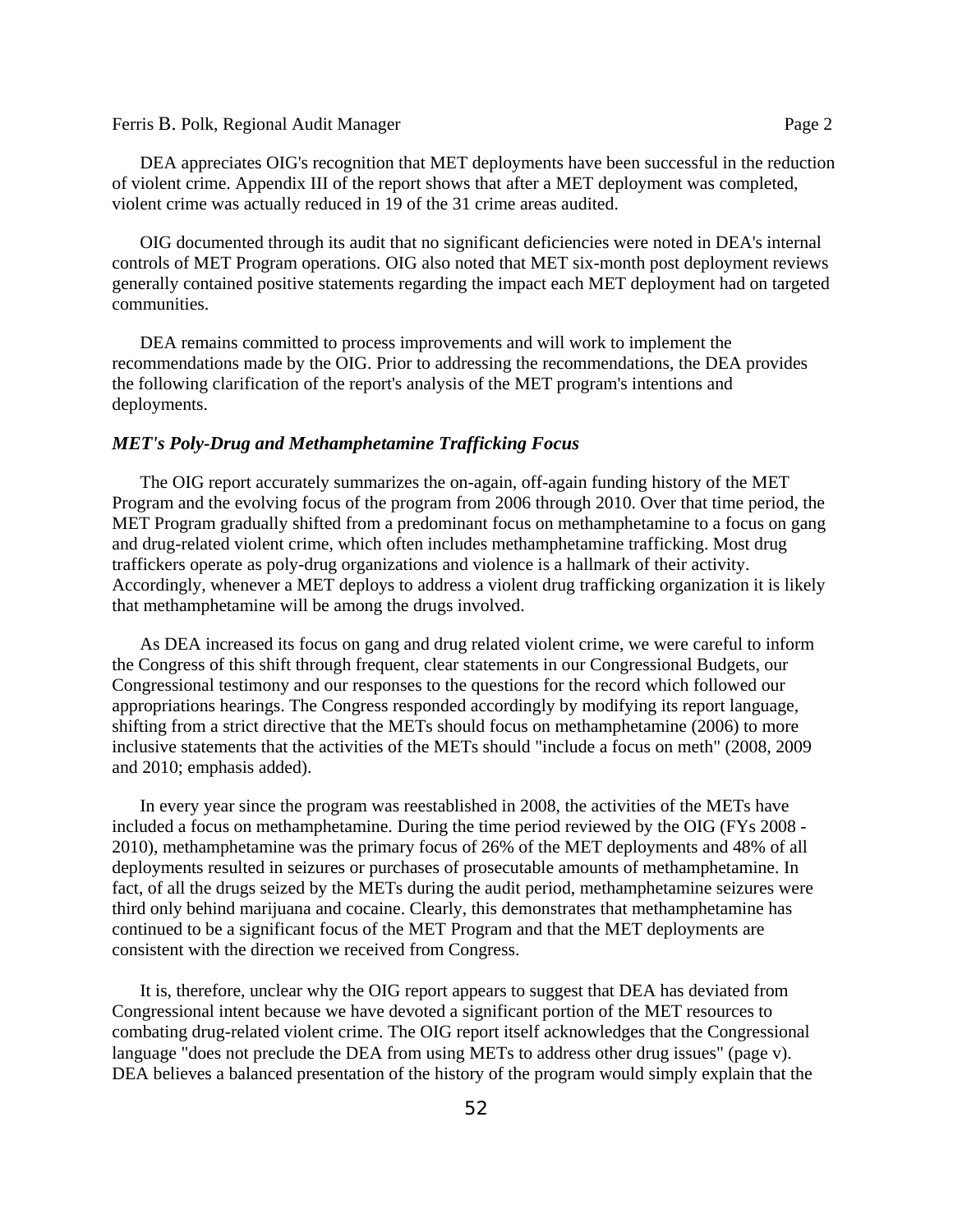#### Ferris B. Polk, Regional Audit Manager Page 3

focus of the METs has shifted over time, from one that was primarily focused on methamphetamine to one that is primarily focused on violent drug traffickers; that DEA has been clear in explaining that shift to Congress; and that Congress has responded by giving DEA greater latitude in deciding how the METs should be deployed.

#### *Selection of DEA Division MET Sites*

The OIG report states that the METs were not mobile because DEA chose to establish more METs in metropolitan areas; therefore, rural law enforcement agencies did not have the benefit of using MET resources to address either methamphetamine or violent gang problems within their jurisdictions. In 2008, during DEA's selection of division MET sites, DEA Headquarters sent requests to each Special Agent in Charge (SAC) of DEA's 21 respective domestic field divisions to gauge the need for a MET. In response to the requests, each division outlined the current level of violence, identified drug-related threat(s) in their respective regions, and addressed the prevalence of violent Mexican poly-DTOs in those regions, as well as the function of the sources of supply for criminal street and prison gangs.

DEA Headquarters collected information regarding elevated levels of violence in those regions and noted increases in serious crimes reported in the Uniform Crime Index. Headquarters acquired information on how the MET Program would be utilized in each of the regions and whether it would be feasible for METs to focus on higher-level Mexican poly-drug sources of supply, including methamphetamine trafficking organizations. DEA reinstated METs in ten of its field divisions after evaluating SAC responses and considering pertinent issues affecting field divisions such as: proximity to the Southwest Border, presence of agency gang resources, and manpower. All ten divisions where METs were reinstated reported high levels of gang activity and violent DTOs. In FY 2008 when METs were reinstated, the METs were advised that DEA Headquarters could not provide temporary duty (TDY) funding to allow deployment travel. This lack of funding made it difficult to provide assistance to local agencies which were outside the 50-mile radius of the field division offices.

However in FY 2009 when funding for deployment travel became available, MET deployments outside of the field division office area were considered. In fact two of the four newly established METs opted to deploy outside the area of their respective division office.

DEA provides the following responses to the OIG's recommendations:

**Recommendation 1: Consider whether more of its MET resources should be used to combat methamphetamine trafficking, consider whether METs should be more mobile, update the MET Program Handbook to reflect the current focus of the program, and provide relevant guidance to its field divisions.** 

DEA concurs with this recommendation. DEA will continue to focus MET Program resources on combating gangs, violent DTOs, and methamphetamine trafficking. DEA will keep the U.S. Congress abreast of DEA's continued intent and overall direction of the program, and will continue the MET focus until otherwise directed by Congress.

DEA also agrees that METs should be mobile and has begun proactive steps to reiterate and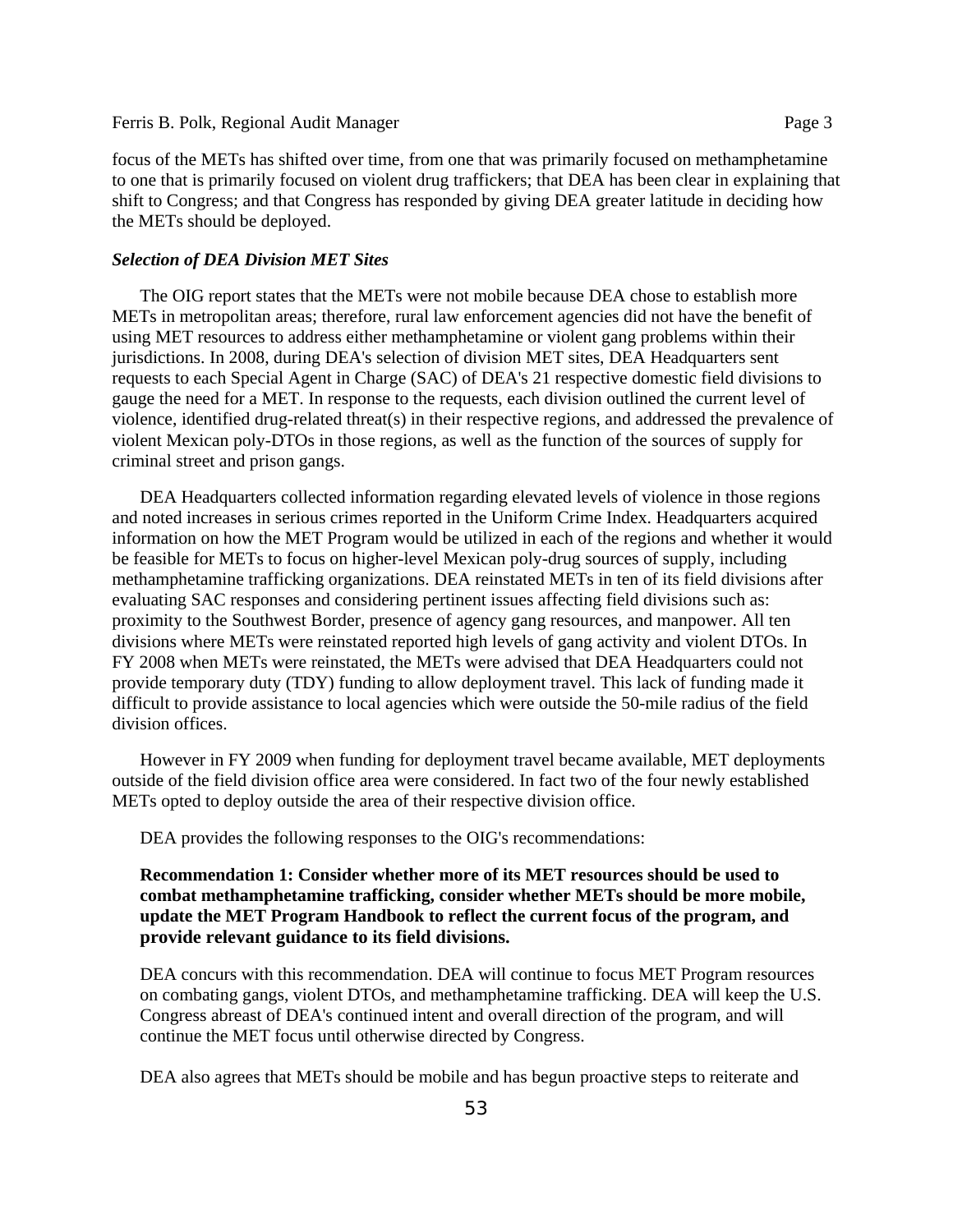ensure that the MET Program's overall focus is maintained. In 2009, two of the four newly established METs deployed outside of a 50-mile radius of their division office. Additionally in FY 2010, deployments in areas outside the division office increased to five MET deployments demonstrating the goal to increase the mobility of the MET.

On September 28, 2010, the Operations Division held a MET conference for all MET Group Supervisors and back-up supervisors to discuss the overall function of the program and reemphasize guidelines, policies, and procedures of the program. This conference was beneficial to supervisors, especially new supervisors to the MET Program. The supervisors were directed to continue METs' focus on gangs, violent DTOs, and methamphetamine trafficking and manufacturing when feasible. They were also encouraged to deploy outside a 50-mile radius of a DEA division office whenever possible. The Operations Division further informed the MET Group Supervisors that the MET Handbook and all related guidelines, policies, and procedures are in process of being updated to improve the program. It is anticipated that the revised handbook will be finalized within FY 2011.

#### **Recommendation 2: Establish a standardized process for reviewing and selecting from competing requests for MET assistance**

DEA concurs with this recommendation. DEA is in the process of developing uniform guidance to all divisions for use in selecting MET deployment locations. It is anticipated that the guidance will be finalized within FY 2011.

The SACs of all METs are to consider the following items in assessing the priority given to a deployment request:

1. Uniform Crime Report Part 1 crime statistics for the specific targeted area of the proposed deployment

2. Primary drug distributed by the targeted groups, and links to Mexican poly-drug trafficking organizations, recognizing the priority of methamphetamine trafficking organizations when feasible

- 3. Identification of the targeted organization and its members
- 4. Level of violence attributed to the targeted organization
- 5. Need of the requesting agency (financial, manpower, technical, etc.)
- 6. Need of the community requesting a deployment
- 7. Level and coordination of prosecution at both the state and federal level
- 8. Projected impact of the deployment on the community
- 9. The availability and potential utilization of cooperating sources

#### **Recommendation 3: Ensure that divisions conduct adequate outreach activities to inform local law enforcement agencies about the availability of MET resources**

DEA concurs with this recommendation. DEA recognizes each division is unique and not all law enforcement agencies within their area of responsibility (AOR) want or need MET assistance. However, in an effort to include all law enforcement agencies, DEA is in the process of developing uniform guidance to all divisions for use in conducting extensive outreach to include all state and local law enforcement agencies within the division's AOR. The goal of the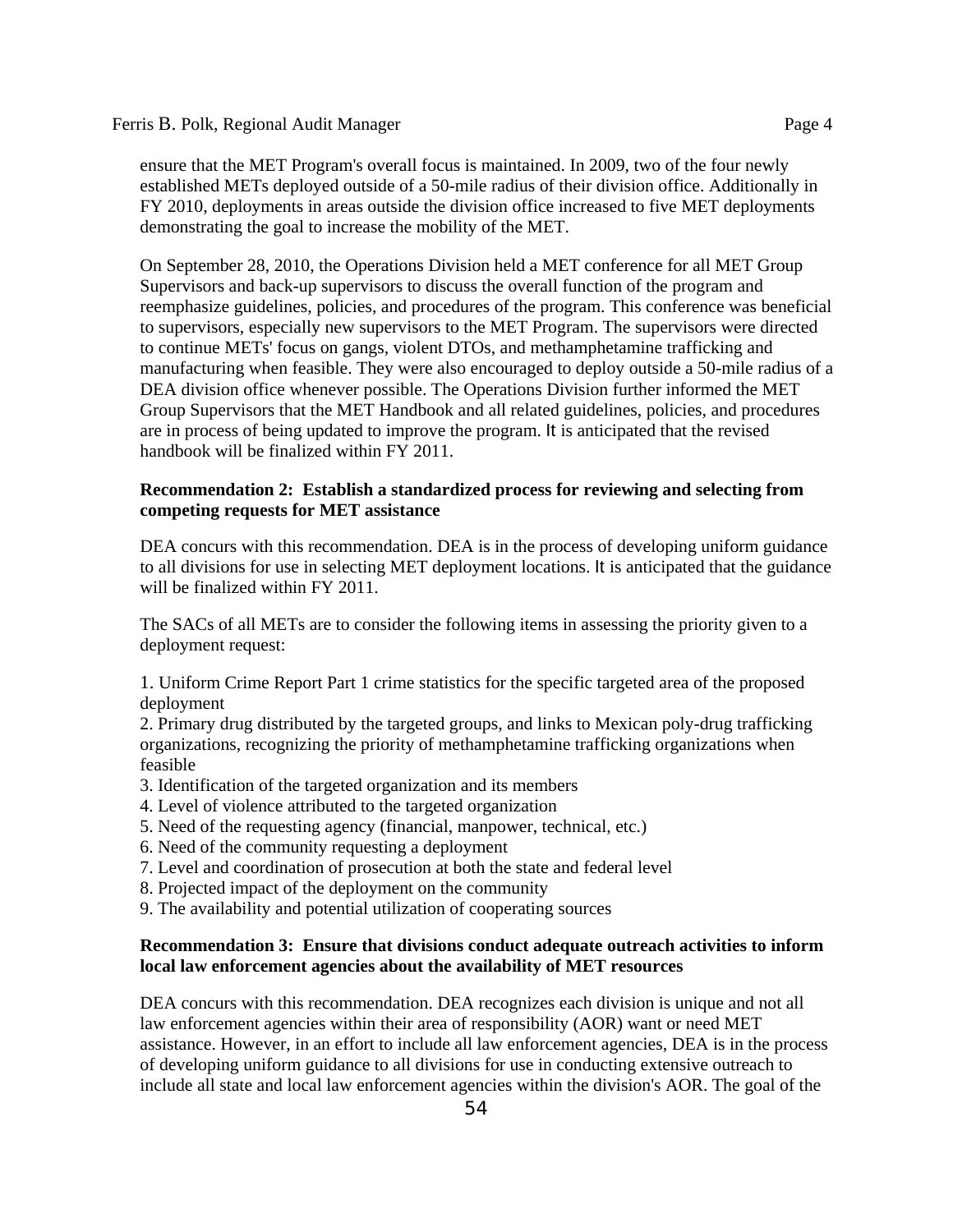#### Ferris B. Polk, Regional Audit Manager Page 5

outreach effort is to give all state and local law enforcement agencies an equal opportunity to request and receive MET assistance. Outreach efforts will be documented and retained by the field by fiscal year. It is anticipated that the guidance will be finalized within FY 2011.

#### **Recommendation 4: Ensure that Six-Month Post-Deployment Reports include the outcome of each arrest, including dismissals and reasons for the dismissals, and use that information to improve MET operations**

DEA concurs with this recommendation. DEA is in the process of developing uniform guidance to all divisions for reporting and submission of the six-month Post-Deployment Report (PDR). A new section will be added to the six-month PDR to include deployment arrest outcomes and dismissals. A DEA-210 form, Defendant Disposition Report, will be submitted and used for reporting purposes for all adjudications and/or dismissals that occur after the six-month PDR is submitted. It is anticipated that the guidance will be finalized within FY 2011.

#### **Recommendation 5: Define a timeframe for submitting completed Six-Month Post Deployment Reports and ensure those reports are completed and submitted timely for each defined target area**

DEA concurs with this recommendation. DEA is in the process of developing uniform guidance to all METs for the reporting period of the six-month PDR. Clarifications of when the reporting period starts and ends will be included in the guidance. The guidance will also provide dates of when it is to be submitted to DEA Headquarters. Guidance for extensions for reporting will also be provided. It is anticipated that the guidance will be finalized within FY 2011.

#### **Recommendation 6: Ensure that pre-and post-deployment crime statistics used to measure changes in crime rates are for the target area of the MET operation**

DEA concurs with this recommendation. DEA is in the process of developing uniform guidance to all METs that when possible, the actual area targeted by the MET is narrowed as much as possible to extract crime statistics from that specific area. The METs will review when available pre and post deployment statistics for the same targeted area to ensure that the statistics are consistent. This practice will result in more accurate reporting of the impact MET deployments actually had on targeted areas. It is anticipated that the guidance will be finalized within FY 2011.

 Report recommendations, please contact the Audit Liaison Team at (202) 307-8200. Documentation detailing DEA's efforts to implement each of the recommendations noted in this report will be provided to the OIG on a quarterly basis, until all corrective actions have been completed. If you have any questions or concerns regarding DEA's response to the OIG Audit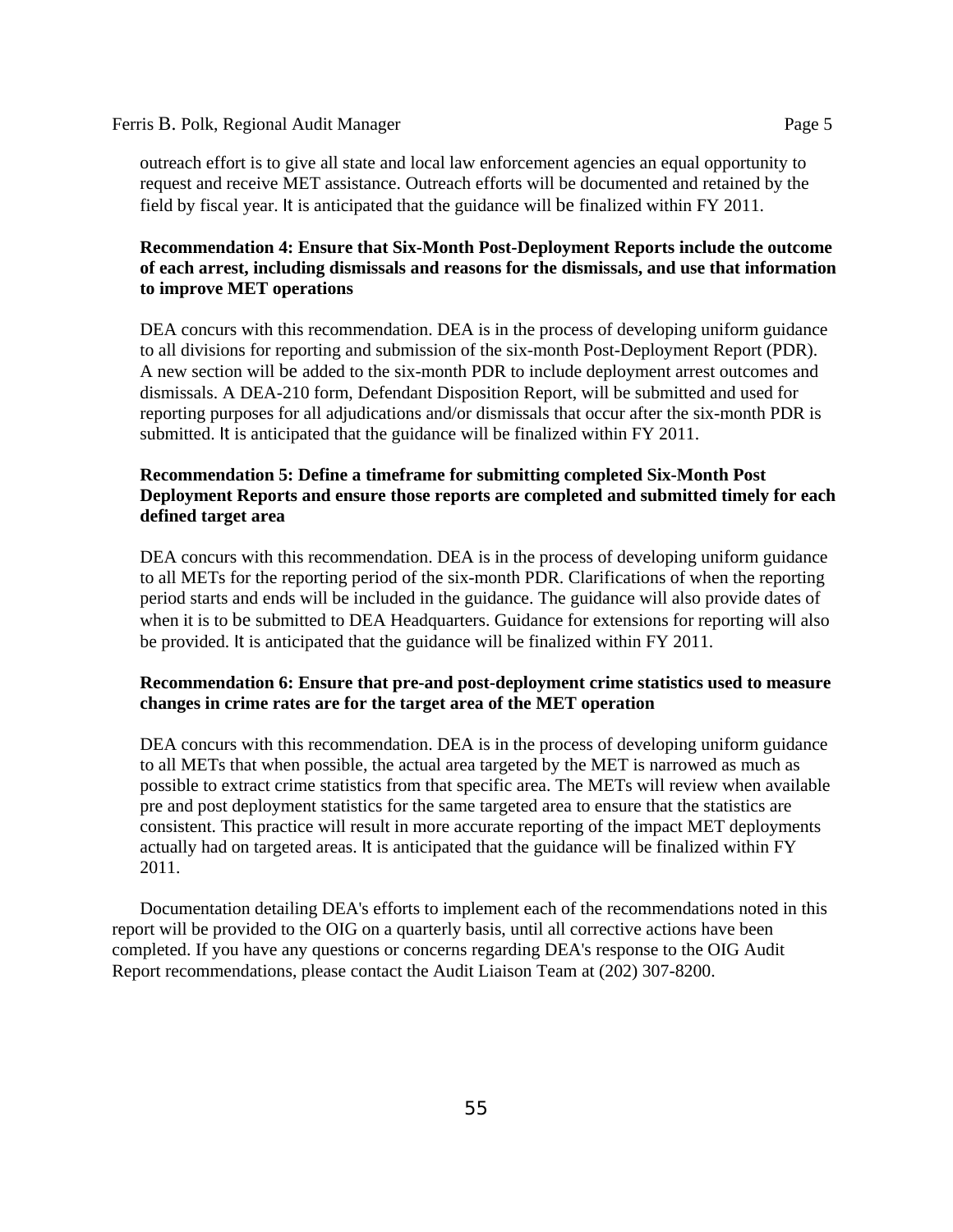# **APPENDIX VI**

# **OFFICE OF THE INSPECTOR GENERAL ANALYSIS AND SUMMARY OF ACTIONS NECESSARY TO CLOSE THE REPORT**

The OIG provided a draft of this audit report to the DEA. The DEA's response is incorporated in Appendix V of this final report. The following provides the OIG analysis of the response and summary of actions necessary to close the report.

### **Analysis of the DEA's Response**

In response to our audit report, the DEA concurred with our recommendations and discussed the actions it will implement in response to our findings. However, the DEA's response disputed several aspects of our findings.

The DEA response stated that the audit report "appears to suggest that DEA deviated from Congressional intent" because it devoted a significant portion of "MET resources to combating drug-related violent crime," and the response questioned whether the report presents a balanced view of the history of the focus of the MET program. The response also stated that the DEA has been clear in explaining to Congress that the focus of the program has shifted and "that Congress has responded by giving DEA greater latitude in deciding how the [MET program] should be deployed." We provide the following reply to these statements before discussing the DEA's specific responses to each of our recommendations and the actions necessary to close those recommendations.

The report clearly explains that in FY 2008 Congress wanted MET operations to focus on methamphetamine and other dangerous drugs, and in FYs 2009 and 2010 Congress wanted MET operations to include a focus on methamphetamine enforcement. As explained in the report and in the DEA's response, congressional language does not preclude the DEA from using METs to address other drug issues. However, because Congress emphasized methamphetamine, we recommended that the DEA consider whether it should devote more MET resources to the methamphetamine problem.

On the second page of its response to our report, the DEA stated that the OIG report accurately summarizes the funding history and the evolving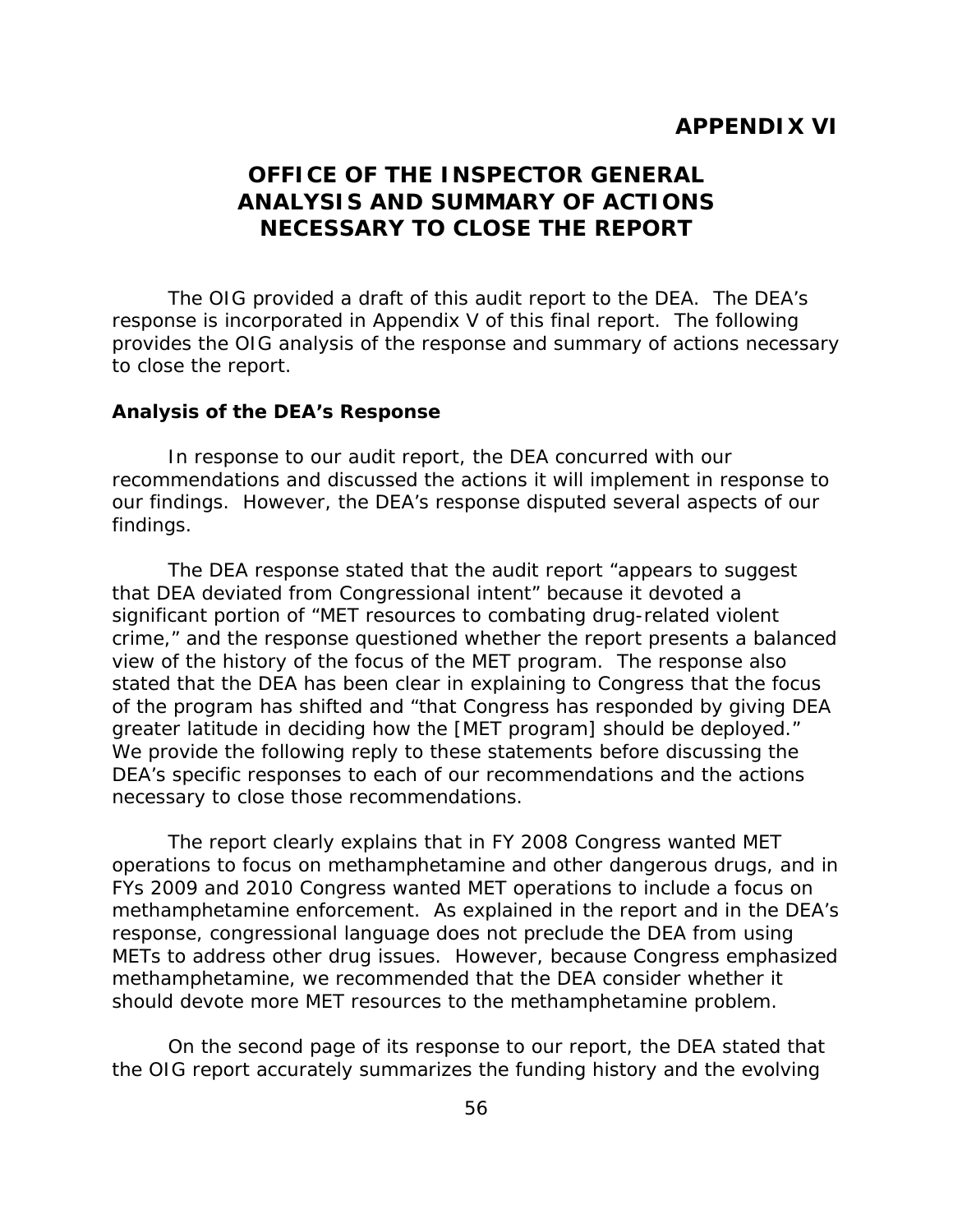focus of the MET program from 2006 through 2010. The DEA response states, however, that "a balanced presentation of the history of the program would simply explain that the focus of the METs has shifted over time from one that was primarily focused on methamphetamine to one that is primarily focused on violent drug traffickers; that DEA has been clear in explaining that shift to Congress; and that Congress has responded by giving DEA greater latitude in deciding how the METs should be deployed."

Our report notes the shift in focus of the MET program from methamphetamine to violent drug trafficking, and concludes that DEA could have been clearer in reporting this shift in focus to Congress. For example, at a July 2009 congressional committee hearing a DEA Assistant Administrator testified that the DEA established METs at four DEA divisions in FY 2009 to address methamphetamine trafficking. However, our review found that only one operation of the five enforcement operations conducted by the METs referenced in the congressional testimony had methamphetamine as its primary focus. We also determined that from the time the MET program restarted in April 2008 through January 2010, 7 (26 percent) of 27 initiated MET deployments had methamphetamine trafficking as the primary focus of the deployment. Given that Congress has consistently indicated that the MET program should include a focus on methamphetamine enforcement operations, we recommended that the DEA consider whether to use a greater percentage of its MET resources to combat methamphetamine trafficking.

In addition, based on the decline in methamphetamine focused MET deployments, the report recommends that the DEA update the MET program handbook to reflect the current focus of the program.

The DEA's response also provided detail on the process used to select deployment locations and implies disagreement with our conclusion that the METs – Mobile Enforcement Teams – were not mobile. The DEA states that when METs were reinstated in FY 2008, lack of temporary duty funding to allow deployment travel made it difficult to provide assistance to local agencies which were outside the 50-mile radius of the field division offices. The DEA states that in FY 2009, when funding for deployment travel became available, MET deployments outside of the field division office area were considered and that two of the four newly established METs opted to deploy outside the area of their respective division office.

Our report did find that, when the MET program restarted in FY 2008 without authorizing travel funds, decisions about where to deploy METs were based on proximity to the division office and, as a result, METs were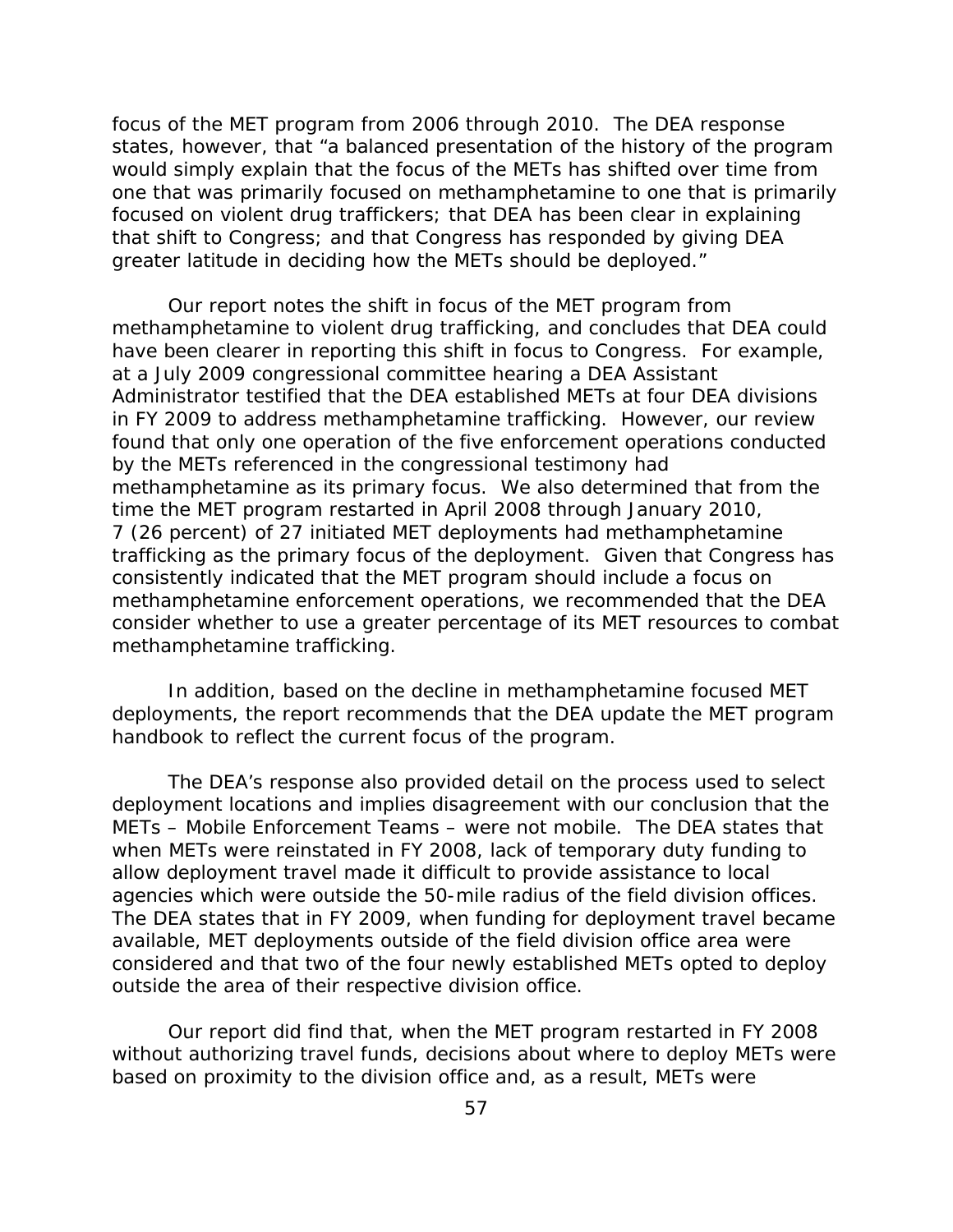essentially not mobile. We also found for FYs 2009 and 2010, the DEA authorized the use of MET funds for travel expenses. However, we found that despite the authorization of travel funds for those 2 years, only 4 of 16 deployments were more than 50 miles from the division office. In addition, none of those four deployments were to a rural area where methamphetamine was the focus of the deployment. We recommended that the DEA consider whether METs should be more mobile. The DEA's response to Recommendation 1 discusses its planned efforts to encourage deployments away from the division offices.

## **Summary of Actions Necessary to Close the Report**

**1. Resolved.** The DEA concurred with our recommendation to consider whether more MET resources should be used to combat methamphetamine trafficking, consider whether METs should be more mobile, update the MET Program Handbook to reflect the current focus of the program, and provide relevant guidance to its field divisions. The DEA stated in its response that it will continue to focus MET Program resources on combating gangs, violent drug trafficking organizations, and methamphetamine trafficking; as well as keep Congress abreast of DEA's continued intent and overall direction of the program. The DEA also stated that it will continue the MET focus until otherwise directed by Congress. Further, the DEA stated that METs should be mobile and has begun taking proactive steps to increase its outreach efforts to give state and local law enforcement agencies an equal opportunity to request and receive MET assistance.

This recommendation can be closed when we receive documentation showing the DEA: (1) considered whether more MET resources should be devoted to methamphetamine trafficking, (2) updated the MET Program Handbook to reflect the current focus of the MET program, (3) provided relevant updated MET guidance to field divisions, (4) issued guidance on conducting and documenting MET outreach efforts, and (5) increased MET outreach activities.

**2. Resolved.** The DEA concurred with our recommendation to establish a standardized process for reviewing and selecting from competing requests for MET assistance. The DEA stated in its response that it was in the process of developing uniform guidance for all divisions to use in selecting MET deployment locations. The DEA expects to finalize this guidance during FY 2011.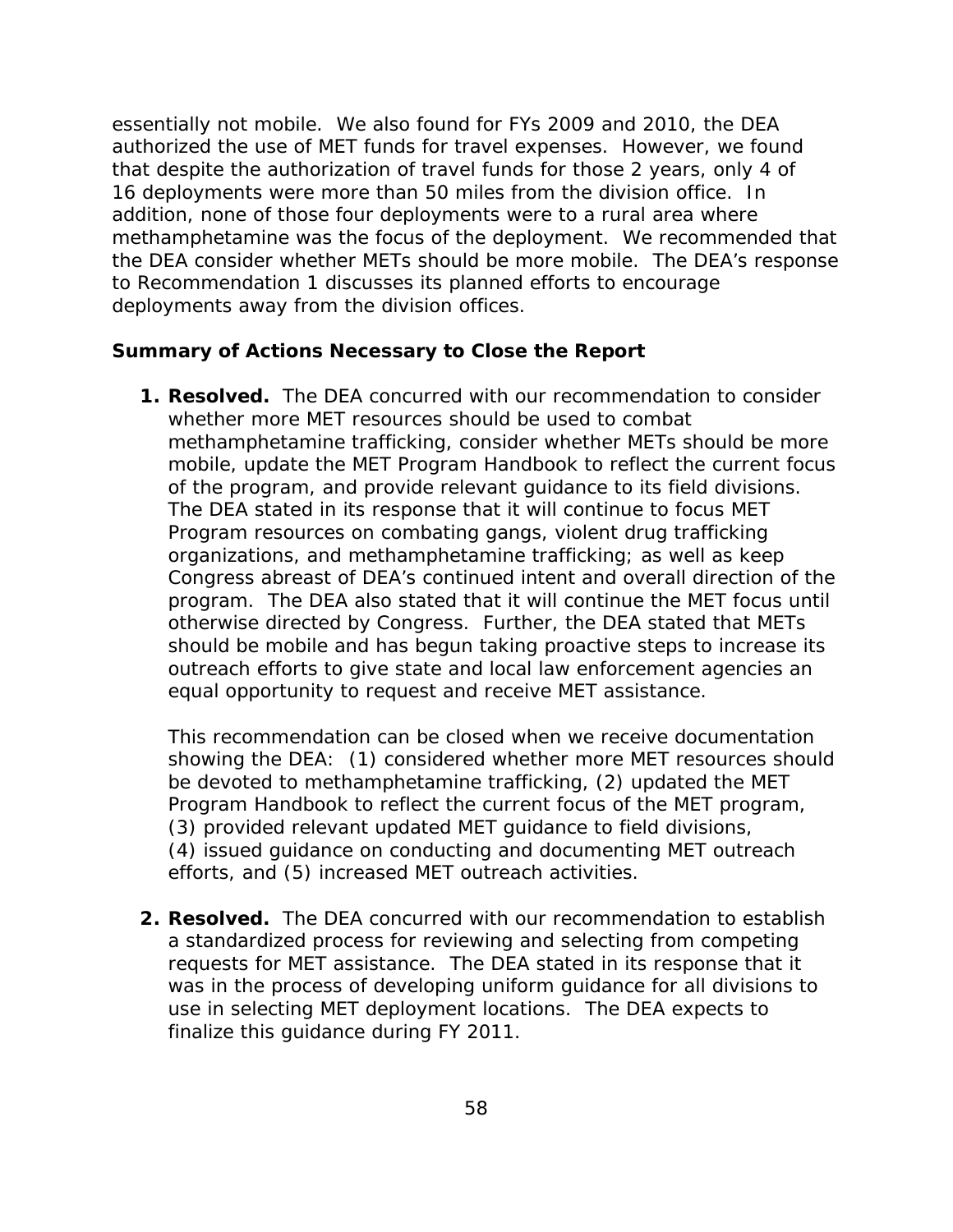This recommendation can be closed when we receive the DEA's standardized process for reviewing and selecting from competing requests for MET assistance.

**3. Resolved.** The DEA concurred with our recommendation to ensure that divisions conduct adequate outreach activities to inform local law enforcement agencies about the availability of MET resources. The DEA stated in its response that it was in the process of developing uniform guidance for all divisions to use in conducting extensive outreach to include all state and local law enforcement agencies within the divisions' area of responsibility. The DEA expects to finalize this guidance during FY 2011.

This recommendation can be closed when we receive documentation showing that the DEA is ensuring that its field divisions conduct adequate MET outreach activities.

**4. Resolved.** The DEA concurred with our recommendation to ensure that its MET Program's Six-Month Post-Deployment Reports include the outcome of each arrest, including dismissals and reasons for the dismissals, and uses that information to improve MET operations. The DEA stated in its response that it was in the process of developing uniform guidance for all divisions to use in preparing and submitting the Six-Month Post-Deployment Reports. The DEA's response stated that the new guidance, which it expects to finalize during FY 2011, will include a section on arrest outcomes and dismissals.

This recommendation can be closed when we receive documentation showing the DEA has implemented procedures to ensure the Six-Month Post-Deployment Reports include the outcome of each arrest, including dismissals and reasons for the dismissals, and that the DEA uses that information to improve MET operations.

**5. Resolved.** The DEA concurred with our recommendation to define a timeframe for submitting completed Six-Month Post-Deployment Reports and ensure those reports for each defined target area are completed and submitted timely. The DEA stated in its response that the uniform guidance it is developing will include clarification of the reporting period for Six-Month Post-Deployment Reports, as well as deadlines and instruction for requesting an extension for submitting these reports. Again, the DEA expects to finalize this guidance during FY 2011.